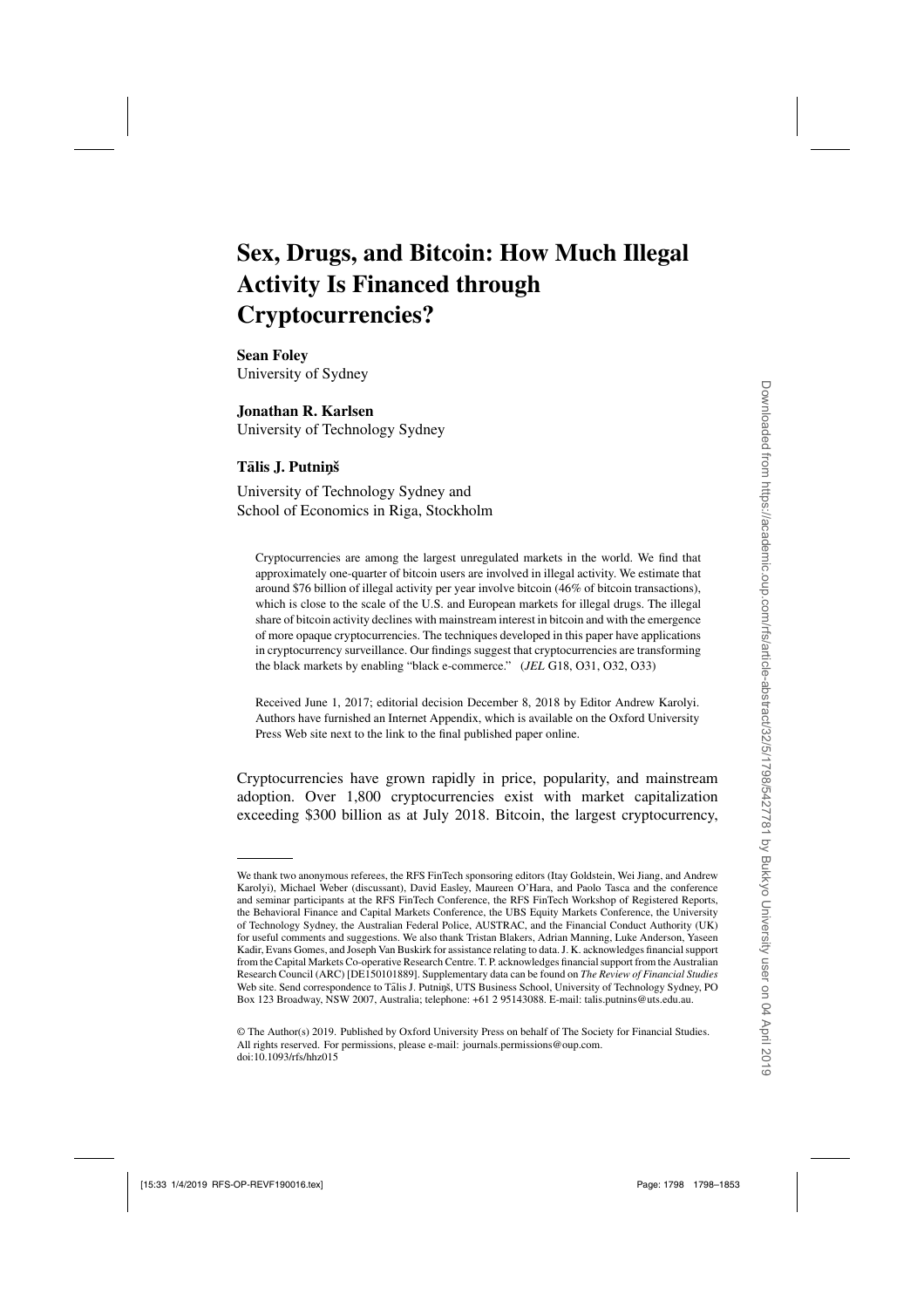accounts for around half of the total market capitalization. The numerous online cryptocurrency exchanges and markets have daily dollar volume of around \$50 billion.<sup>1</sup> Over 300 "cryptofunds" have emerged (hedge funds that invest solely in cryptocurrencies), attracting around \$10 billion in assets under management (Rooney and Levy 2018).<sup>2</sup> Recently, bitcoin futures have commenced trading on the CME and CBOE, catering to institutional demand for trading and hedging bitcoin.<sup>3</sup> What was once a fringe asset is quickly maturing.

The ´rapid growth in cryptocurrencies and the anonymity that they provide users has created considerable regulatory challenges. An application for a \$100 million cryptocurrency exchange-traded fund (ETF) was rejected by the U.S. Securities and Exchange Commission (SEC) in March 2017 (and several more rejected in 2018) amid concerns including the lack of regulation. The Chinese government banned residents from trading cryptocurrencies and made initial coin offerings (ICOs) illegal in September 2017. Central bank heads, such as the Bank of England's Mark Carney, have publicly expressed concerns about cryptocurrencies. While cryptocurrencies have many potential benefits including faster and more efficient settlement of payments, regulatory concerns center around their use in illegal trade (drugs, hacks and thefts, illegal pornography, and, even, murder-for-hire), potential to fund terrorism, launder money, and avoid capital controls. There is little doubt that by providing a digital and anonymous payment mechanism, cryptocurrencies, such as bitcoin, have facilitated the growth of online "darknet" marketplaces in which illegal goods and services are traded. The recent FBI seizure of over \$4 million worth of bitcoin from one such marketplace, the "Silk Road," provides some idea of the scale of the problem faced by regulators.

This paper seeks to quantify and characterize the illegal trade facilitated by bitcoin. In doing so, we hope to better understand the nature and scale of the "problem" facing this nascent technology. We develop new methods for identifying illegal activity in bitcoin. These methods can also be used in analyzing many other blockchains. Several recent seizures of bitcoin by law enforcement agencies (including the U.S. FBI's seizure of the "Silk Road" marketplace), combined with the public nature of the blockchain, provide us with a unique laboratory in which to analyze the illegal ecosystem that has evolved in the bitcoin network. Although individual identities are masked by the pseudo-anonymity of a 26- to 35-character alpha-numeric address, the public nature of the blockchain allows us to link bitcoin transactions to individual "users" (market participants) and then further identify the users that had bitcoin

<sup>1</sup> SEC Release No. 34-79103, March 10, 2017; https://coinmarketcap.com.

See https://next.autonomous.com/cryptofundlist/.

<sup>3</sup> Bitcoin futures commenced trading on the CME (Chicago Mercantile Exchange) on December 18, 2017, and on the Chicago Board Options Exchange (CBOE) on December 10, 2017. A bitcoin futures contract on CBOE is for one bitcoin, whereas on CBOE it is five bitcoins. At a price of approximately \$20,000 per bitcoin at the time the CME bitcoin futures launched, one CME bitcoin futures contract has a notional value of around \$100,000.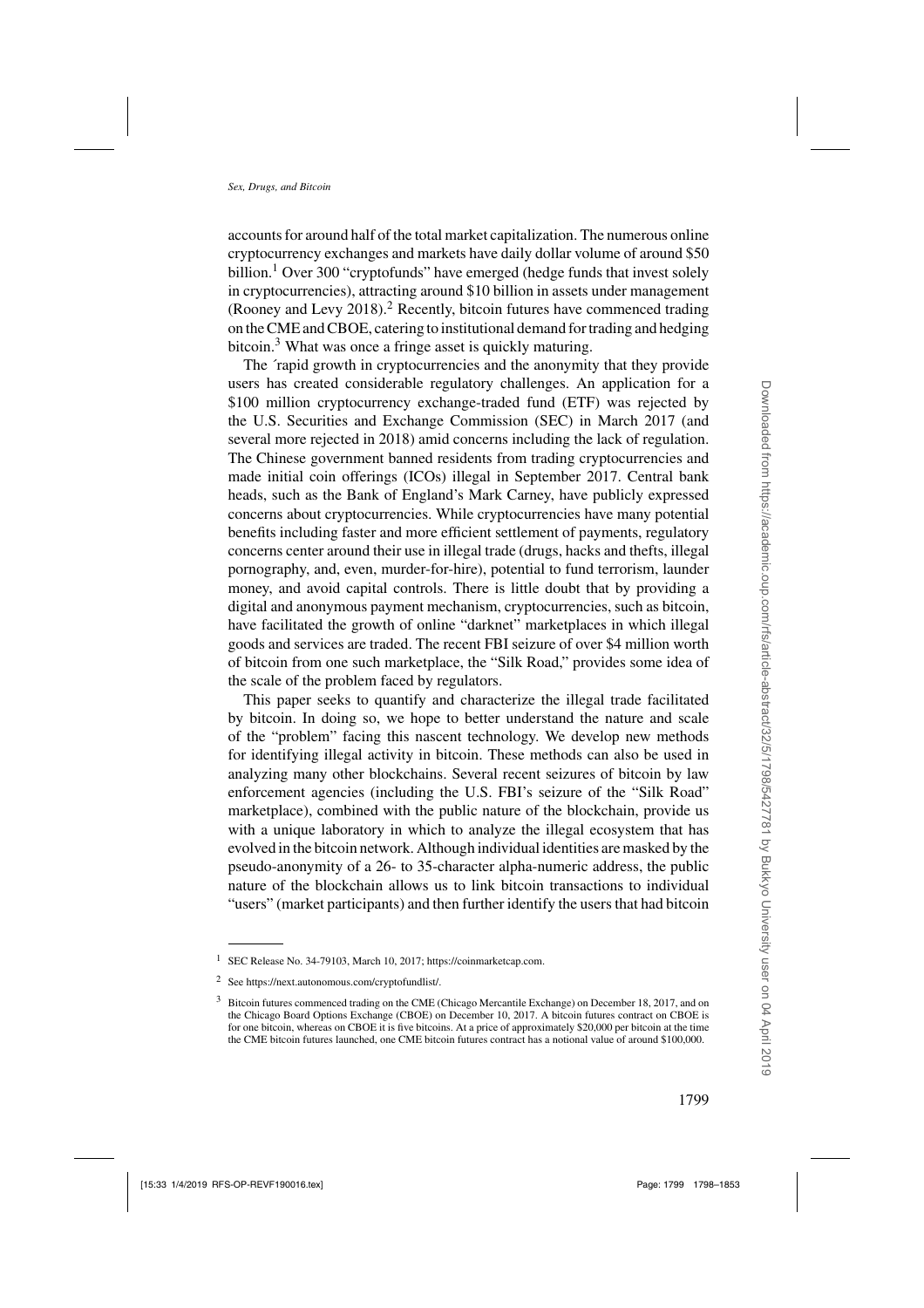seized by authorities. Bitcoin seizures (combined with a few other sources) provide us with a sample of users known to be involved in illegal activity. This is the starting point for our analysis, from which we apply two different empirical approaches to go from the sample to the estimated population of illegal activity.

Our first approach exploits the trade networks of users known to be involved in illegal activity ("illegal users"). We use the bitcoin blockchain to reconstruct the complete network of transactions between market participants. We then apply a type of network cluster analysis to identify two distinct communities in the data, the legal and illegal communities. Our second approach exploits certain characteristics that distinguish between legal and illegal bitcoin users. We use these characteristics in simultaneous equation models that identify the illegal activity while accounting for the nonrandomness of the sample of known illegal users. For example, we measure the extent to which individual bitcoin users take actions to conceal their identity and trading records, which predicts involvement in illegal activity.

We find that illegal activity accounts for a substantial proportion of the users and trading activity in bitcoin. For example, approximately one-quarter of all users (26%) and close to one-half of bitcoin transactions (46%) are associated with illegal activity. Furthermore, approximately one-fifth (23%) of the total dollar value of transactions and approximately one-half of bitcoin holdings (49%) through time are associated with illegal activity using our algorithms. Our estimates suggest that in April 2017, an estimated 27 million bitcoin market participants were primarily using bitcoin for illegal purposes. These users annually conduct around 37 million transactions, with a value of around \$76 billion, and collectively hold around \$7 billion worth of bitcoin.

To give these numbers some context, a report to the U.S. White House Office of National Drug Control Policy estimates that drug users in the United States in  $2010$  spend in the order of \$100 billion annually on illicit drugs.<sup>4</sup> Using different methods, the size of the European market for illegal drugs is estimated to be at least  $\in 24$  billion per year.<sup>5</sup> While comparisons between such estimates and ours are imprecise for a number of reasons and the illegal activity captured by our estimates is broader than just illegal drugs, they do provide a sense that the scale of the illegal activity involving bitcoin is not only meaningful as a proportion of bitcoin activity but also is meaningful in absolute dollar terms.

We also uncover that the use of bitcoin in illegal trade varies through time. Since 2016, the *proportion* of bitcoin activity associated with illegal trade has declined, although the *absolute amount* has continued to increase. We attribute

<sup>4</sup> The report, prepared by the RAND Corporation, estimates the user of cocaine, crack, heroin, marijuana, and methamphetamine and is available at www.rand.org/t/RR534. A significant share of the illegal activity involving bitcoin is likely associated with buying/selling illegal drugs online (e.g., [Soska and Christin 2015\)](#page-54-0), which is what motivates the comparison with the size of the market for illegal drugs.

<sup>5</sup> The esti[mate is from the EU Drug Markets Report for 2013 \(](#page-53-0)European Monitoring Centre for Drugs and Drug Addiction [2013\)](#page-53-0).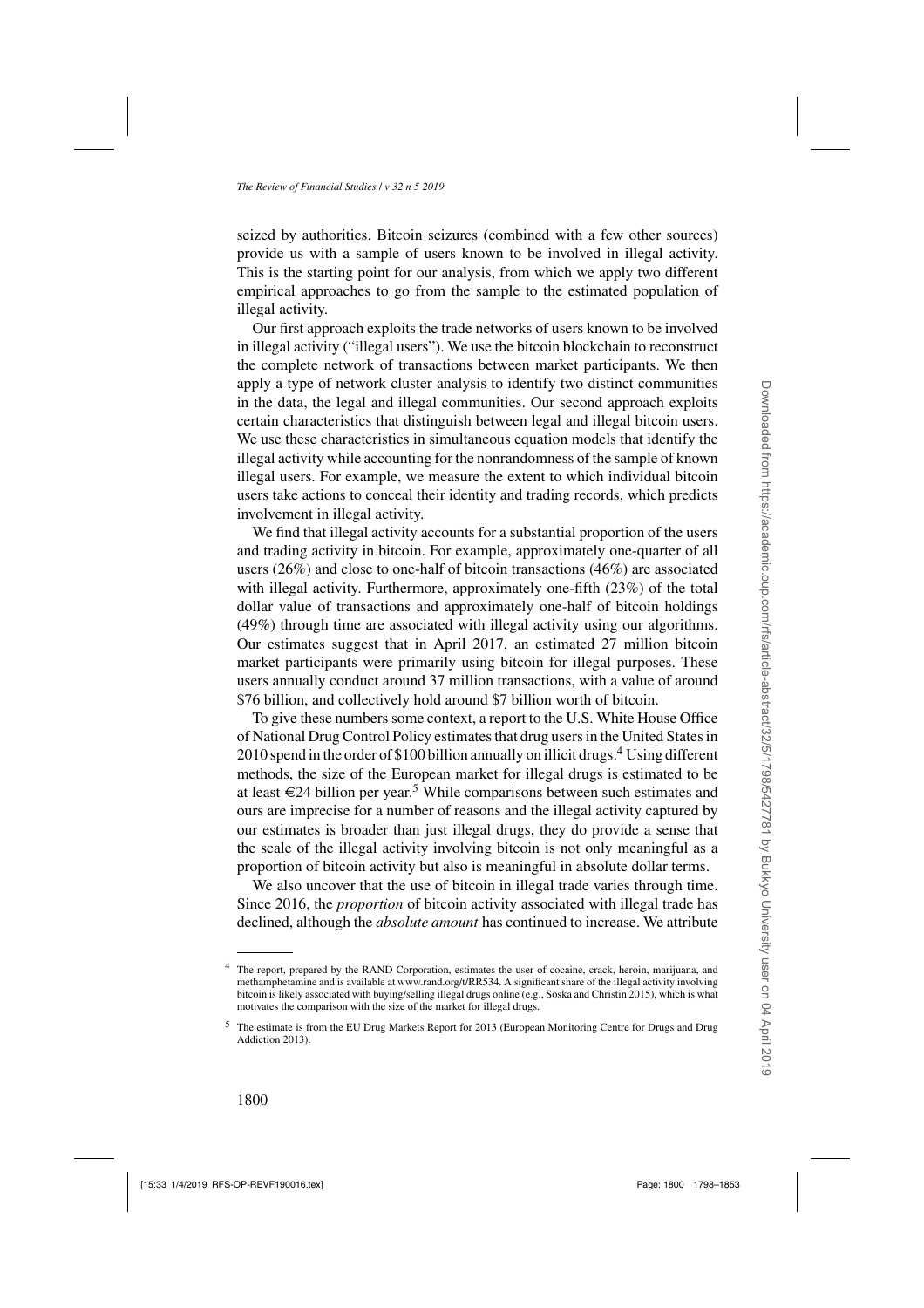the declining share of illegal activity to two main factors. The first is the rapid growth in mainstream and speculative interest in bitcoin, which mechanically decreases the illegal share. For example, we find that the proportion of illegal activity in bitcoin is inversely related to the Google search intensity for the key word "bitcoin." The second factor is the emergence of alternative "shadow" cryptocurrencies that are more opaque and better at concealing a user's activity (e.g., Dash, Monero, and ZCash). We find that the emergence of such shadow cryptocurrencies is also associated with a decrease in the proportion of illegal activity in bitcoin. Despite the emergence of alternative cryptocurrencies and numerous darknet marketplace seizures by law enforcement agencies, the *amount* of illegal activity involving bitcoin at the end of our sample in April 2017 remains close to its all-time high.

Bitcoin users that are involved in illegal activity differ from other users in several characteristics. Illegal users tend to transact more, but in smaller transactions. They are also more likely to repeatedly transact with a given counterparty. These differences in transactional characteristics are generally consistent with the notion that while illegal users predominantly (or solely) use bitcoin as a payment system to facilitate trade in illegal goods/services, some legal users treat bitcoin as an investment or speculative asset. Despite transacting more, illegal users tend to hold less bitcoin, consistent with them facing risks of having bitcoin holdings seized by authorities.

We find several other robust predictors of involvement in illegal activity. A user is more likely to be involved in illegal activity if they trade when more darknet marketplaces are in operation, the combined market value of shadow coins is lower, the mainstream interest in bitcoin, as measured by Google search intensity, is lower, and immediately following darknet marketplaces seizures or scams. A user is also more likely to be involved in illegal activity if they use "tumbling" and/or "wash trades"—two trading techniques that can help conceal one's activity.

The network of bitcoin transactions between illegal users is three to four times denser than the legal user network, with users much more connected with one another through transactions. The higher density is consistent with illegal users transacting more and using bitcoin primarily as a payment system for buying/selling goods.

It is important to consider the differences between cryptocurrencies and cash. After all, cash is also largely anonymous (traceable only through serial numbers) and has therefore traditionally played an important role in facilitating crime and illegal trade (e.g., [Rogoff 2016\)](#page-54-0). The key difference is that cryptocurrencies (similar to PayPal and credit cards) enable digital transactions and thus ecommerce. Arguably, the ability to make digital payments revolutionized retail and wholesale trade. Online shopping substantially impacted the structure of retailing, consumption patterns, choice, marketing, competition, and ultimately supply and demand. Until cryptocurrencies, such impacts were largely limited to legal goods and services due to the traceability of digital payments.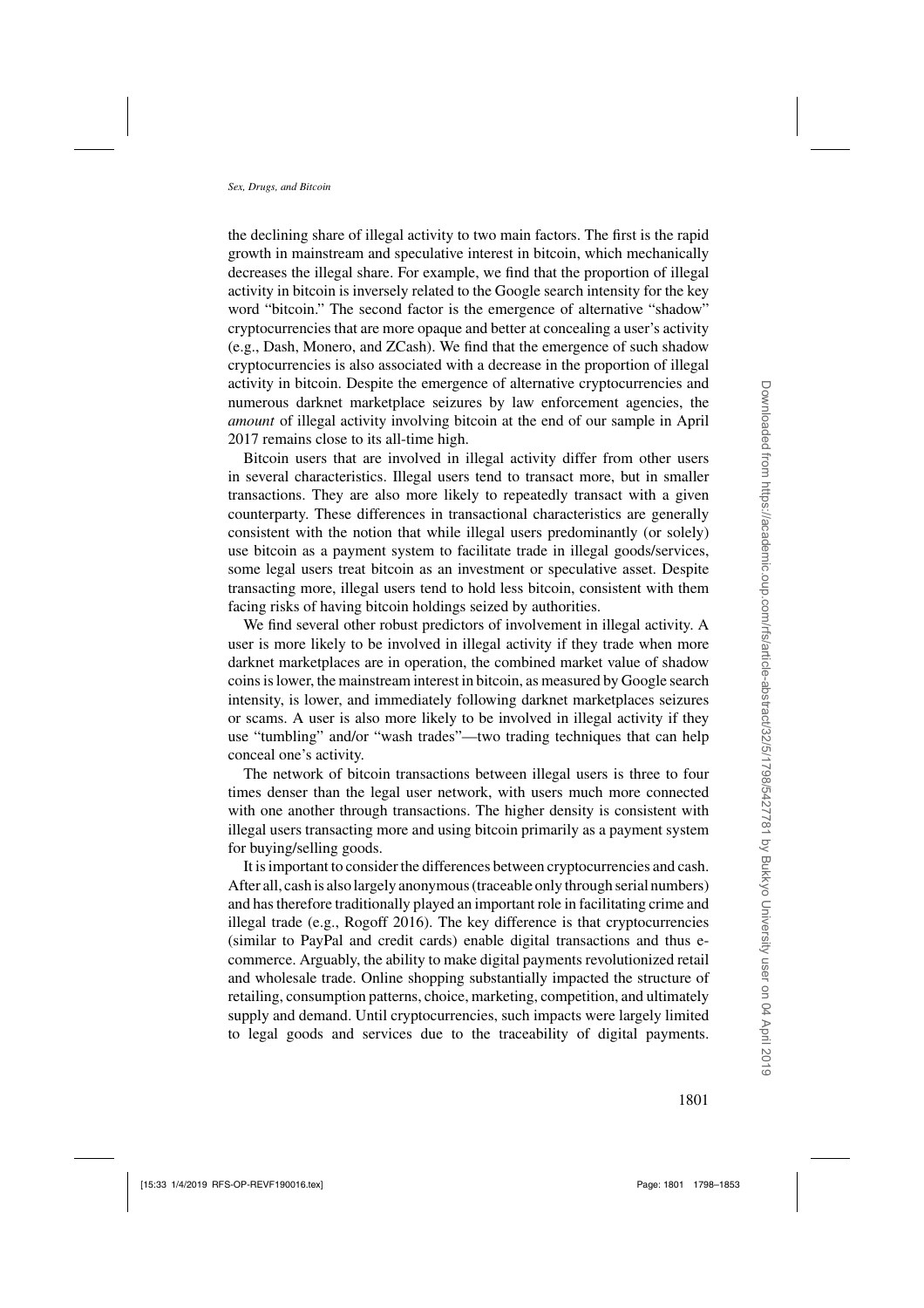Cryptocurrencies may have changed this, by combining the anonymity of cash with digitization, which enables efficient anonymous online and cross-border commerce. Cryptocurrencies therefore have the potential to cause an important structural shift in how the black market operates.

While the emergence of illegal darknet marketplaces illustrates that this shift may have commenced, it is not obvious to what extent the black market will adopt the opportunities for e-commerce and digital payments via cryptocurrencies. This is an important empirical question. Our findings illustrate the dynamics of this adoption process and suggest that 8 years after the introduction of the first cryptocurrency, the black market has indeed adopted this form of electronic payment on a meaningful scale. Thus, our results suggest that cryptocurrencies are having a material impact on the way the black market for illegal goods and services operates.

Our findings have a number of further implications. Blockchain technology and the systems/protocols that can be implemented on a blockchain have the potential to revolutionize numerous industries. In shedding light on the dark side of cryptocurrencies, we hope this research will reduce some of the regulatory uncertainty about the negative consequences and risks of this innovation, facilitating more informed policy decisions that assess both the costs and benefits. In turn, we hope this enables these technologies to reach their potential. Second, our paper contributes to understanding the intrinsic value of bitcoin, highlighting that a significant component of its value as a payment system derives from its use in facilitating illegal trade. This has ethical implications for bitcoin as an investment, as well as valuation implications. Third, our paper moves the literature closer to understanding the welfare consequences of the growth in illegal online trade. A crucial piece of this puzzle is understanding whether illegal online trade simply reflects a migration of activity that would have otherwise occurred on the street, versus the alternative that by making illegal goods more accessible, convenient to buy, and less risky to buy due to anonymity, "black e-commerce" encourages growth in the aggregate black market. Our estimates contribute to understanding this issue, but further research is required to relate these estimates to trends in the offline black market to further understand the welfare consequences.

This paper also makes a methodological contribution. The techniques developed in this paper can be used in cryptocurrency surveillance in a number of ways, including monitoring trends in illegal activity, its response to regulatory interventions, and how its characteristics change through time. The methods can also be used to identify key bitcoin users (e.g., "hubs" in the illegal trade network) which, when combined with other sources of information, can be linked to specific individuals. The techniques in this paper can also be used to study other types of activity in bitcoin or other blockchains.

Our paper contributes to a few areas of recent literature. We add to the literature on the economics of cryptocurrencies and applications of blockchain technology to securities markets by showing that one of the major uses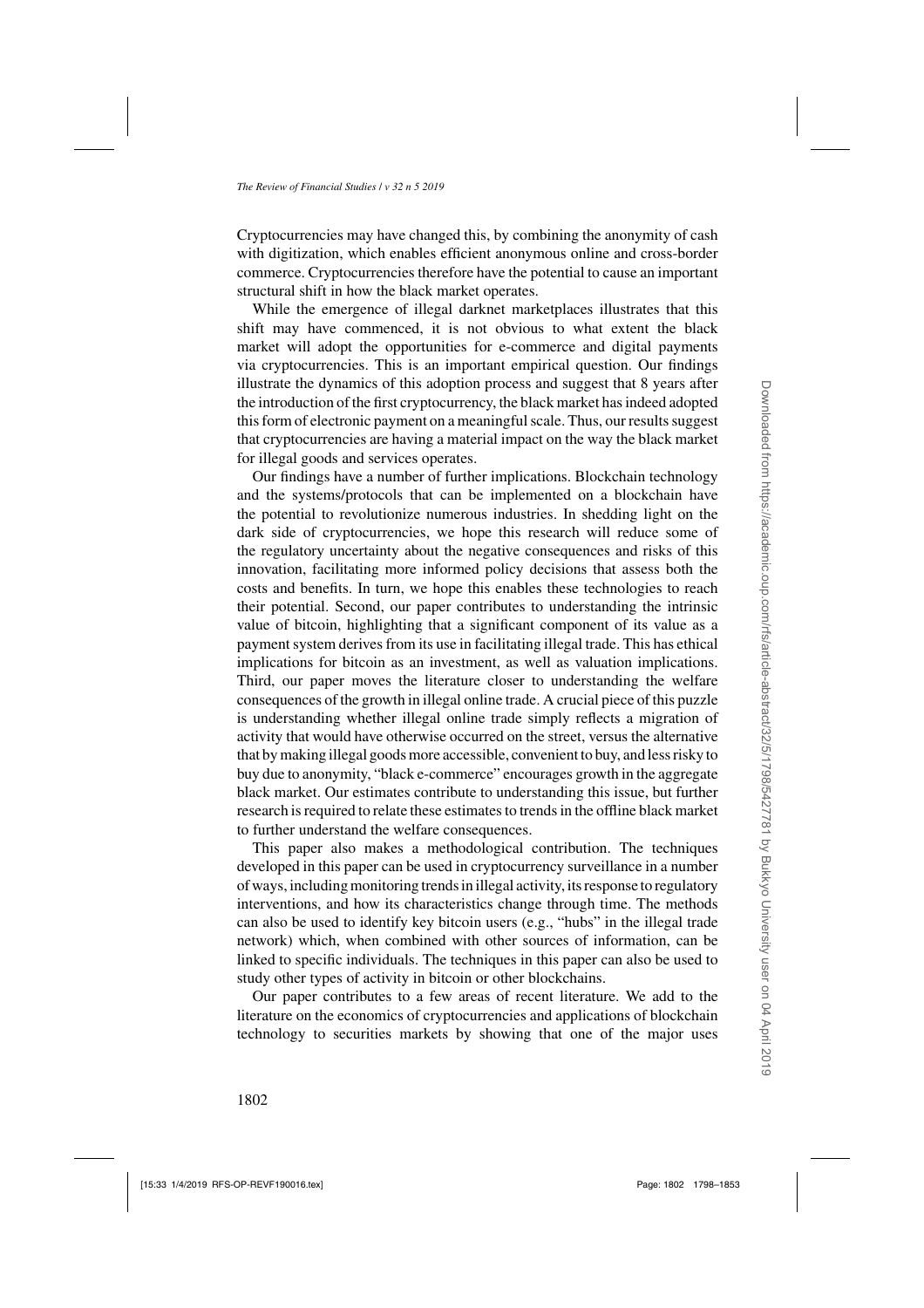of cryptocurrencies as a payment system is in settings where anonymity is valued (e.g., illegal trade).<sup>6</sup> Our paper also contributes to the computer science literature that analyzes the degree of anonymity in bitcoin.<sup>7</sup> We exploit algorithms from this literature to identify individual users in the data, and we add new methods to the literature that go beyond observing individuals, to identification of communities and estimation of populations of users. Finally, our paper is also related to studies of darknet marketplaces and the online drug trade, including papers from computer science and drug policy. $8$  We contribute to this literature by quantifying the amount of illegal activity that involves bitcoin, rather than studying a single market (e.g., Silk Road) or indirect lowerbound measures of darknet activity, such as buyers' feedback. Empirically, we confirm that the estimated population of illegal activity is several times larger than what can be "observed" through studying known darknet marketplaces and their customers.

### **1. Institutional Details**

### **1.1 The structure of the bitcoin blockchain**

Bitcoin is an international currency, not associated with any country or central bank, backed only by its limited total supply and the willingness of bitcoin users to recognize its value.<sup>9</sup> Bitcoins are "mined" (created) by solving cryptographic puzzles that deterministically increase in difficulty and once solved can be easily verified. Each solution results in a new "block" and provides the miner with the "block reward" (currently 12.5 bitcoins), which incentivizes the miner. The difficulty of the cryptographic puzzles is adjusted after every 2,016 blocks (approximately 14 days) by an amount that ensures the time between blocks remains ten minutes on average.

As well as expanding the supply of bitcoin, each block confirms a collection of recent transactions (transactions since the last block). Each block also contains a reference to the last block, thereby forming a "chain," giving rise to the term "blockchain." The blockchain thus forms a complete and sequential record of all transactions and is publically available to any participant in the network.

Bitcoins are divisible to the "Satoshi," being 100 millionth of one bitcoin (currently worth less than two hundredths of a cent). Each bitcoin holding (or parcel) is identified by an address, analogous to the serial number of a banknote.

<sup>6</sup> See [Malinova and Park](#page-54-0)[\(2016](#page-54-0)[\),](#page-53-0) [Khapko and Zoican](#page-54-0)[\(2016\)](#page-54-0)[,](#page-53-0) [Yermack \(2017](#page-55-0)[\),](#page-53-0) [Huberman et al.](#page-54-0)[\(2017](#page-54-0)[\), and](#page-53-0) Basu et al. [\(forthcoming\)](#page-53-0).

See [Meiklejohn et al.](#page-54-0) [\(2013\)](#page-53-0), [Ron and Shamir](#page-54-0) [\(2013](#page-54-0)), [Androulaki et al.](#page-53-0) (2013), and [Tasca et al.](#page-55-0) [\(2018\)](#page-55-0).

<sup>8</sup> See [Soska and Christin](#page-54-0) [\(2015](#page-54-0)), [Barratt et al.](#page-53-0) [\(2016a\)](#page-53-0), [Aldridge and Décary-Hétu](#page-53-0) [\(2016\)](#page-53-0), and [Van Buskirk et al.](#page-55-0)  $(2016)$ 

<sup>9</sup> As of January 2017, over 16 million bitcoins have been mined from a maximum of 21 million. This maximum limit is built into the protocol [\(Nakamoto 2008](#page-54-0)).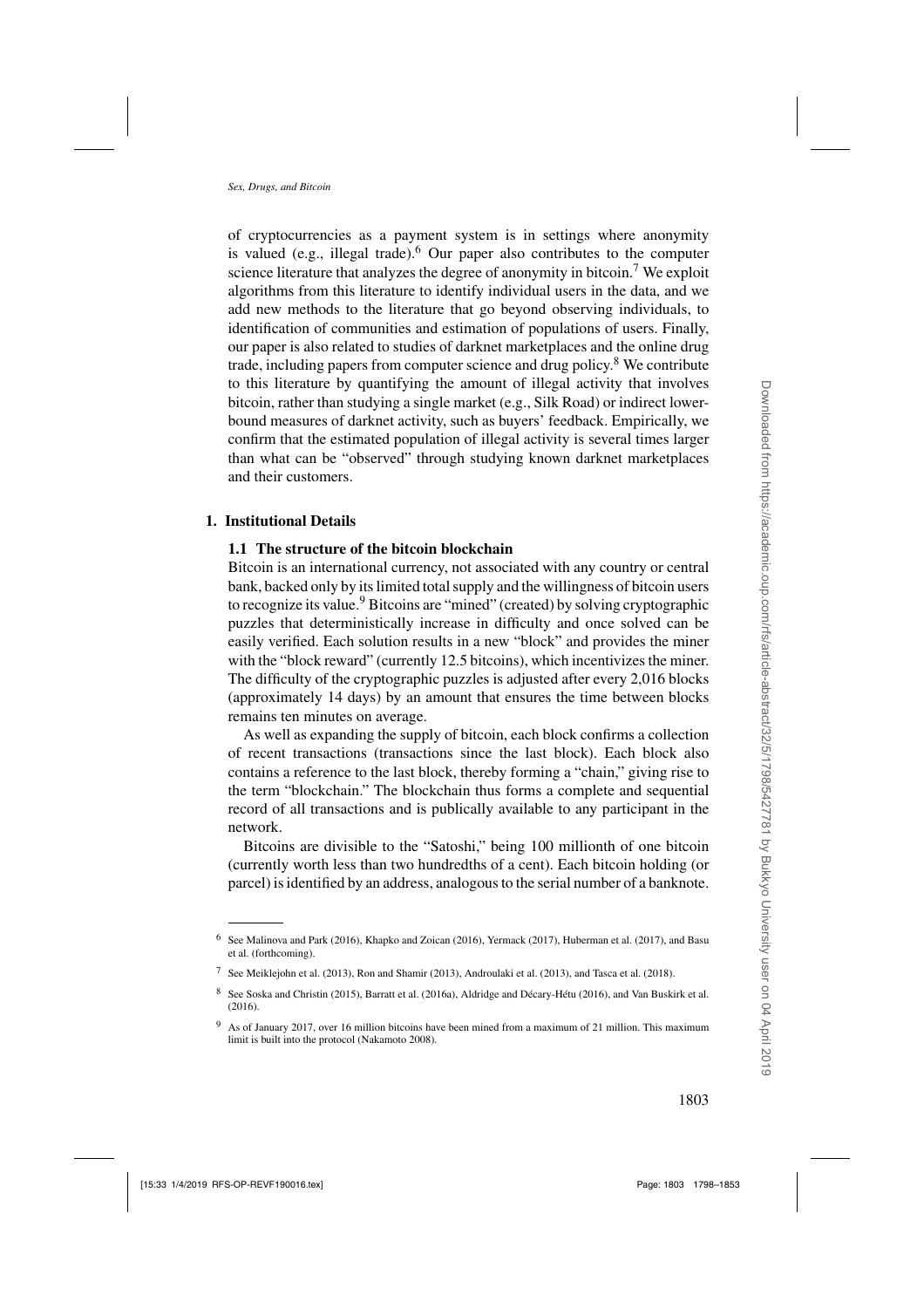Unlike banknotes, bitcoin does not have to be held in round units (e.g., 5, 10, 50). Because of the revelation of the private key, unless a holding of bitcoin with a given address is exactly spent in a transaction, the "change" from the transaction is returned to a new address forming a new parcel of bitcoin.

A bitcoin "user" (a participant in the network) stores the addresses associated with each parcel of bitcoin that they own in a "wallet." Similar to a conventional cash wallet, a bitcoin wallet balance is the sum of the balances of all the addresses inside the wallet. While individual bitcoin addresses are designed to be anonymous, it is possible to link addresses belonging to the same wallet when more than one address is used to make a purchase.

### **1.2 Darknet marketplaces and their microstructure**

The "darknet" is a network like the internet, but that can only be accessed through particular communications protocols that provide greater anonymity than the internet. The darknet contains online marketplaces, much like EBay, but with anonymous communications, which also makes these marketplaces less accessible than online stores on the internet. Darknet marketplaces are particularly popular for trading illegal goods and services because the identities of buyers and sellers are concealed. The darknet is estimated to contain approximately 30,000 domains [\(Lewman 2016\)](#page-54-0).

To access a darknet marketplace, a user is generally required to establish an account (usually free) at the marketplace to browse vendor products [\(Martin](#page-54-0) [2014a;](#page-54-0) [Van Slobbe 2016](#page-55-0)). Similar to the way PayPal propelled EBay, the secure, decentralized, and anonymous nature of cryptocurrencies has played an important role in the success of darknet marketplaces. While bitcoin is the most widespread cryptocurrency used in such marketplaces, other currencies have occasionally been adopted, either due to their popularity (such as *Ethereum*) or improved anonymity (such as *Monero*). Despite the availability of alternate currencies on some marketplaces, the vast majority of transactions on the darknet are still undertaken in bitcoin.<sup>10</sup>

A user that wants to buy goods or services on a darknet marketplace must first acquire cryptocurrency (typically from an online exchange or broker) and then deposit this in an address belonging to the darknet marketplace (often termed a "hot wallet"). These funds are held in "escrow" by the marketplace. Vendor prices on darknet markets are often quoted inclusive of a marketplace fee. The escrow system also assists marketplace administrators in mediating disputes between buyers and sellers and minimizing scams in which money is collected without the intention of ever shipping any goods [\(Aldridge and Décary-Hétu](#page-53-0) [2014](#page-53-0); [Christin 2013](#page-53-0)). Funds are released when the vendor indicates the goods have been sent. In some marketplaces, the funds are held until the buyer indicates that the goods have been received. The escrow function of the

<sup>10</sup> A recent estimate from a darknet marketplace operator identified bitcoin as accounting for 98% of transactions [\(Greenberg 2017\)](#page-53-0).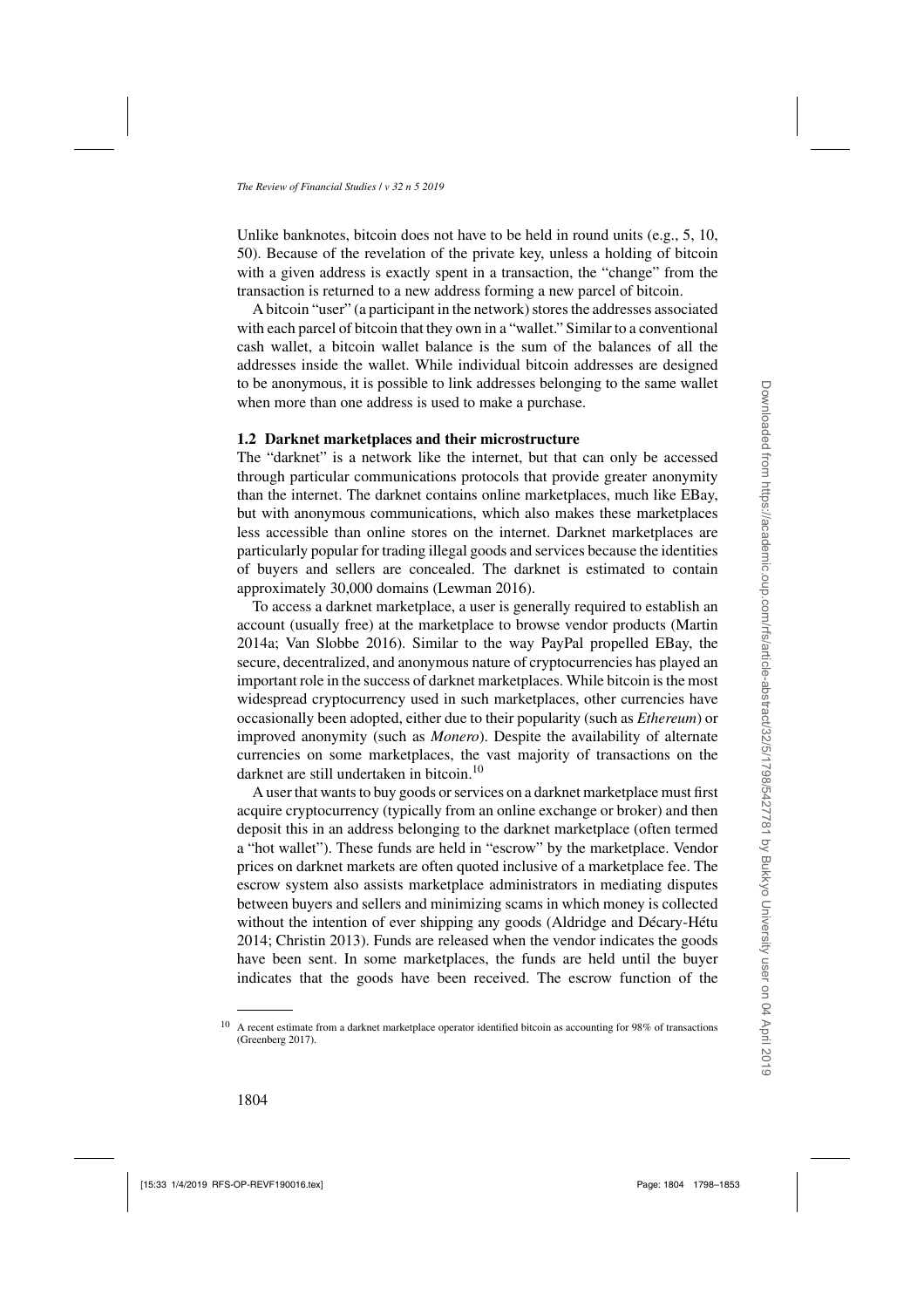darknet marketplaces sometimes leads to "exit scams," whereby a marketplace ceases operations but does not return bitcoin held in escrow. Many such scams have been perpetrated by marketplaces in the last 5 years, including *Sheep Marketplace* (2013), *Pirate Market* (2014), *Evolution* (2015), and *Nucleus* (2016).

The evolution of dark marketplaces allows sellers of illegal goods and services to reach global audiences [\(Van Buskirk et al. 2016\)](#page-55-0). This internationalization of illegal trade necessitates more complex methods of communications and logistics to avoid detection. To this end, buyers placing an order with an online seller typically communicate using PGP (Pretty Good Privacy) encryption, which encodes and decodes messages using a pair of public and private keys [\(Cox 2016](#page-53-0)). On some (typically more recent) marketplaces, this functionality is built into the site. Logistically, items are typically delivered by mail and the process by which this occurs has been widely documented [\(Christin 2013;](#page-53-0) [Van Hout and Bingham 2013;](#page-55-0) [Lavorgna 2016;](#page-54-0) [Van Slobbe](#page-55-0) [2016\)](#page-55-0). Many methods are used to minimize the chance of such deliveries being intercepted by law enforcement, including professional logos, vacuum sealed bags, posting small quantities of product, and including a (fake) return address [\(Christin 2013; Basu 2014](#page-53-0); [Tzanetakis et al. 2016](#page-55-0)). Customers are advised by marketplaces to avoid using their real name or address to minimize the risk of being caught by law enforcement agencies [\(Martin 2014b](#page-54-0)).

After receiving their goods, buyers are encouraged to leave feedback about the seller, commenting on the arrival (or otherwise) of the goods, their quality, and overall service [\(Van Slobbe 2016](#page-55-0)). Such feedback is paramount for developing a reputation in a marketplace that is primarily based on trust between participants, with few ramifications for "scamming" purchasers (Aldridge and Décary-Hétu [2014](#page-53-0); [Tzanetakis et al. 2016](#page-55-0)).

To get a sense of how a buyer navigates a darknet marketplace, Figure [1](#page-8-0) provides screenshots from one of the first darknet marketplaces, "Silk Road." Panel A provides an example of the "Drugs" page illustrating that a wide variety of illegal drugs, weapons, and forgeries can be purchased using bitcoin. Panel B provides an example of information about individual items and sellers. Clicking on the appropriate headings, one can obtain further information about the items (detailed description, insurance/refund policies, available postage methods and locations, security and encryption, and so on) and about the seller (their rating from buyers, detailed feedback from buyers, history of sales, and so on). Panel C shows the interface for depositing bitcoin to Silk Road's escrow account, how to transfer bitcoins to a given seller, and how to withdraw bitcoins from escrow.

By providing an anonymous, digital method of payment, bitcoin did for darknet marketplaces what PayPal did for EBay—provide a reliable, scalable, and convenient payment mechanism. What was also required was an anonymous way of hosting and accessing those illegal marketplaces. This issue is solved through the use of The Onion Router (TOR), originally developed by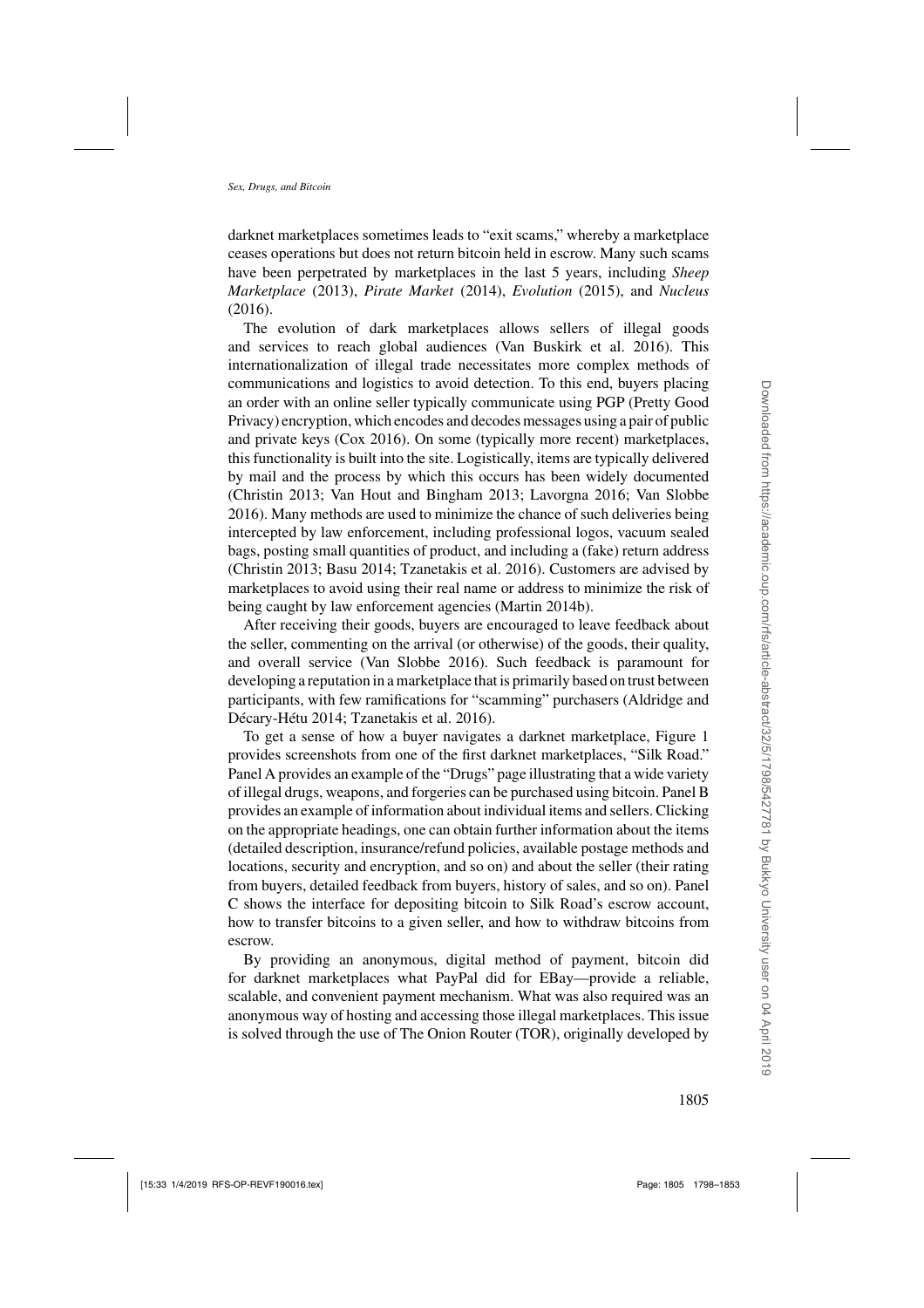<span id="page-8-0"></span>

#### **Figure 1**

#### **Screenshots from one of the first illegal darknet marketplaces, Silk Road 1**

Panel A provides an example of the "Drugs" page from Silk Road. It illustrates the wide variety of illegal goods that can be purchased using bitcoin, including a vast array of illegal drugs, weapons, and forgeries. Panel B provides an example of information about individual items and sellers. Clicking on the appropriate headings, one can obtain further information about the item for sale (detailed product description, insurance/refunds, postage methods and locations, security and encryption, etc.) and about the seller (detailed feedback and ratings from buyers, history of sales, etc.). Panel C shows the interface for depositing bitcoin to Silk Road's escrow account, transferring bitcoins to a given seller, and withdrawing bitcoins from escrow. Screenshot source: www.businessinsider.com.au

the U.S. Navy. By routing the message through several nodes, the TOR network obfuscates the path (and hence the IP address) of a message sent between two clients.

The combination of TOR for covert communications and bitcoin for covert payments has led to the proliferation of darknet marketplaces. The most wellknown marketplace was the "Silk Road" started in 2011. Since its shutdown by the FBI in 2013, numerous other marketplaces have sprung up (see Table [A1](#page-14-0) in Appendix A for a list). Despite frequent shutdowns, seizures and scams, measures of darknet marketplace activity indicate steady growth in the number of market participants and products [\(Matthews et al. 2017\)](#page-54-0). For example, one of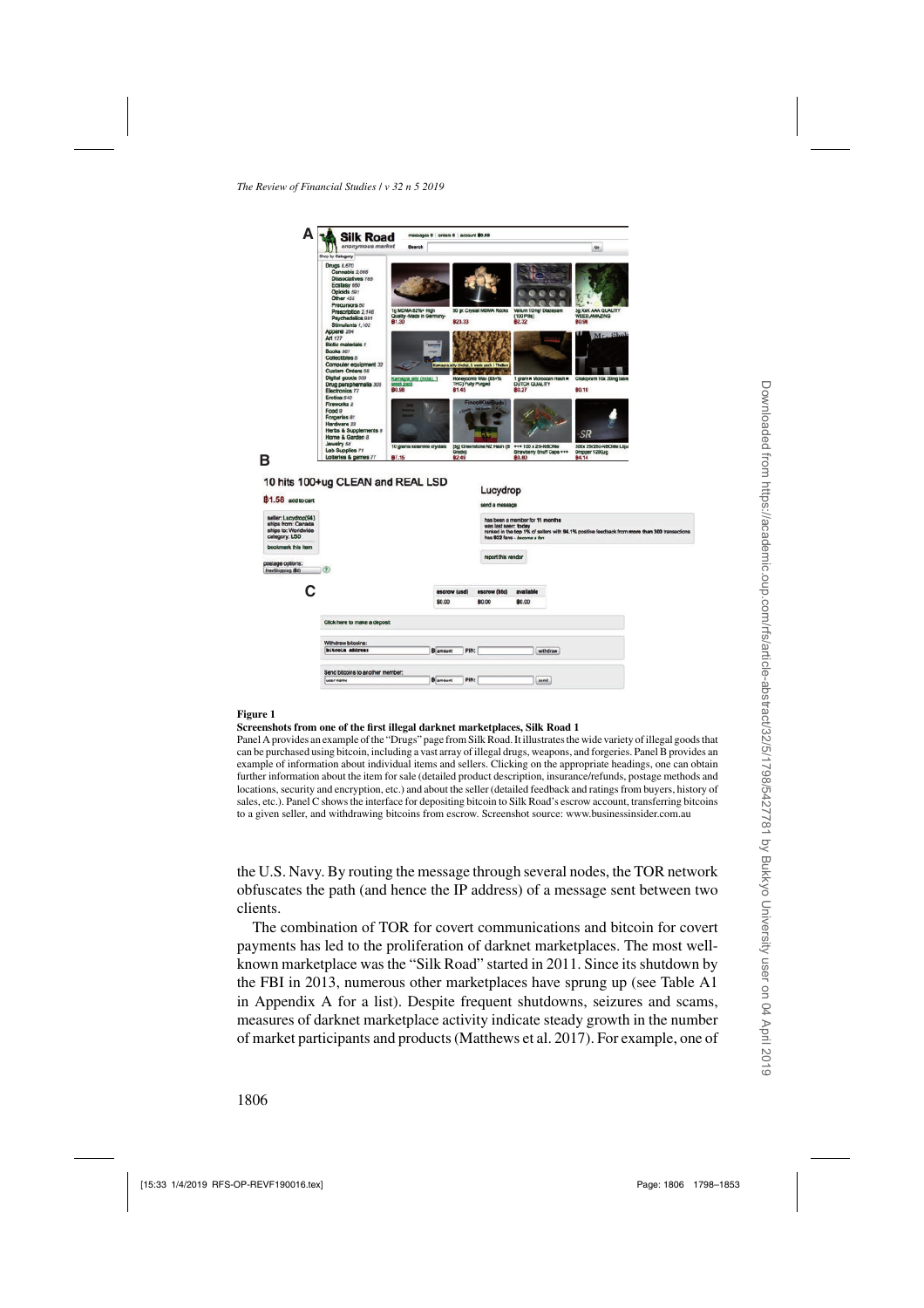the largest marketplaces in 2017, "AlphaBay," had over 350,000 items available for sale in categories such as drugs, weapons, malware, and illegal pornography.

### **1.3 Surveillance and cryptocurrency seizures from darknet marketplaces**

Cryptocurrencies have proven effective not only in facilitating illegal trade but also in the detection of illegal activity because of the public nature of the blockchain. Even though bitcoin has been used extensively in illegal activity, some argue that the blockchain actually makes it easier for law enforcement to detect ille[gal activity, despite the currency's anonymity.](#page-54-0) Koshy, Koshy, and McDaniel [\(2014](#page-54-0)) show that by monitoring transactions transmitted from computers to the blockchain, they are able to link individual transactions to the IP address of the sender. [Meiklejohn et al.](#page-54-0) [\(2013\)](#page-54-0) describe how tracing a bitcoin theft on the blockchain to bitcoin exchanges could be used by authorities with subpoena powers to potentially identify perpetrators. [Yermack](#page-55-0) [\(2017\)](#page-55-0) hypothesizes that the growing popularity of bitcoin will inevitably lead to a growing market for deanonymizing technologies, leading to increased transparency of the users making transactions on the blockchain. In response to these pressures, supporters of the anonymity provided by cryptocurrencies are actively developing new currencies that challenge law enforcement's detection methods. Such currencies include *Monero*, which hides user's public keys among a group of public keys that contain the same amount (known as "Ring Signatures"), and *ZCash* (launched in 2016), which uses zero-knowledge proofs that [hide](#page-53-0) [sender,](#page-53-0) [recipient,](#page-53-0) [and](#page-53-0) [transaction](#page-53-0) [amount](#page-53-0) [\(Noether 2015;](#page-54-0) Ben-Sasson et al. [2014](#page-53-0)).

Recently, law enforcement agencies have been successful in seizing bitcoin from a number of darknet marketplaces. For example, the Silk Road marketplace was raided by the FBI on October 2, 2013, seizing bitcoin from customer and supplier escrow accounts (hot wallets) and from the owner/operator, Ross William Ulbricht. After the closure of the Silk Road, law enforcement agencies successfully seized bitcoin from several other illegal sites/individuals (see Table [A2](#page-16-0) of Appendix A). Numerous darknet sites were raided and shut down in "Operation Onymous"; an international collaboration between U.S. and European law enforcement agencies that targeted illegal darknet sites. Despite the seizures, illegal darknet marketplaces continue to operate, with many new ones created after each seizure.

The seized bitcoin from these operations allows us to identify bitcoin users (customers, suppliers, and marketplace operators) involved in illegal activity. These observations provide a starting point from which to estimate the extent of illegal activity involving bitcoin.

Law enforcement agencies use a number of strategies to detect illegal activity on the darknet, ranging from cyber-surveillance to forensic analysis. Given that detected illegal activity feeds into our identification techniques, it is important to understand law enforcement strategies. [Christin](#page-53-0) [\(2013](#page-53-0)) and [Kruithof et al.](#page-54-0) [\(2016](#page-54-0)) describe a number of such strategies, including: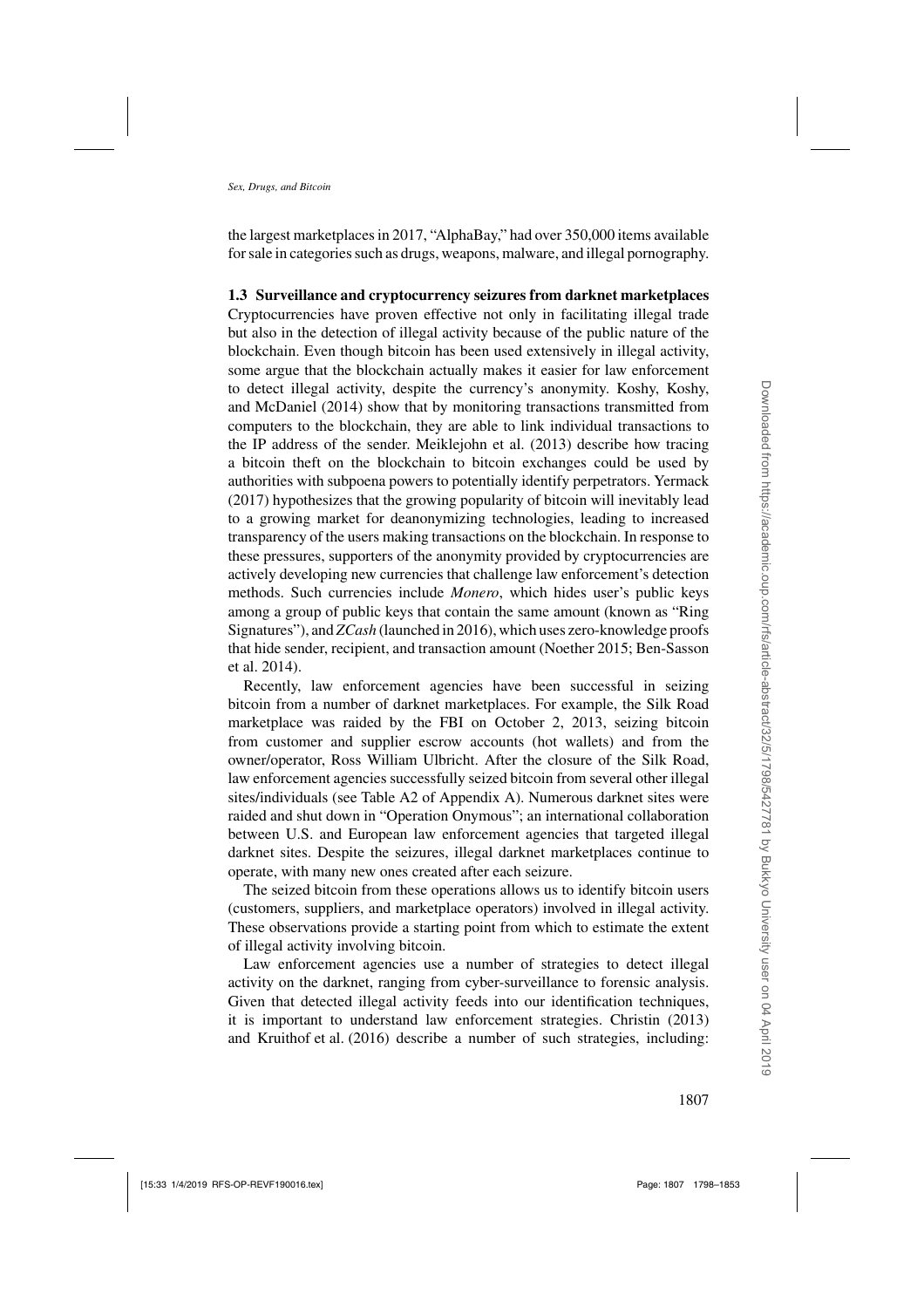infiltrating the TOR network to determine individual IP addresses, decoding the financial infrastructure of bitcoin to identify individuals, and using traditional forensic and investigative techniques on seized packages. Law enforcement agencies monitor suspicious packages passing through the postal service. Agencies also order drugs on darknet marketplaces to investigate the return address on the package. For example, an unusual amount of outgoing mail from a large Australian drug dealer led authorities to seize over 24,000 in bitcoin, along with a wide array of drugs and cash. Investigators also sometimes pose as suppliers to gather addresses of customers, thereby revealing their identities. Finally, by conducting major seizures, agencies can create distrust in the online trade of illegal drugs among participants [\(Van Slobbe 2016;](#page-55-0) [Christin 2013](#page-53-0)). Large-scale initiatives such as "Operation Onymous," in which law enforcement agencies shut down several illegal marketplaces and made 17 arrests across 17 countries, can discourage illegal online activity by increasing the risk of detection [\(Franklin et al. 2007\)](#page-53-0).

### **2. Data and Descriptive Statistics**

We extract the complete record of bitcoin transactions from the public bitcoin blockchain, from the first block on January 3, 2009, to the end of April 2017. For each transaction, we collect the unique transaction hash, the transaction amount, the fee, the sender and recipient addresses, the timestamp, and the block number.

### **2.1 Identifying users in transaction-level bitcoin data**

The data that make up the bitcoin blockchain reveal "addresses" (identifiers for parcels of bitcoin) but not the "users" (individuals) that control those addresses. A user typically controls several addresses. This one-to-many mapping occurs partly as a result of various activities that users employ to preserve their anonymity and partly because of transaction mechanics (e.g., when a user receives "change" in a transaction, the change is given a new address).<sup>11</sup> We map addresses to individual users with the Union-Find algorithm developed by [Cormen et al.](#page-53-0) [\(2001](#page-53-0)) and [Ron and Shamir](#page-54-0) [\(2013\)](#page-54-0) and used in several related papers, such as that of [Meiklejohn et al.](#page-54-0) [\(2013](#page-54-0)). This algorithm transforms the transaction-level data into user-level data, linking each transaction to the associated users.

The following illustrates how the Union-Find algorithm works. A transaction usually involves several addresses from one user. For example, the payer ("sender") of bitcoin might send bitcoin from multiple addresses and receive change to a new address. Because a user must control the private key of each

<sup>11</sup> For example, individuals can send bitcoin to a "tumbling" service that then returns the bitcoin (minus a fee) to a new address or by sending bitcoin to oneself using a newly generated address as the recipient of the transaction [\(Ron and Shamir 2013\)](#page-54-0).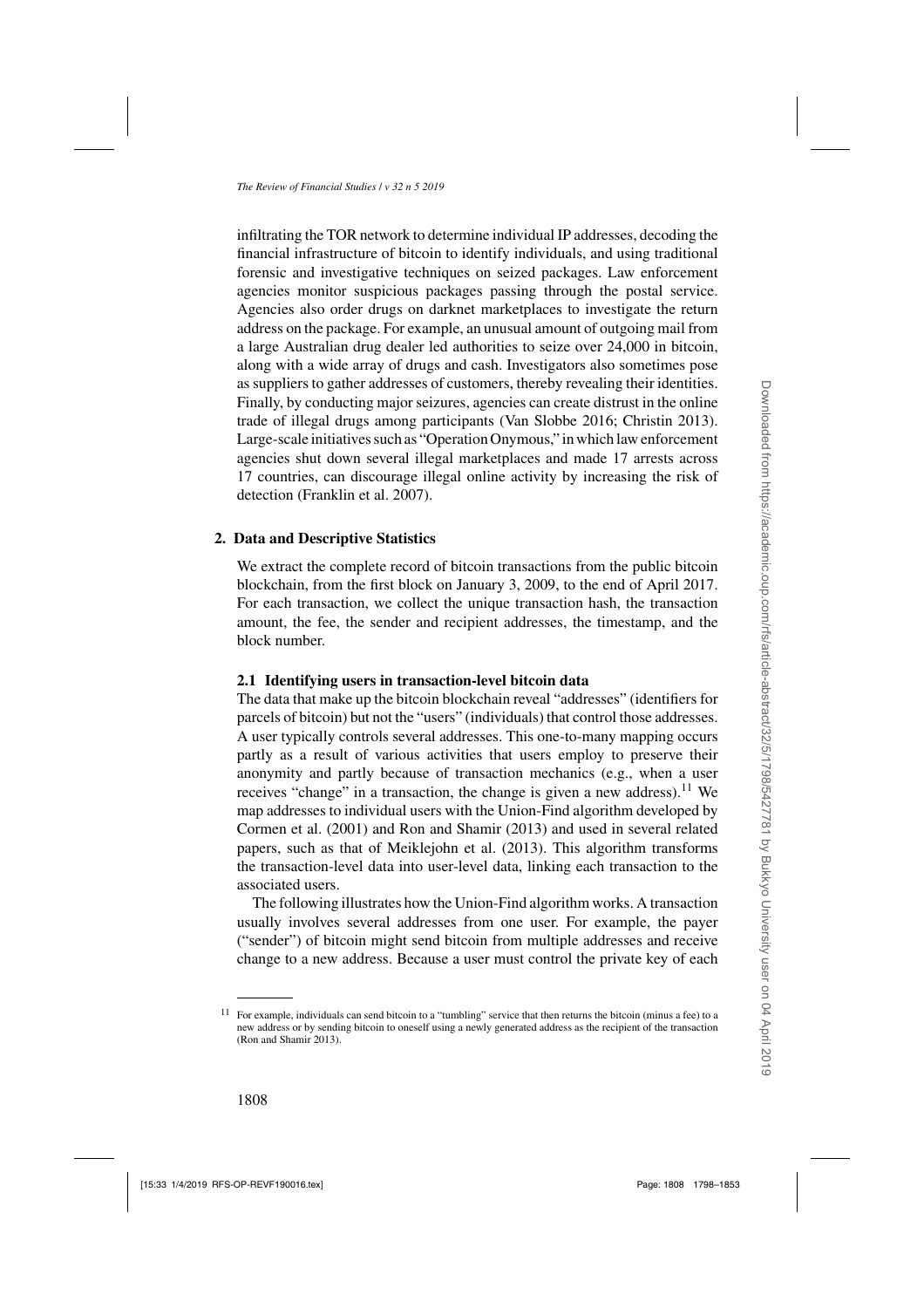address from which bitcoin is sent in a given transaction, in the first step of the algorithm all of the sender's addresses in a given transaction are associated with one user. Transitivity is then used to link the addresses of a user across multiple transactions. For example, suppose two separate transactions are observed; one in which bitcoin is sent from addresses A and B and another in which bitcoin is sent from addresses B and C. The first transaction identifies that addresses A and B belong to one user, while the second identifies that B and C belong to one user. By transitivity, all three addresses (A, B, and C) belong to the same user.

None of the existing algorithms that cluster bitcoin addresses by user has perfect accuracy.<sup>12</sup> The Union-Find algorithm is the most widely used approach, primarily because the errors it makes (too little clustering of addresses rather th[an too much clustering\) are conservative in most applications \(](#page-54-0)Meiklejohn et al. [2013\)](#page-54-0). The Union-Find algorithm might fail to cluster together two sets of addresses controlled by one user if that user never makes a transaction that uses an address from both sets. In such instances, two or more address clusters might in fact correspond to one user.<sup>13</sup> In contrast, the Union-Find algorithm (unlike other approaches, such as those that exploit the change from transactions) is very unlikely to make the opposite and more severe error of incorrectly clustering together sets of addresses that involve *more* than one user. The Union-Find algorithm is a suitable choice in our application because too little clustering (and thus having instances in which two or more clusters correspond to one actual user) is unlikely to have severe consequences for our empirical methods, whereas incorrectly joining multiple users into a single cluster would be far more problematic.<sup>14</sup>

The Union-Find algorithm's tendency to join too few addresses together into clusters adds bias to some of the measures in this paper. First, the sample of known illegal users, which is the starting point for our empirical analysis, will not contain all the addresses controlled by those users. We therefore start with a smaller sample than would be the case if the clustering algorithm had 100% accuracy. Second, measures of the number of users will be upward biased because in some cases, two or more of the clusters identified by the Union-Find algorithm will in fact be controlled by one real user. Consequently, our estimates of the total number of bitcoin users, the number of illegal users, and the number of legal users are all likely upward biased. For similar reasons, measures such as the number of transactions per user or holdings per user are likely downward biased. This bias is less of an issue when we quantify users as percentages

<sup>&</sup>lt;sup>12</sup> For example, [Androulaki et al.](#page-53-0) [\(2013\)](#page-53-0) examine two approaches using simulations and find that many, but not all, users can be correctly identified by clustering algorithms even when they try to enhance privacy by creating new addresses.

<sup>&</sup>lt;sup>13</sup> [Meiklejohn et al.](#page-54-0) [\(2013](#page-54-0)) empirically find that this error is "not too common" in bitcoin blockchain analysis.

<sup>&</sup>lt;sup>14</sup> For example, if a single user appears in the data as two or more clusters, all those clusters could be correctly classified with the user's actual type (illegal or legal), whereas if legal and illegal users are incorrectly clustered together, there is no way to assign a correct classification to the cluster.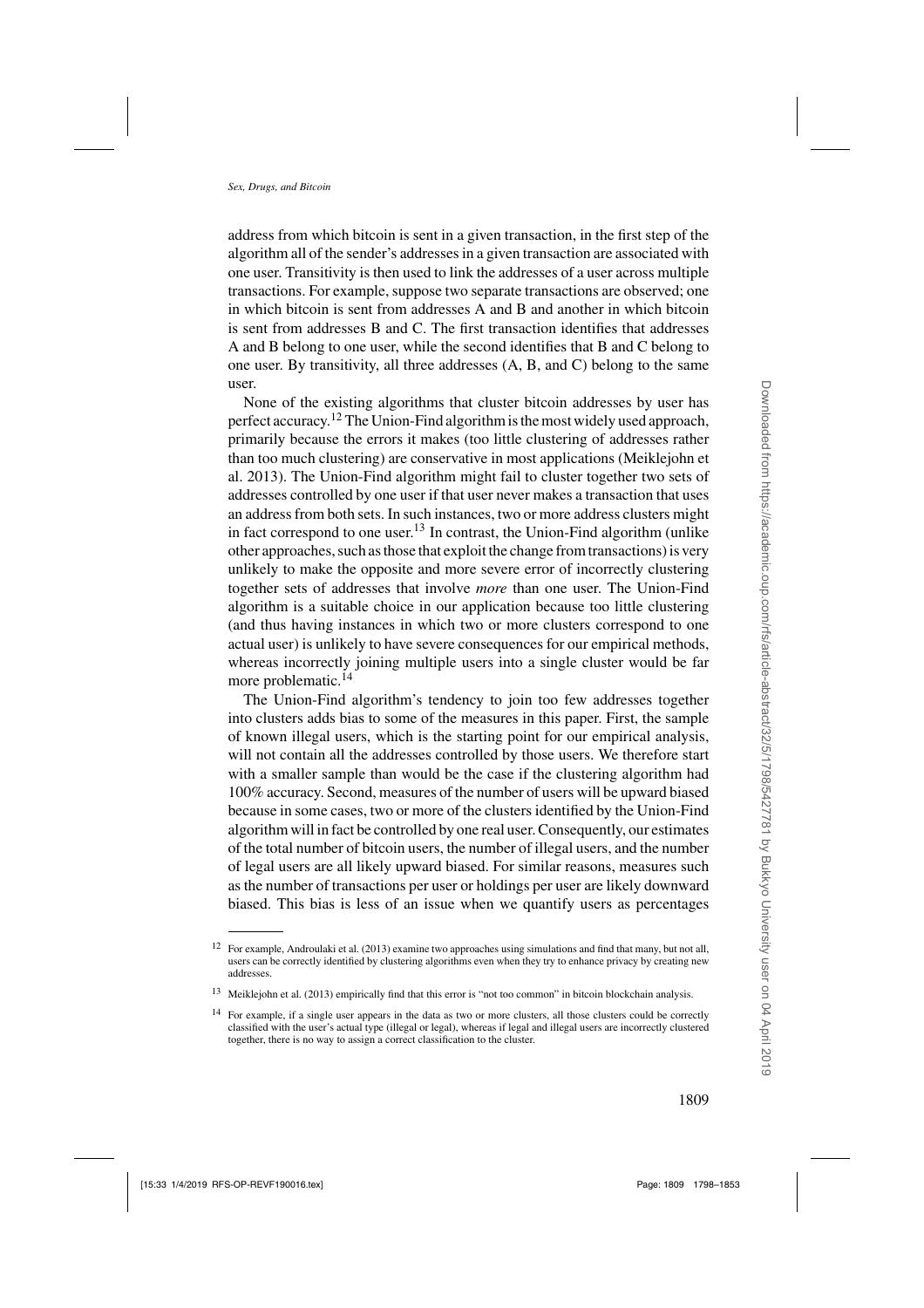of the total number of users. For example, our estimates of the percentage of users that are involved in illegal activity will be less biased than the absolute number of users. This bias is even less of an issue when we quantify the number of transactions, volume, or holdings of various groups of users because these measures do not rely on knowing the number of users in each group.

### **2.2 Filters and data transformations**

Our blockchain data set consists of 465,093 blocks containing 219.6 million bitcoin transactions (unique transaction hashes). In the raw blockchain data, one transaction can have several recipients. For example, in a single transaction, Alice could send five bitcoins to Bob, two bitcoins to Charlie, and 0.1 bitcoins to the miner of the block as a transaction fee. We split these raw "compound" transactions up into their components such that each transaction has only one sender and one receiver. In the previous example, Alice's compound transaction would become three separate transactions: one with Bob, one with Charlie, and one being a transaction fee sent to the block miner. Among other things, this allows us to separate transaction fees and block rewards from other transactions. After splitting compound transactions into their components, we have 815.4 million transactions.

In this study, we are primarily interested in quantifying the amount of illegal trade that uses bitcoin. We therefore remove transaction fees and block rewards from the sample to avoid distorting the transaction counts. This step removes 208.3 million transactions. We also remove currency conversion transactions (conversions between bitcoin and fiat currency or other cryptocurrencies), by removing bitcoin exchanges and their 88.4 million transactions. These transactions do not involve trade in the sense of buying or selling goods or services and would therefore inflate our measures of transaction activity.<sup>15</sup> For similar reasons, we remove 71.1 million transactions that reflect the "change" given back to a user in a given transaction. These transactions are akin to paying for a \$30 product with a \$50 bill and receiving \$20 of change back (our processed data set would record this scenario as one \$30 transaction rather than two transactions).<sup>16</sup>

We also exclude transactions that have a value of less than \$1 on the day of the transaction. Such transactions reflect negligible transfers of value

<sup>15</sup> The exchanges and miners are identified via "Wallet Explorer." Wallet Explorer joins transactions into "wallets" (the equivalent of our "users") using a similar procedure to the one described above and then classifies wallets by type either on the basis of (1) having observed an address being advertised as part of a given entity (e.g., a known address from a bitcoin exchange) or (2) having identified an entity's wallet by sending a small amount of bitcoin to the entity, where that address is linked to the larger wallet of the entity (similar to [Meiklejohn et al.](#page-54-0) [2013](#page-54-0)). See https://www.walletexplorer.com.

<sup>&</sup>lt;sup>16</sup> The bitcoin protocol forces a user to spend the entire balance of a bitcoin address when the address is used in a transaction. Therefore, when a user has say 50 bitcoins in address A and wants to send another user say 30 bitcoins, the compound transaction would have two components: one transaction sending 30 bitcoins from address A to the other user and another transaction sending the remaining 20 bitcoins from address A to a new address B that is controlled by the sending user. The latter of the two transactions is the "change" and is removed from our sample.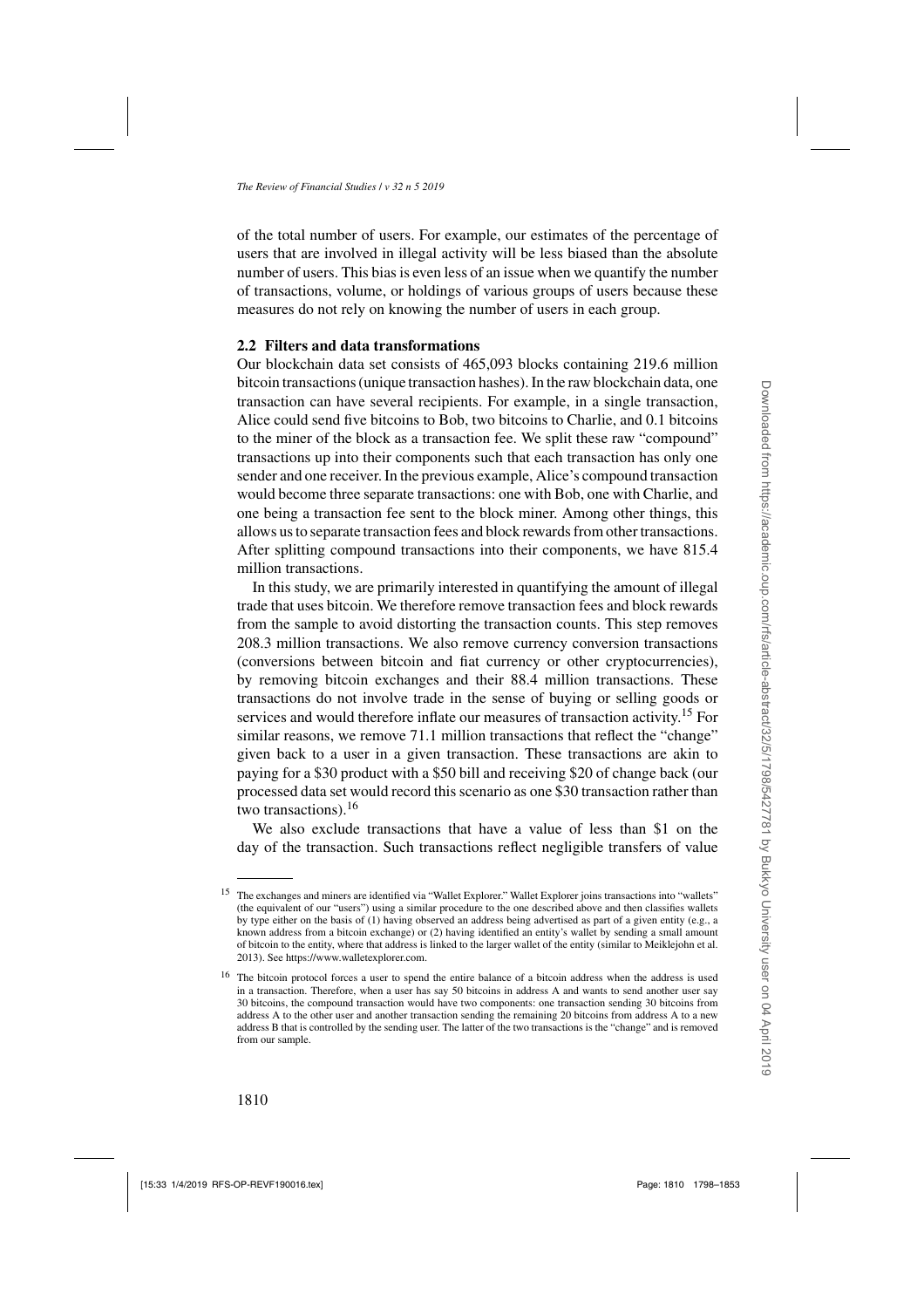and are therefore used for purposes such as messages, test transactions, and tips.<sup>17</sup> Failure to exclude these transactions could significantly skew our data, particularly measures of the proportion of transactions.

After applying these filters, we are left with 302.8 million transactions, each having one sender and one receiver. Throughout much of the paper we consider user-level statistics, such as the number of transactions per user. Such measures naturally use double-counted volume as both the sender and receiver sides of each transaction are counted. Using double-counted volume, our transaction count is doubled to 605.7 million bitcoin transactions.

### **2.3 Descriptive statistics of user-level variables**

Our sample has a total of approximately 106 million bitcoin users, who collectively conduct approximately 606 million transactions, transferring around \$1.9 trillion. For each user, we calculate a collection of variables that characterize features of their bitcoin transaction activity (e.g., transaction count, transaction size, transaction frequency, and number of counterparties). We also calculate a range of user-level variables that are more specific indicators of the nature of the activity in which a user is likely to be engaged, such as the number of illegal darknet marketplaces that operate at the time the user transacts, the extent to which the user engages in transactions designed to conceal their activity, and the degree of interest in bitcoin at the time the user transacts (using Google search intensity). Table [1](#page-14-0) reports the detailed definitions of these variables.

Table [2](#page-16-0) reports descriptive statistics about the user-level variables. Focusing on the variables that characterize a user's bitcoin transaction activity (panel A), we see that a typical (median) user engages in three bitcoin transactions (mean *Transaction count* is 5.7 transactions) with three different counterparties (mean of *Counterparties* is around 4.2). Thus, a typical user has a low degree of concentration in counterparties, in that they do not repeatedly transact with the same counterparty (our measure of *Concentration*, which is a normalized Herfindahl-Hirschman index, has a median of zero). A small number of entities are highly active, with the most active having almost 11.4 million transactions and 4.4 million counterparties.

The average transaction size is around \$5,000, but a typical transaction (the median transaction size) is much smaller at \$112. Some transactions are very large, with the largest exceeding \$90 million. For most users, their first and last bitcoin transaction occurs within the same month (the median *Existence time* is 1 month), although some users are present for many years (the maximum *Existence time* is 101 months, or just over 8 years). The other variables (panel B) are more specific indicators of the nature of the activity in which a user is likely

<sup>17</sup> These 144.7 million small transactions represent 17.8% of transactions, but less than 0.0001% of total bitcoin volume.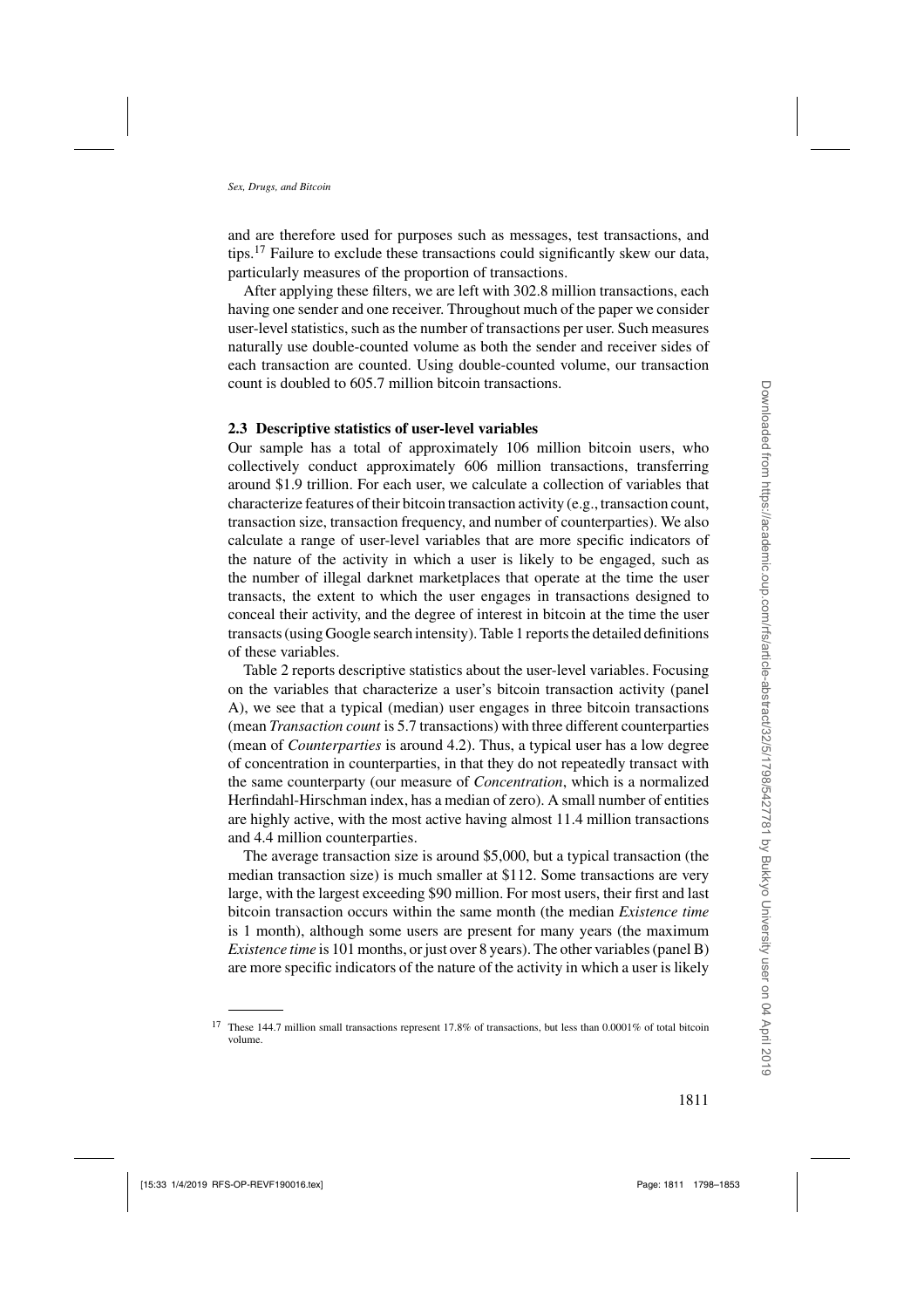| Variable                 | Definition                                                                                                                                                                                                                                                                                                                                                                                                                                                                                                                                                                                                                                                                                                                                                                                          | DCE equation |
|--------------------------|-----------------------------------------------------------------------------------------------------------------------------------------------------------------------------------------------------------------------------------------------------------------------------------------------------------------------------------------------------------------------------------------------------------------------------------------------------------------------------------------------------------------------------------------------------------------------------------------------------------------------------------------------------------------------------------------------------------------------------------------------------------------------------------------------------|--------------|
| Transaction<br>count     | The total number of bitcoin transactions involving the given user<br>(where the user is a sender and/or recipient of bitcoin)                                                                                                                                                                                                                                                                                                                                                                                                                                                                                                                                                                                                                                                                       | C            |
| Transaction size         | Average USD value of the user's transactions. The transaction size is<br>converted from bitcoin to USD using end of day USD/BTC<br>conversion rates. Exchange rates prior to July 18, 2010, are not<br>available and therefore values before this date are converted at the<br>July 18, 2010, exchange rate                                                                                                                                                                                                                                                                                                                                                                                                                                                                                         | I & D        |
| Transaction<br>frequency | The number of bitcoin transactions made by the user per month. This is<br>computed as Transaction count, divided by Existence time                                                                                                                                                                                                                                                                                                                                                                                                                                                                                                                                                                                                                                                                  | I & D        |
| Counterparties           | The total number of other users with which the given user has transacted                                                                                                                                                                                                                                                                                                                                                                                                                                                                                                                                                                                                                                                                                                                            | С            |
| Holding value            | The average USD value of the user's bitcoin holdings. The average is<br>computed from the holding balances recorded at the end of each of<br>the user's bitcoin transactions. Holding values are converted from<br>bitcoin to USD using end of day USD/BTC conversion rates.<br>Exchange rates prior to July 18, 2010, are not available, and,<br>therefore, values before this date are converted at the July 18, 2010,<br>exchange rate                                                                                                                                                                                                                                                                                                                                                           | C            |
| Concentration            | Concentration is a measure of the tendency for a user to transact with<br>one or many counterparties. It ranges from 1 for a highly<br>concentrated user who transacts with only one counterparty, to 0 for a<br>user that has many transactions, each with a different counterparty.<br>Formally, it is computed using an adaptation of a normalized<br>Herfindahl-Hirschman index:                                                                                                                                                                                                                                                                                                                                                                                                                | I & D        |
|                          | $Concentration = \begin{cases} 1 - \left[ \frac{\left\lfloor \left( \frac{C}{T} \right) - \left( \frac{1}{T} \right) \right\rfloor}{1 - \left( \frac{1}{T} \right)} \right] & \quad \text{if} \quad T: \\ 1 & \quad \text{if} \quad T: \end{cases}$<br>$T = 1$                                                                                                                                                                                                                                                                                                                                                                                                                                                                                                                                      |              |
|                          | where $T$ is Transaction count and $C$ is Counterparties (the total<br>number of other users with which the given user has transacted)                                                                                                                                                                                                                                                                                                                                                                                                                                                                                                                                                                                                                                                              |              |
| Existence time           | Number of months the bitcoin user is active in the bitcoin network.<br>Measured as the number of months from the user's first transaction<br>until the user's last observed transaction, if that transaction results in<br>the user having a bitcoin balance of zero. If the user's last transaction<br>results in a bitcoin balance above zero, the user is regarded as active<br>until the end of our sample in April 2017                                                                                                                                                                                                                                                                                                                                                                        | I & D        |
| Darknet sites            | A transaction-weighted average of the number of operational illegal<br>darknet marketplaces at the time a user transacts (the sum of number<br>of operational darknet marketplaces at every transaction, divided by<br><i>Transaction count</i> ). The logic is that if a user transacts at a time when<br>there is a lot of illegal darknet marketplace activity, they are more<br>likely to be involved in illegal activity than if they are active when<br>there is little or no illegal darknet activity                                                                                                                                                                                                                                                                                        | I & D        |
| Tumbling                 | Tumbling refers to techniques or services used to obscure a user's<br>holdings or transaction history. Wash transactions, in which a user is<br>both the sender and receiver of bitcoin, are also sometimes used for<br>such purpose. Illegal users are likely to have greater incentives to<br>obscure their activity than legal users. We classify tumbling<br>transactions using the following three approaches. Approach 1:<br>transactions with known tumbling service providers (such as Coin<br>Fog). Approach 2: transactions in which a user sends bitcoin to<br>another user (potential tumbler) and that user sends the bitcoin back<br>(in one or several transactions), less a tumbling fee of between 0 to 10<br>% within 10 blocks. Approach 3: transactions with users that display |              |

<span id="page-14-0"></span>

| <b>Table 1</b>              |  |
|-----------------------------|--|
| <b>Variable definitions</b> |  |

*(continued)*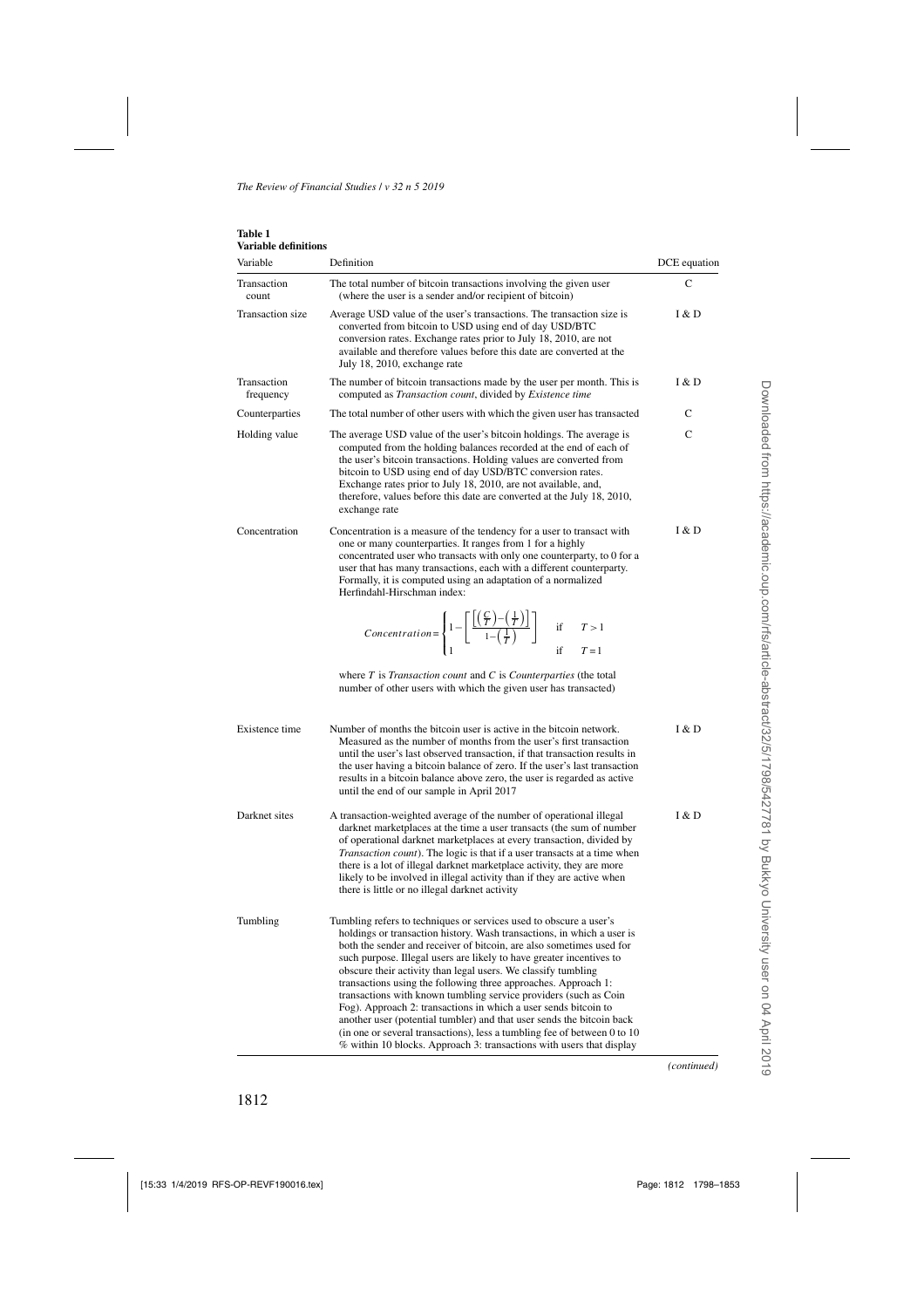**Table 1 Continued**

| Variable                     | Definition                                                                                                                                                                                                                                                                                                                                                                                                                                                                                                                                                             | DCE equation |
|------------------------------|------------------------------------------------------------------------------------------------------------------------------------------------------------------------------------------------------------------------------------------------------------------------------------------------------------------------------------------------------------------------------------------------------------------------------------------------------------------------------------------------------------------------------------------------------------------------|--------------|
|                              | the characteristics of tumbling service providers (a Transaction count<br>of 10 or above and displays the two tumbling characteristics above in<br>at least 8% of transactions). For each user, we compute their<br>percentage of tumbling and wash transactions out of their total<br>number of transactions                                                                                                                                                                                                                                                          | I            |
| Darknet shock<br>volume      | The percentage of the user's transaction value that occurs immediately<br>after shocks to darknet marketplaces, including one week after each<br>seizure or "exit scam" of a darknet marketplace. Seizures by law<br>enforcement officials and "exit scams" in which darknet sites close<br>without warning are likely to result in increased activity from illegal<br>users as they turn to alternative marketplaces or relocate their<br>holdings. At the same time, shocks to darknet marketplaces are<br>unlikely to materially affect the activity of legal users | I            |
| Bitcoin hype                 | The transaction-weighted average of the Google Trends value for<br>"bitcoin" (calculated from January 1, 2009 to May 1, 2017). For each<br>user, we record the intensity of Google searches for the term<br>"bitcoin" (scaled from 0 to 100) in the months of their transactions<br>and then compute the average for each user across all their<br>transactions. The logic is that the more intensive the search activity<br>for bitcoin on Google is, the more likely the user is transacting for<br>speculative (as opposed to illegal) purposes                     | I            |
| <b>Bitcoin</b> market<br>cap | The transaction-weighted average log market capitalization of bitcoin<br>at the time of each user's transactions. For each user, we calculate the<br>log market capitalization of bitcoin at the time of each user's<br>transactions. We then compute the average across all the user's<br>transactions. The logic is that as the value of bitcoin increases, the<br>likelihood of illegal activity is lower as more speculators are present                                                                                                                           | I            |
| Shadow coins                 | The transaction-weighted average log market capitalization of major<br>opaque cryptocurrencies ("shadow coins": Dash, Monero, and<br>ZCash) at the time of each user's transactions. The logic is that if<br>illegal users make use of shadow coins, the likelihood of illegal<br>activity in bitcoin will be lower when shadow coins are more<br>prevalent                                                                                                                                                                                                            | I            |
| Alt coins                    | The transaction-weighted average log market capitalization of other<br>nonprivacy coins ("alt coins": all cryptocurrencies excluding bitcoin<br>and "shadow coins") at the time of each user's transactions. The logic<br>is that when there is a lot of interest in alternative nonprivacy<br>cryptocurrencies, which cannot be used in darknet markets, all else<br>equal, it is likely there is proportionally more legal/speculative trade<br>in cryptocurrencies and thus a lower fraction of illegal activity                                                    | I            |
| Pre-Silk-Road<br>user        | Dummy variable that is equal to one if the user commenced transacting<br>in bitcoin prior to the seizure of Silk Road 1 on October 1, 2013. The<br>logic is that an illegal user that was using bitcoin prior to the first<br>major darknet seizure by law enforcement authorities has a higher<br>probability of having been detected than a user that started<br>transacting in bitcoin after that seizure because such a user could not<br>have been "detected" in the first seizure                                                                                | D            |

This table defines the variables that we compute for each bitcoin user. The third column, *DCE equation*, specifies whether the variable is used in the first equation of the DCE model (the equation modeling whether the user is involved in illegal activity,  $I$ ), the second equation of the DCE model (the equation modeling whether a user that is involved in illegal activity is "detected," e.g., seized by law enforcement agencies, D), both equations ( $I&D$ ), or as a control variable  $(C)$ .

to be engaged and are thus important in our empirical models. We therefore define and discuss these variables when we turn to the empirical models.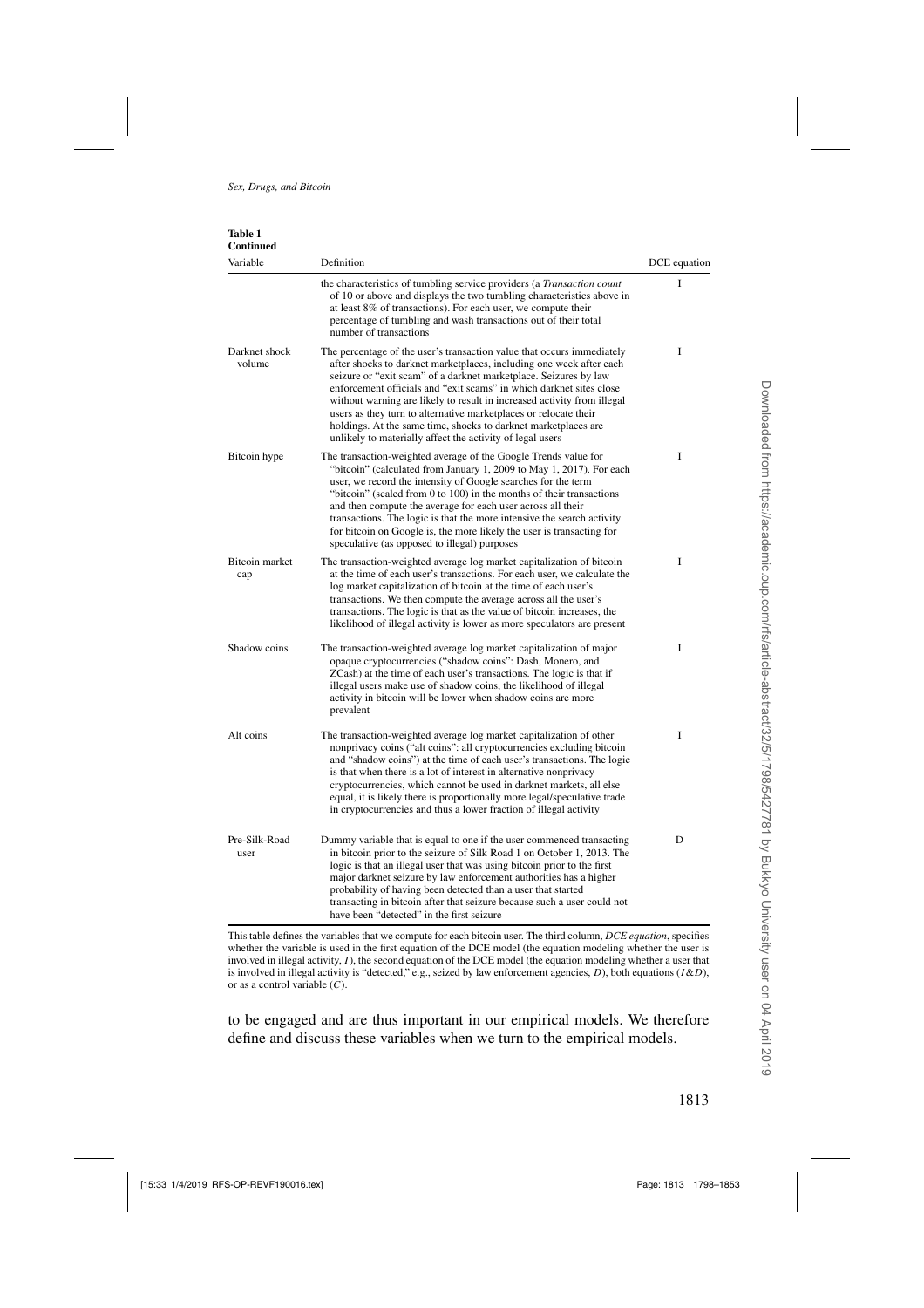| Variable                                                        | Mean     | <b>SD</b> | Min  | P <sub>25</sub> | Median | P75    | Max            |
|-----------------------------------------------------------------|----------|-----------|------|-----------------|--------|--------|----------------|
| A. Transactional characteristics                                |          |           |      |                 |        |        |                |
| <b>Transaction count</b>                                        | 5.70     | 1.622.74  | 1.00 | 2.00            | 3.00   | 3.00   | 11,410,691.00  |
| Transaction size                                                | 5.207.61 | 56.939.00 | 1.00 | 22.06           | 111.91 | 668.44 | 92,504,688.00  |
| Transaction frequency                                           | 29.88    | 659.27    | 0.12 | 7.20            | 24.00  | 36.00  | 3,077,978,00   |
| Counterparties                                                  | 4.18     | 553.71    | 0.00 | 2.00            | 3.00   | 3.00   | 4,385,500.00   |
| Holding value                                                   | 3,974.05 | 55,011.00 | 0.00 | 15.91           | 83.96  | 551.37 | 115,529,839.00 |
| Concentration                                                   | 0.10     | 0.28      | 0.00 | 0.00            | 0.00   | 0.00   | 1.00           |
| Existence time                                                  | 6.61     | 11.91     | 1.00 | 1.00            | 1.00   | 5.00   | 101.00         |
| B. Characteristics associated with particular types of activity |          |           |      |                 |        |        |                |
| Darknet sites                                                   | 17.14    | 5.10      | 0.00 | 15.00           | 18.00  | 20.00  | 27.00          |
| Tumbling                                                        | 0.45     | 0.05      | 0.00 | 0.00            | 0.00   | 0.00   | 181.82         |
| Darknet shock volume                                            | 16.51    | 0.36      | 0.00 | 0.00            | 0.00   | 0.00   | 100.00         |
| Bitcoin hype                                                    | 28.29    | 15.44     | 0.00 | 19.00           | 24.00  | 38.00  | 100.00         |
| Pre-Silk-Road user                                              | 0.07     | 0.26      | 0.00 | 0.00            | 0.00   | 0.00   | 1.00           |
| Bitcoin market cap                                              | 9.82     | 0.49      | 5.14 | 9.71            | 9.94   | 10.09  | 10.40          |
| Shadow coins                                                    | 7.07     | 2.52      | 0.00 | 7.28            | 7.78   | 8.32   | 9.10           |
| Alt coins                                                       | 8.68     | 2.04      | 0.00 | 8.76            | 9.21   | 9.34   | 10.26          |

#### <span id="page-16-0"></span>**Table 2 Descriptive statistics for all users**

This table reports descriptive statistics about bitcoin users. *Transaction count* is the total number of bitcoin transactions involving a given user. *Transaction size* (in USD) is the user's average transaction value. *Transaction frequency* is the average rate at which the user transacts between their first and last transactions, annualized to transactions per year. *Counterparties* is the total number of other users with which the given user has transacted. *Holding value* is the average value of the user's bitcoin holdings (in USD), where holdings are measured after each transaction. *Concentration* takes values between zero and one, with higher values indicating a tendency to repeatedly trade with a smaller number of counterparties. *Existence time* is the number of months between the date of the user's first and last transaction. *Darknet sites* is the average number of operational darknet sites at the time of each of the user's transactions. *Tumbling* is the percentage of the user's transactions that attempt to obscure the user's holdings (wash or tumbling trades). *Darknet shock volume* is the percentage of the user's total dollar volume that is transacted during the week after marketplace seizures or "exit scams." *Bitcoin hype* is a measure of the intensity of Google searches for the term "bitcoin" around the time of the user's trades. *Pre-Silk-Road user* is a dummy variable taking the value one if the user's first bitcoin transaction is before the seizure of the Silk Road on October 2013. *Bitcoin market cap*, *Shadow coins*, and *Alt coins* are transaction-weighted average log market capitalizations of bitcoin, major opaque cryptocurrencies, and nonprivacy cryptocurrencies excluding bitcoin, respectively, at the time of each user's transactions.

### **3. Identifying a Sample of Illegal Users**

We identify a sample of addresses (and therefore users) involved in illegal activity using three approaches described below.

### **3.1 First approach: Bitcoin seizures by law enforcement agencies**

Our first approach exploits bitcoin seizures by law enforcement agencies, such as the U.S. FBI. We manually identify bitcoin seizures from news articles (via searches using Factiva) and U.S. court records (via searches of the digital PACER records). Table A2 in Appendix A reports the list of seizures that we use. For each seizure, we extract information from court records and law enforcement agency disclosures about any identified bitcoin addresses or transactions (amounts and dates). From these details we uniquely identify the users involved in the illegal activity, by matching up the bitcoin address or transaction identifier with our user-level data constructed from the bitcoin blockchain.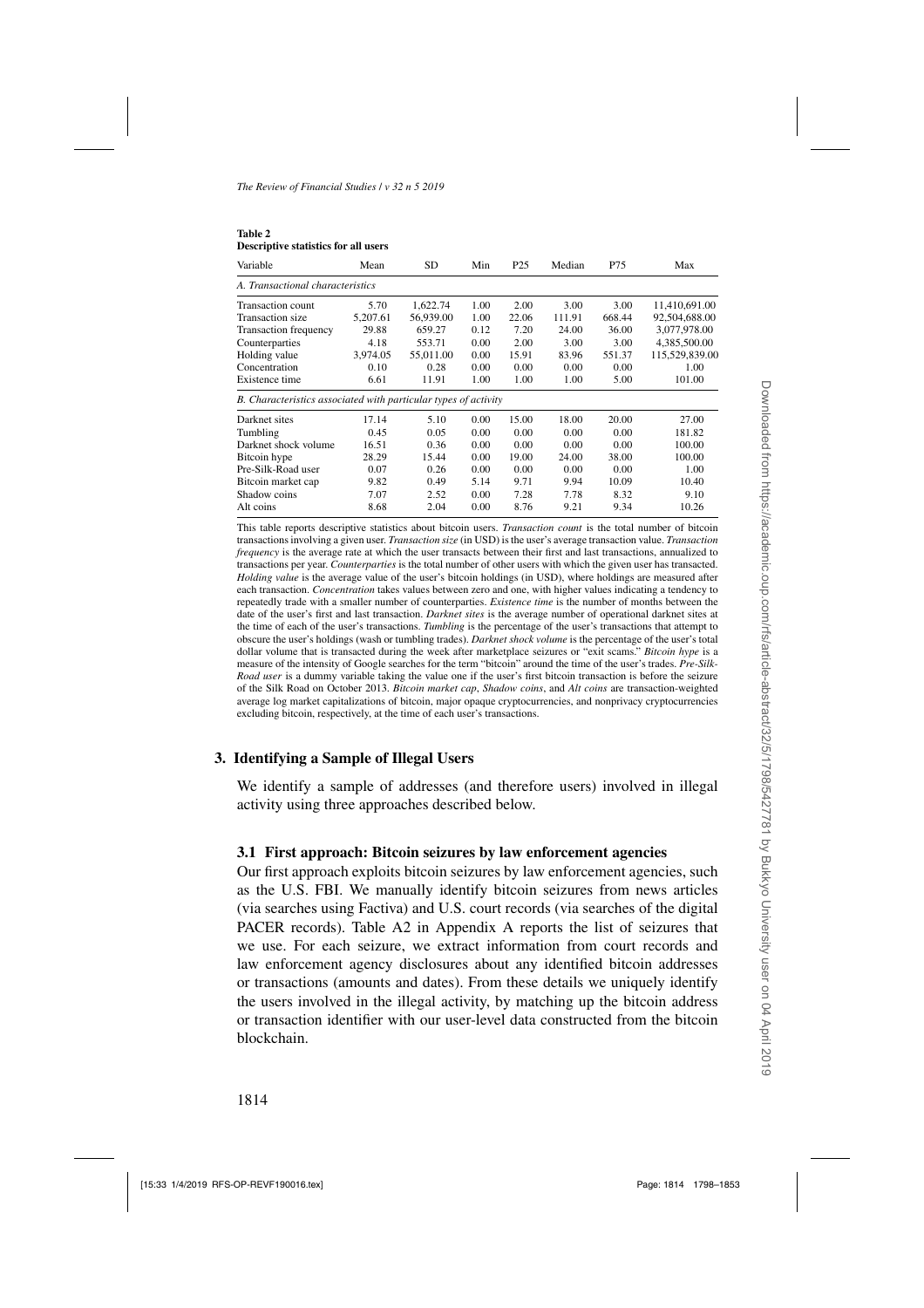In some cases (e.g., the U.S. FBI's seizure of Silk Road and Ross Ulbricht's holdings, and the Australian law enforcement's seizure of Richard Pollard's holdings) the law enforcement agency auctioned the seized bitcoin to the public. Selling seized assets that are not themselves illegal is common practice among law enforcement agencies. Given the public nature of the auctions, we are able to identify the auction transactions on the bitcoin blockchain and work backwards to identify the seized bitcoin addresses, which, in turn, identify those individuals that were involved in illegal activity and had some or all of their bitcoin holdings seized by law enforcement agencies. Using this approach we identify 1,016 known illegal users, which we refer to as "*Seized users*."

### **3.2 Second approach: Illegal darknet marketplaces and their users**

Our second approach exploits the known "hot wallets" of major illegal darknet marketplaces. These are central accounts, many of which operate like escrow accounts, into which users of darknet marketplaces deposit or withdraw funds. We are able to identify 17 such marketplaces using data from the Wallet Explorer service, which, in turn, identifies these marketplaces using an approach similar to [Meiklejohn et al.](#page-54-0) [\(2013\)](#page-54-0), that is, on the basis of small "probing" transactions undertaken with a given entity.

From these hot wallets, we identify slightly over six million darknet marketplace users as individuals that send to and/or receive bitcoin from a known darknet marketplace. We refer to the darknet marketplace hot wallets and their contributors/recipients as "*Black market users*."

An underlying assumption is that the trade that occurs in darknet marketplaces is illegal. This assumption is supported by ample anecdotal evidence, objective empirical evidence in the form of darknet market scrapes that show the go[ods and services traded there \(e.g., Christin 2013;](#page-53-0) Aldridge and Décary-Hétu [2014](#page-53-0); [Van Buskirk et al. 2014;](#page-55-0) [Soska and Christin 2015\)](#page-54-0), as well as actions by law enforcement agencies, including indiscriminate seizures of *all* bitcoin from such markets.

### **3.3 Third approach: Users identified in darknet forums**

Our third approach exploits information contained in the darknet, in particular the bitcoin addresses of users identified in darknet forums as selling goods/services. We use systematic scrapes of darknet forums from 2013 to  $2017<sup>18</sup>$  This allows us to identify users that might never have been caught by authorities and might not be otherwise identified in the data through transactions with known darknet marketplaces. Users often post bitcoin addresses in cases such as fraud (they did not receive their goods), quality checking, and for the purposes of advertising the address to which funds should be sent, including in privately negotiated trade. While other studies have also scraped darknet

<sup>18</sup> Table [A1 o](#page-14-0)f Appendix A lists known darknet markets. An archive of darknet forums during 2013–2015 is available at https://www.gwern.net/index. We scrape information from active darknet sites during 2016–2017.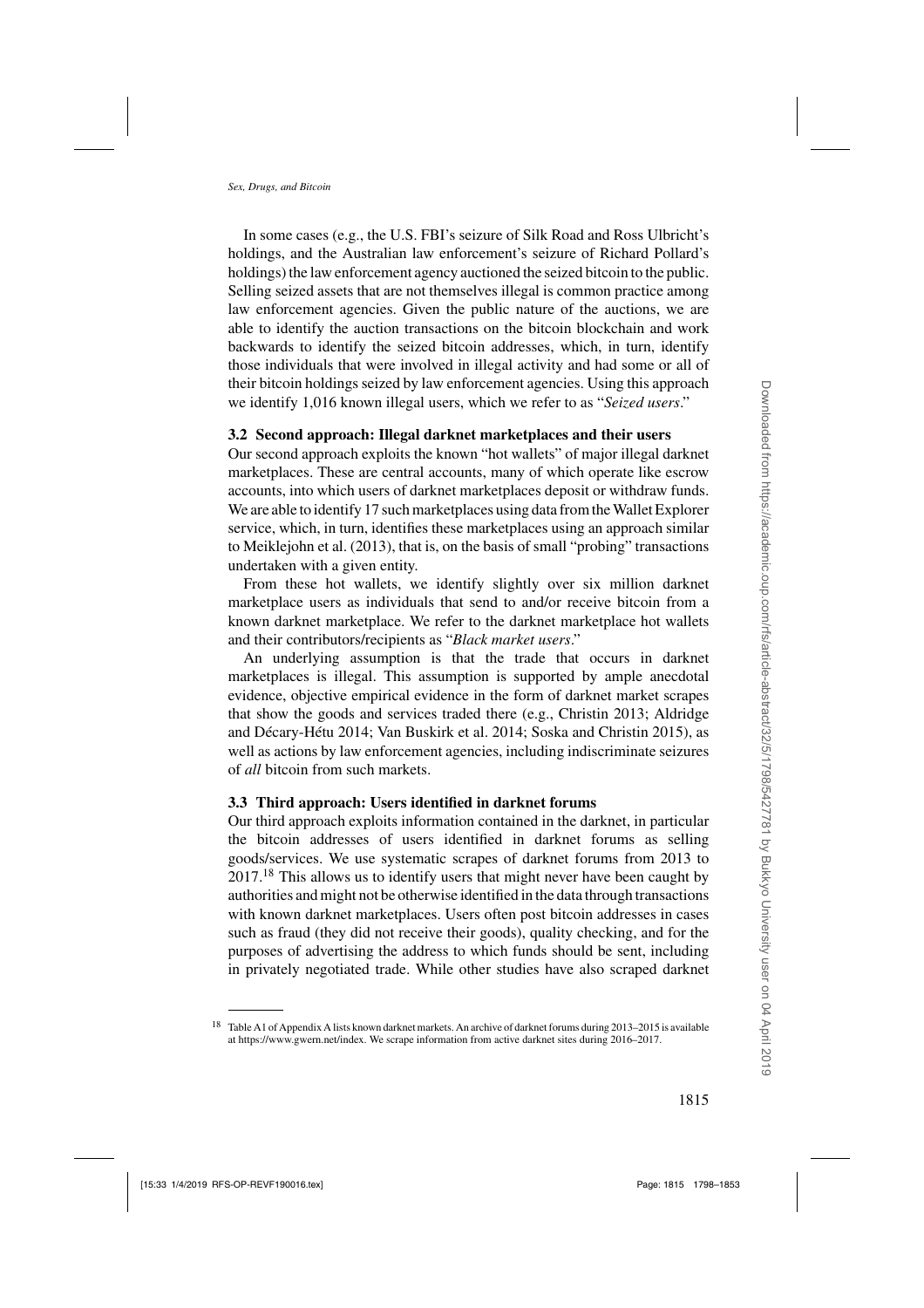| Group/subgroup                     | Users        | Transaction<br>count (mil) | Holding<br>value (\$mil) | Number of<br>addresses (mil) | Volume<br>(Sbil) |
|------------------------------------|--------------|----------------------------|--------------------------|------------------------------|------------------|
| 1. All users                       | 106.244.432  | 605.69                     | 2.964.66                 | 221.71                       | 1.862.51         |
|                                    | $(100.00\%)$ | $(100.00\%)$               | $(100.00\%)$             | $(100.00\%)$                 | $(100.00\%)$     |
| 2. Observed illegal users          | 6.223.359    | 196.11                     | 1.342.43                 | 58.38                        | 241.46           |
| 2A. Seized users                   | $(5.86\%)$   | $(32.38\%)$                | $(45.28\%)$              | $(26.33\%)$                  | $(12.96\%)$      |
|                                    | 1.041        | 23.83                      | 9.39                     | 8.30                         | 17.51            |
|                                    | $(0.00\%)$   | $(3.93\%)$                 | $(0.32\%)$               | $(3.74\%)$                   | $(0.94\%)$       |
| 2B. Black market users (not in 2A) | 6,221,870    | 157.30                     | 1,324.32                 | 49.71                        | 220.91           |
|                                    | $(5.86\%)$   | (25.97%)                   | $(44.67\%)$              | $(22.42\%)$                  | $(11.86\%)$      |
| 2C. Forum users (not in 2A or 2B)  | 448          | 14.98                      | 8.72                     | 0.38                         | 3.03             |
|                                    | $(0.00\%)$   | $(2.47\%)$                 | $(0.29\%)$               | $(0.17\%)$                   | $(0.16\%)$       |
| 3. Other users                     | 100,021,073  | 409.58                     | 1.622.23                 | 163.33                       | 1,621.05         |
|                                    | $(94.14\%)$  | $(67.62\%)$                | $(54.72\%)$              | (73.67%)                     | $(87.04\%)$      |

#### <span id="page-18-0"></span>**Table 3 Size and activity of observed user groups**

This table reports the size and activity of (1) all users, (2) observed illegal users, and (3) other users. The observed illegal user group has three subgroups: users that had bitcoin seized by law enforcement agencies ("*Seized users*"), illegal darknet marketplace escrow accounts (hot wallets), users that have interacted (sent or received bitcoin) with those accounts ("*Black market users*"), and users whose bitcoin address(es) are mentioned in darknet forums ("*Forum users*"). The measures of group size and activity are: the number of users (*Users*), the number of transactions (*Transaction count*), the average dollar value of monthly bitcoin holdings (*Holding value*), the number of bitcoin addresses (*Number of addresses*), and the dollar volume of transactions (*Volume*). The percentage of total users/activity is reported in parentheses below each value.

marketplaces for certain types of information (e.g., [Soska and Christin 2015](#page-54-0); [Van Buskirk et al. 2016\)](#page-55-0), as far as we know no other study has used scrapes to identify the bitcoin addresses of illegal users.

Using this approach, we identify an additional 448 users that were not already identified in either of the previous two approaches. We refer to these as "*Forum users*."

### **3.4 Sample of illegal users**

Table 3 shows the number of illegal users identified using the three approaches above and various measures of their activity. Together, there are 6,223,359 "observed" illegal users, representing 5.86% of all bitcoin participants. They account for an even larger share of transactions—a total of 196 million transactions, or around one-third of all transactions (32.38%). They also account for an even larger share of bitcoin holdings—throughout the sample period, the average dollar value of the bitcoin holdings of observed illegal users is around \$1.3 billion, which is close to half (45.28%) of the average dollar value of holdings for all users.<sup>19</sup> Observed illegal users control around one-quarter (26.33%) of all bitcoin addresses and account for approximately 12.96% of the total dollar value of all bitcoin transactions.

Within the three subgroups of illegal users, the largest group in terms of number of users is the *Black market users*, followed by *Seized users* and then *Forum users*. *Seized users* and *Forum users* are nevertheless meaningful subgroups in terms of their share of total transactions.

<sup>&</sup>lt;sup>19</sup> The average holdings numbers are considerably lower than current holdings, because bitcoin's market capitalization in its first few years was much lower than it is currently.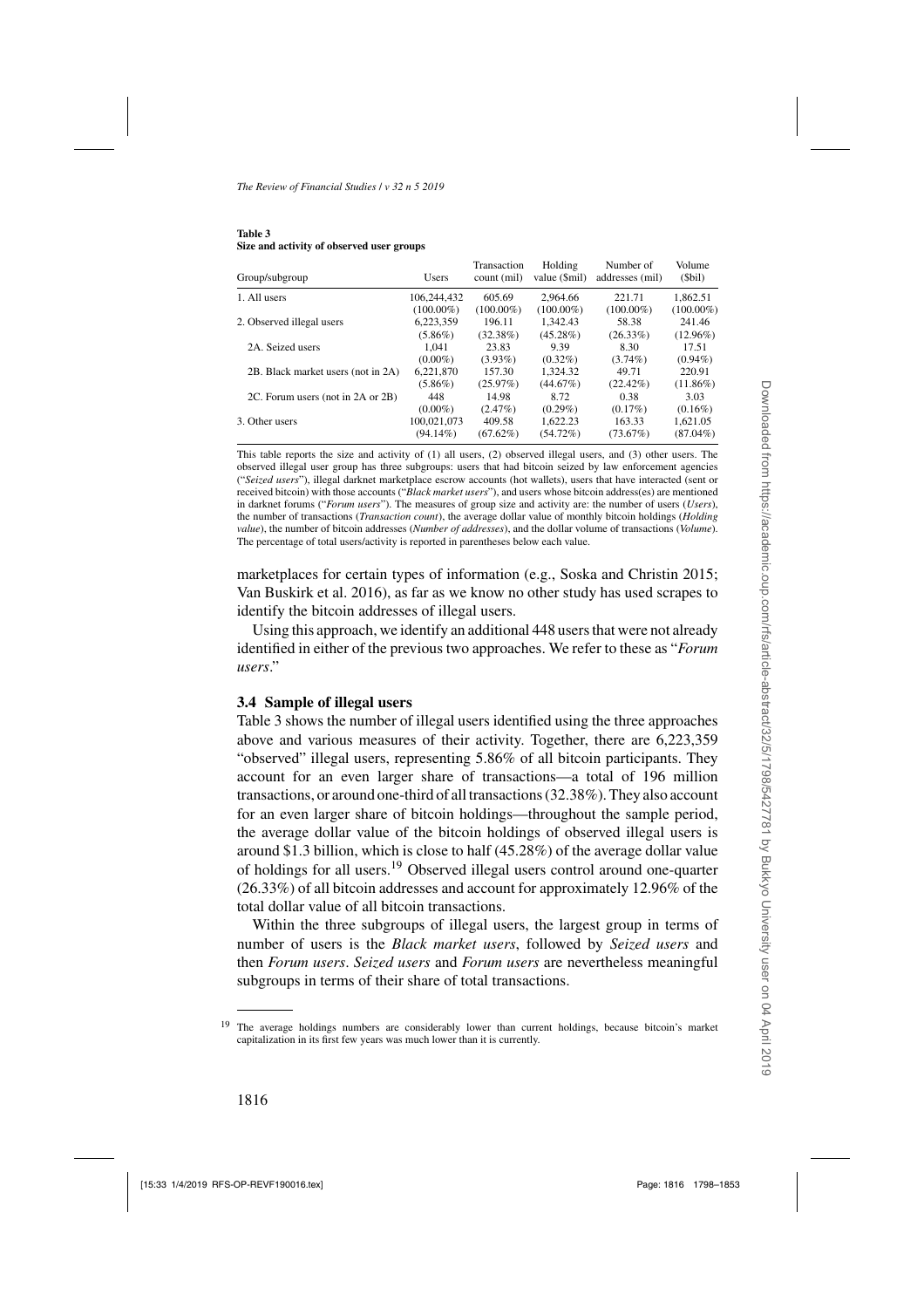The results in Table [3](#page-18-0) indicate that the sample of "observed" illegal users is already a substantial proportion of users and bitcoin transaction activity, without yet having applied methods to estimate the population of illegal users/activity. Capturing a relatively large sample of illegal activity is important because it provides rich information to our empirical methods that estimate the totality of illegal activity. The fact that the sample of illegal activity is drawn from three different approaches is also likely to help the subsequent empirical models by providing a more diverse sample.

A limitation of the sample of observed illegal users is that it predominantly contains users that are involved in buying and selling illegal goods and services online in darknet marketplaces. Other forms of illegal activity, such as money laundering, evasion of capital controls, payments in ransomware attacks, and bitcoin thefts, also involve bitcoin. Without an initial sample of these forms of illegal activity, our empirical models are likely to underestimate their prevalence. Illegal activity that is similar in characteristics to illegal activity in darknet markets, and illegal activity that involves transacting with darknet market participants will be captured by our estimates of illegal activity, even if it is not in our sample of directly observed illegal activity. However, illegal activity that is dissimilar to darknet market activity and does not interact with such participants is unlikely to be captured by our empirical models. Thus, our estimates are likely to underestimate some forms of illegal activity involving bitcoin.

Given the nature of illegal activity could change through time, it is also important that our sample of observed illegal users spans different time periods and is not completely concentrated at one point in time. Figure [2](#page-20-0) indicates that this is the case for our sample of observed illegal users and their activity.

These time series show that the observed illegal users are present during all points in time throughout our sample period. Their share of activity is highest at the start of the sample in 2009 and then again during a period from 2012 to the end of 2015. The first of these periods (2009) is not particularly economically meaningful as the first year or two of bitcoin's existence involves a very small number of users and transactions compared to subsequent years. In contrast, the activity in the second period, 2012–2015, is meaningful. This period corresponds to the time when illegal darknet marketplaces grew rapidly in number and popularity. Silk Road 1 was established in January 2011 and soon became a popular venue in which to buy and sell illegal goods and services (e.g., [Soska and Christin 2015\)](#page-54-0). After Silk Road 1 was shut down by the U.S. FBI in October of 2013, a large number of other illegal darknet marketplaces commenced operating throughout 2013–2015 (see Table [A1](#page-14-0) of Appendix A). Thus, perhaps somewhat unsurprisingly, the peak activity of our sample of observed illegal users coincides with substantial darknet marketplace activity. However, we also observe a reasonable number of illegal users and illegal activity outside of this peak window.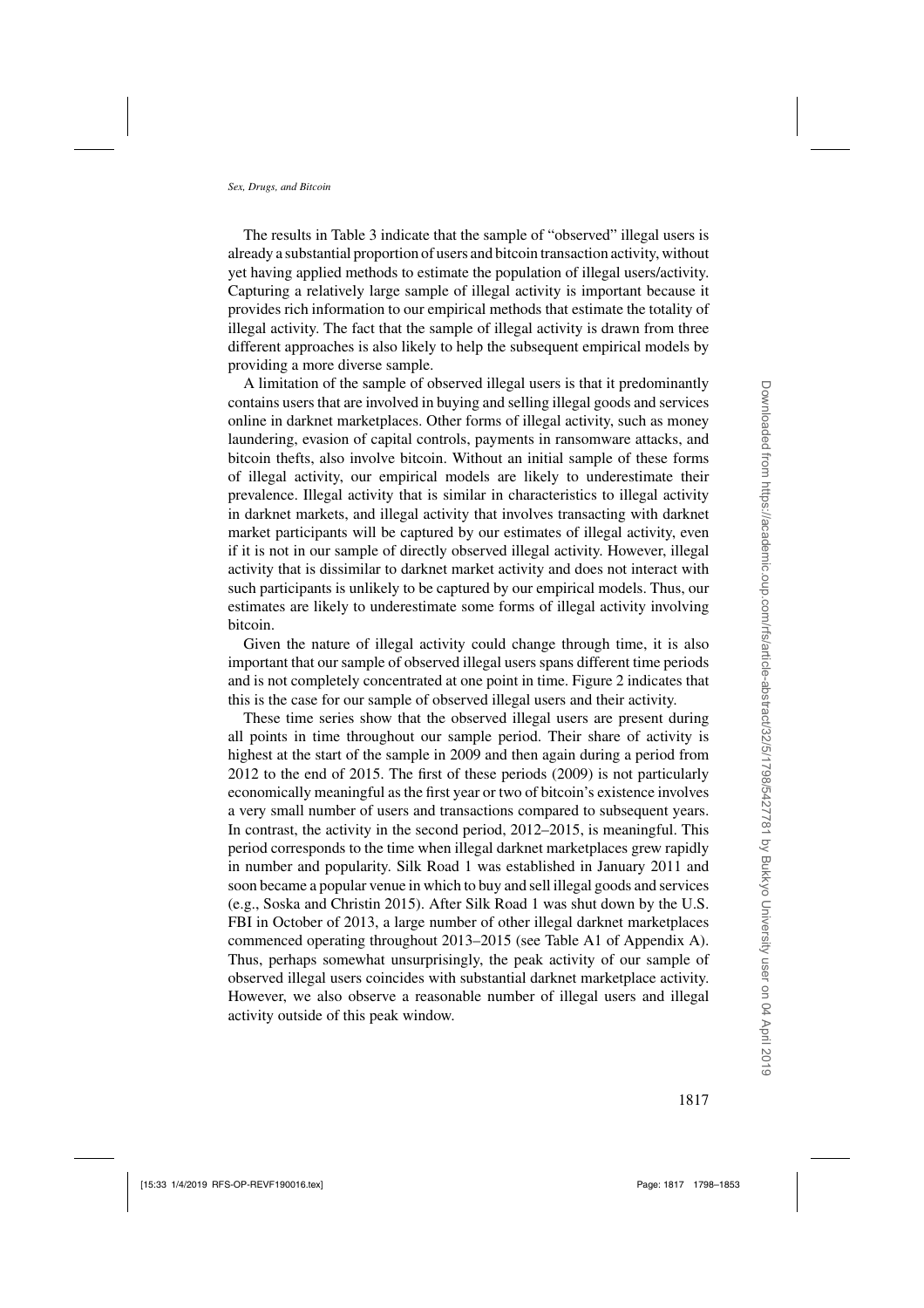<span id="page-20-0"></span>

#### **A Percentage of users**







#### **Figure 2**

#### **Size and activity of the sample of "observed" illegal bitcoin users**

This figure illustrates the time series of the three subgroups of observed illegal users as a percentage of total users (panel A), their number of transactions as a percentage of all transaction (panel B), the dollar value of their transactions as a percentage of the dollar value of all transactions (panel C), and the dollar value of their bitcoin holdings as a percentage of the dollar value of all bitcoin holdings (panel D). The observed illegal user group includes three subgroups: users that had bitcoin seized by law enforcement agencies ("*Seized users*"), illegal darknet marketplace escrow accounts (hot wallets), and users that have sent or received bitcoin from those accounts ("*Black market users*"), and users whose bitcoin address(es) are mentioned in darknet forums ("*Forum users*"). "*Other users*" corresponds to all bitcoin users other than those in the sample of observed illegal users. The values are smoothed using a moving average.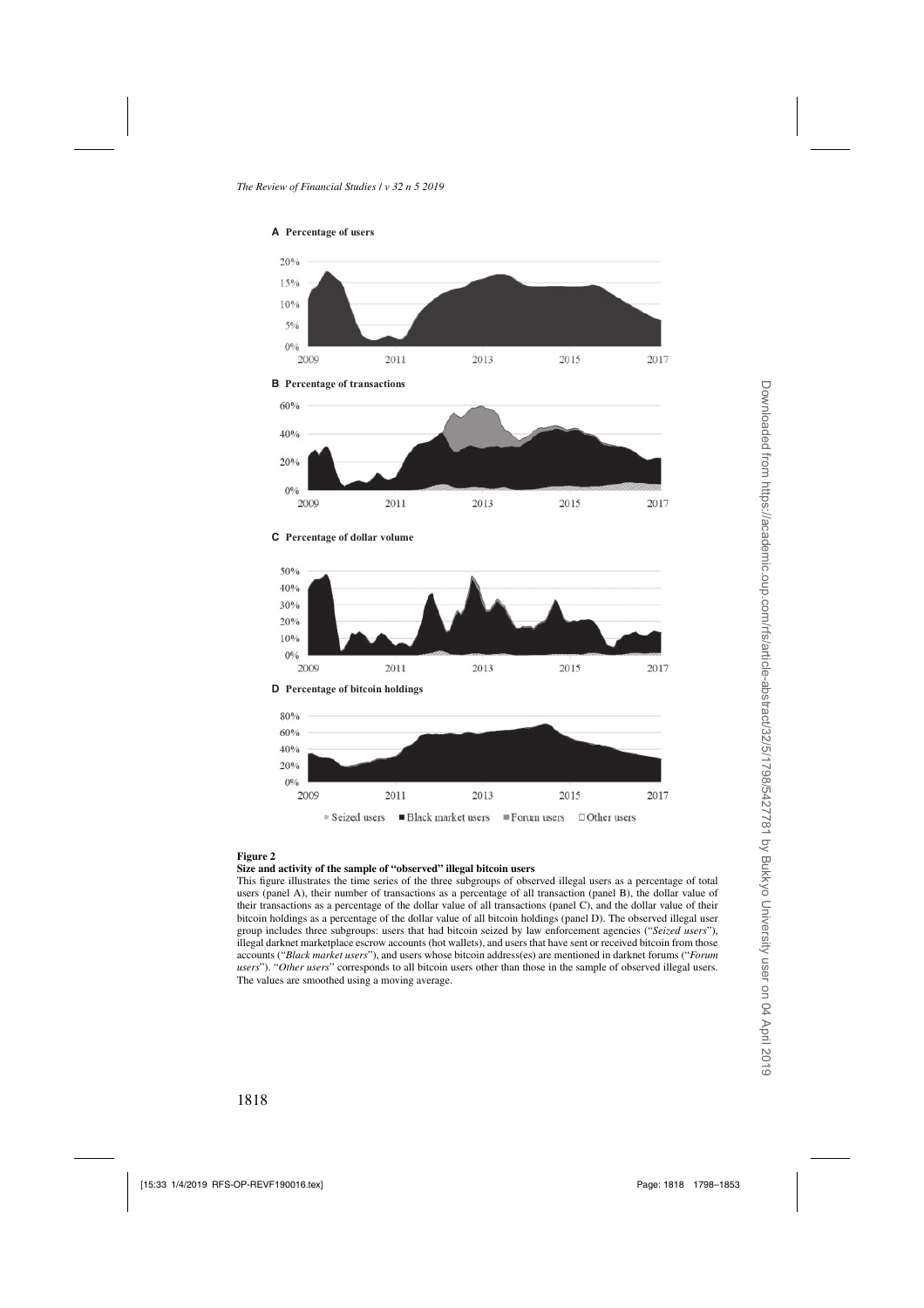### <span id="page-21-0"></span>**4. Quantifying and Characterizing All Illegal Activity**

Having identified a substantial sample of bitcoin users that are involved in illegal activity, our next step is to use the information in this sample to estimate the totality of illegal activity that uses bitcoin. We use two different methods to classify users into those that are primarily involved in illegal activity ("illegal users") and those that are primarily involved in legal activity ("legal users"). Subsequently, we measure the size and activity of the two groups.

At an intuitive level, the first method exploits the network topology the information about who trades with whom. Trade networks reveal "communities" of users and can thereby identify other illegal users that were not part of our initial sample. In contrast, the second method exploits characteristics that distinguish illegal users from legal users (controlling for nonrandom detection).

Both methods allow a user that was initially classified as an "observed" illegal user to be reclassified as a user that is predominantly engaged in legal activity (a "legal user"). Averaging across the three categories of observed illegal users, 0.17% of all users (2.84% of observed illegal users) are reclassified as legal users by the models that exploit the network topology and 0.60% of all users (10.17% of observed illegal users) are reclassified as legal users by the models that exploit characteristics of users. The reclassified users reflect both (1) errors in the classification models and (2) users that predominantly engage in legal activity but have some involvement in illegal activity. The relatively low reclassification rates suggest that most of the "observed" illegal users predominantly use bitcoin for illegal activity.

The two methods provide independent estimates of the illegal activity and its characteristics. Given that the methods rely on completely different assumptions and exploit different information, their concurrent use provides robustness and the ability to cross-validate results. The methods are described below in separate subsections. We then report the results of how many users and how much trade is estimated to be associated with illegal activity, after which we characterize the nature of the illegal users and their trading activity compared to legal users.

### **4.1 Method 1: Network cluster analysis**

The first method exploits network topology to identify "communities" of users based on the transactions between users. In simple terms, the method works as follows. If users A, B, and C are known to be involved in illegal activity (e.g., their bitcoin was seized by law enforcement agencies), a user X that trades exclusively or predominantly with users A, B, or C is likely to also be involved in illegal activity. Similarly, a user Y that trades predominantly with users that are not identified as illegal is likely to be a legal user. This intuition drives the classification of users into legal and illegal on the basis of their transaction partners.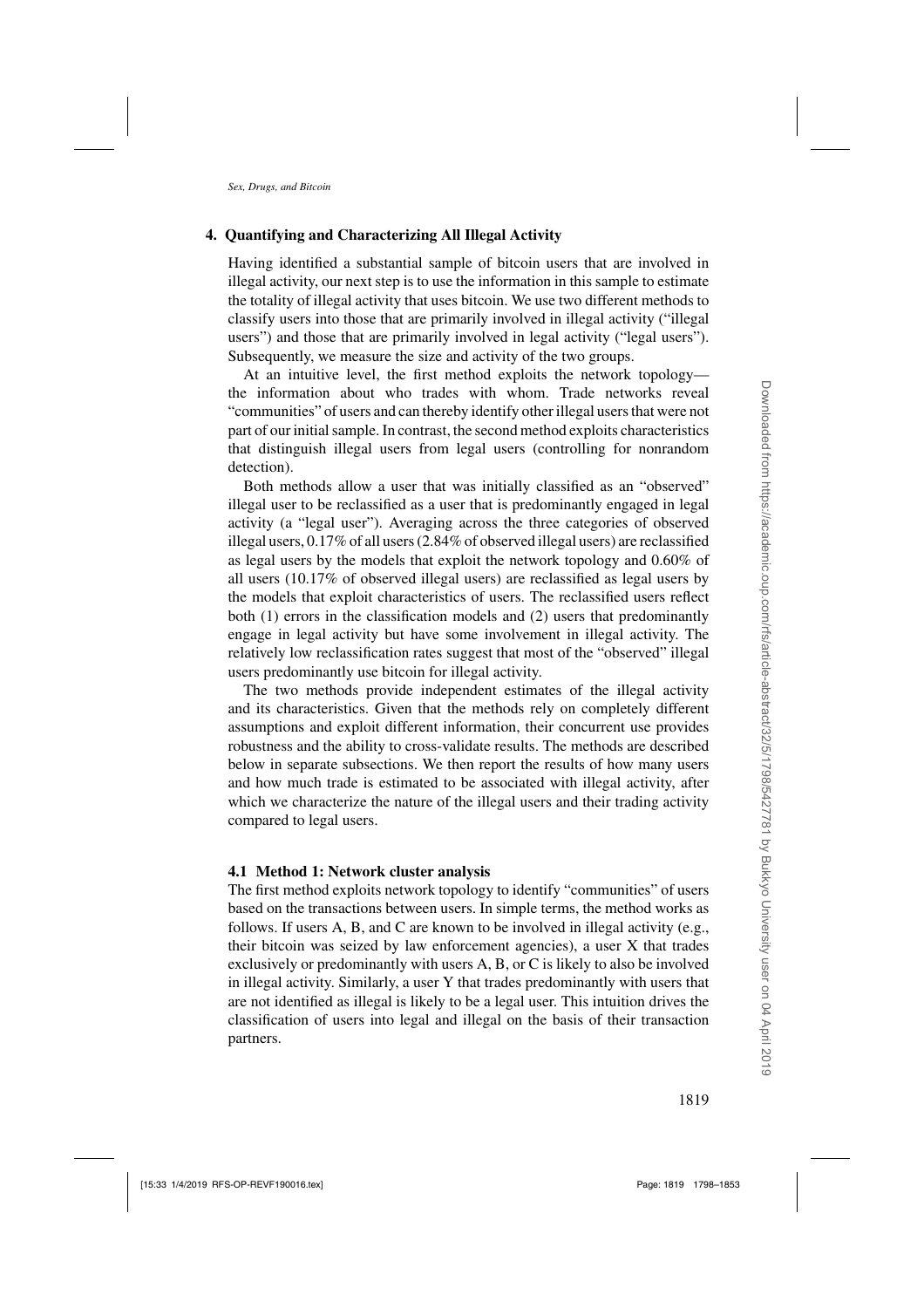More formally, the method we apply is a network cluster analysis algorithm that takes as inputs the set of users ("nodes" in network terminology) and the trades between users ("edges" or "links" in network terminology). The output of the algorithm is an assignment of users to communities such that the "modularity" of the communities (density of links within communities and sparsity of links between communities) is maximized. The method labels a user as illegal (legal) if the disproportionate share of their transactions is with members of the illegal (legal) community. The method does not assume that users only engage in either legal or illegal activity—users can do both. Therefore, there will be some trades between the legal and illegal communities.

We apply a variant of the smart local moving (SLM) algorithm developed by [Waltman and van Eck](#page-55-0) [\(2013](#page-55-0)), adapted to our specific application. The algorithm's name ("smart moving") comes from the fact that the algorithm finds the underlying community structure in the network by moving nodes from one community to another, if such a move improves the model fit. The SLM algorithm is among the leading network cluster analysis algorithms.<sup>20</sup> Applied to our data, the algorithm is as follows:

- Step 1: Assign all the observed illegal users to the illegal community and all of the remaining users to the legal community.
- Step 2: Loop through each user, performing the following action on each:
	- **–** If the user disproportionately transacts with members of the user's currently assigned community, then leave the user in that community21;
	- **–** Otherwise, move the user to the other community (if the user is assigned to the illegal community, move the user to legal community, and vice versa).
- Step 3: Repeat Step 2 until, in a complete loop through all users, no user switches between communities. At that point the assignment to communities is stable and ensures that each member trades disproportionately with other members of the same community.

Due to the iterative nature of the algorithm, not all of the "observed" illegal users will necessarily remain in the illegal community. For example, it is possible that some of the users that had bitcoin seized by authorities were involved in some illegal activity (hence getting bitcoin seized) but were mainly using bitcoin for legal purposes. This will be recognized by the algorithm in Step 2 and the user will be moved to the legal community.

<sup>20</sup> For example, [Emmons et al.](#page-53-0) [\(2016\)](#page-53-0) in their comparison of multiple methods find that the SLM algorithm performs the best in terms of maximizing cluster quality metrics.

<sup>&</sup>lt;sup>21</sup> "Disproportionately" is if the proportion of transactions the user makes with other members of the same community is greater than or equal to the community's proportion of total transactions. In robustness tests we consider the proportion of volume transacted rather than transactions and find consistent results.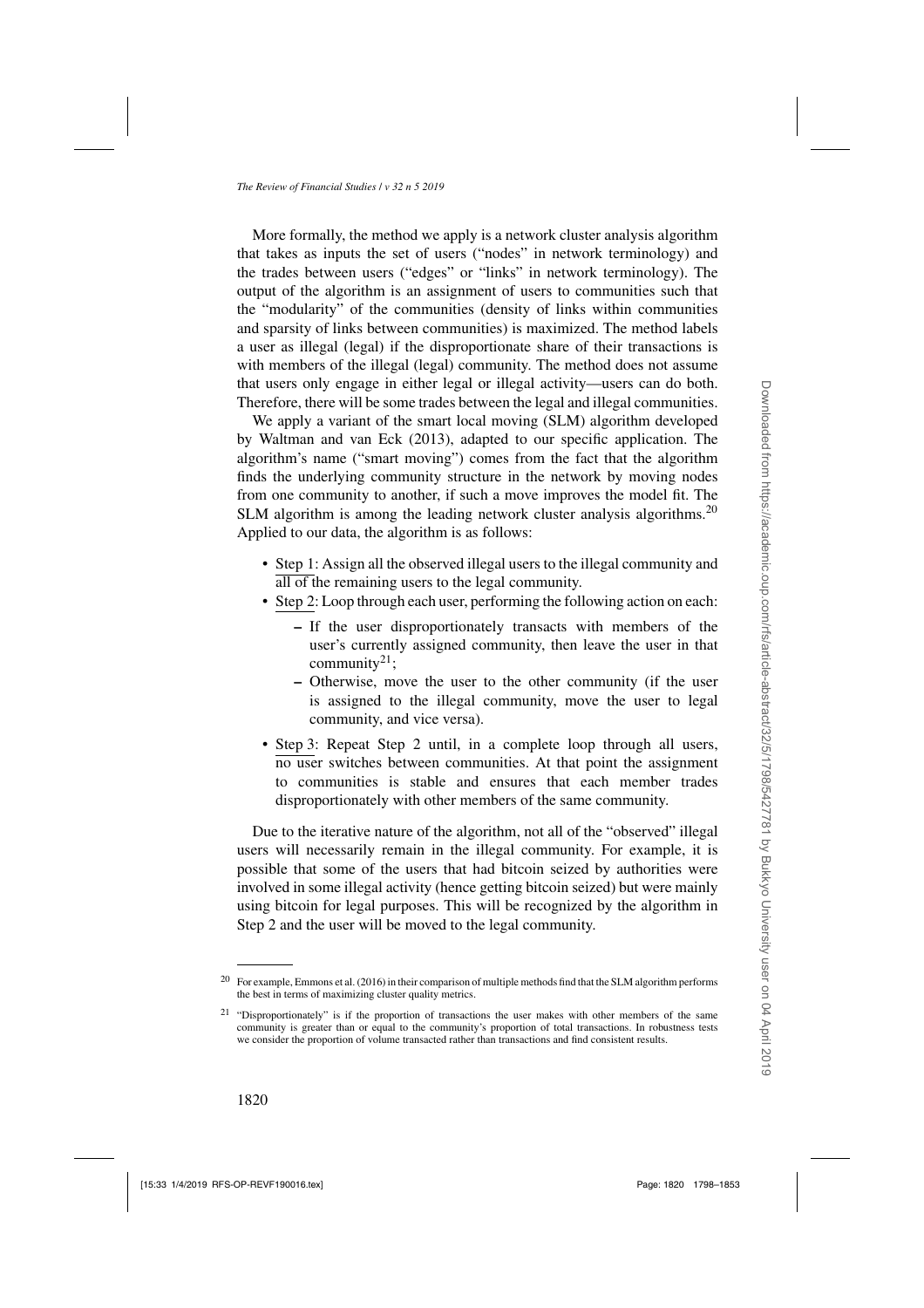### **4.2 Method 2: Detection-controlled estimation**

The second method we use to estimate the population of users involved in illegal activity ("illegal users") is detection-controlled estimation (DCE). Intuitively, this method exploits the differences in the characteristics of legal and illegal users of bitcoin to probabilistically identify the population of illegal users. If we had a random sample of illegal users and a set of characteristics that differ between legal and illegal users (e.g., measures of the extent to which a user has employed tools to conceal their activity), this task would be relatively simple and could be achieved with standard techniques (regression, discriminant analysis, and so on). A complication is that detection (like in most settings in which violators attempt to conceal their illegal activity from authorities) is not random, and this nonrandomness must be accounted for to obtain unbiased estimators.<sup>22</sup> We use "detection" in the broad sense of an illegal user having been identified by any of the three approaches to detecting illegal users described in Section [4.](#page-21-0)

Fortunately this econometric challenge is not unique to illegal activity in bitcoin and methods to overcome it exist. The same challenge occurs in quantifying other forms of misconduct, such as tax evasion, fraud, insider trading, and market manipulation, as well as contexts including nuclear power plant safety regulation breaches, cancer detection by mammograms, and so on. The standard tool for these settings is DCE. Since its development by [Feinstein](#page-53-0) [\(1989, 1990\)](#page-53-0), DCE models have been applied to various financial misconduct settings including tax evasion [\(Feinstein 1991\)](#page-53-0), corporate fraud [\(Wang, Winton, and Yu 2010](#page-55-0)), and market manipulation (Comerton-Forde and Putning). By explicitly modeling both underlying processes (violation and detection) simultaneously, one can obtain unbiased estimates of the illegal activity, which is otherwise only partially observed.

Figure [3](#page-24-0) illustrates the two-stage DCE model that we estimate. On the left is the starting point, the data, which in our case is the set of all bitcoin users. In the middle we have the two processes, violation (undertaking illegal activity) and detection (e.g., bitcoin seizures). On the right-hand side are the joint outcomes of those processes: the observable classifications of users into detected illegal users (the set A) and other users (the complement set  $A^C$ , comprising legal users and undetected illegal users).

The first branch models whether a bitcoin user,  $i$ , is predominantly involved in illegal or legal activity. This branch is modeled as an unobservable binary process  $(L_{1i})$  driven by a continuous latent function  $(Y_{1i})$  of a vector of

<sup>&</sup>lt;sup>22</sup> A further complication is that the determinants of this nonrandomness are not separately observed (unlike, e.g., nonrespondents in a survey, or people that choose not to participate in the labor force), and, therefore, the classic tools to deal with sample selection bias (e.g., Heckman models) cannot be applied.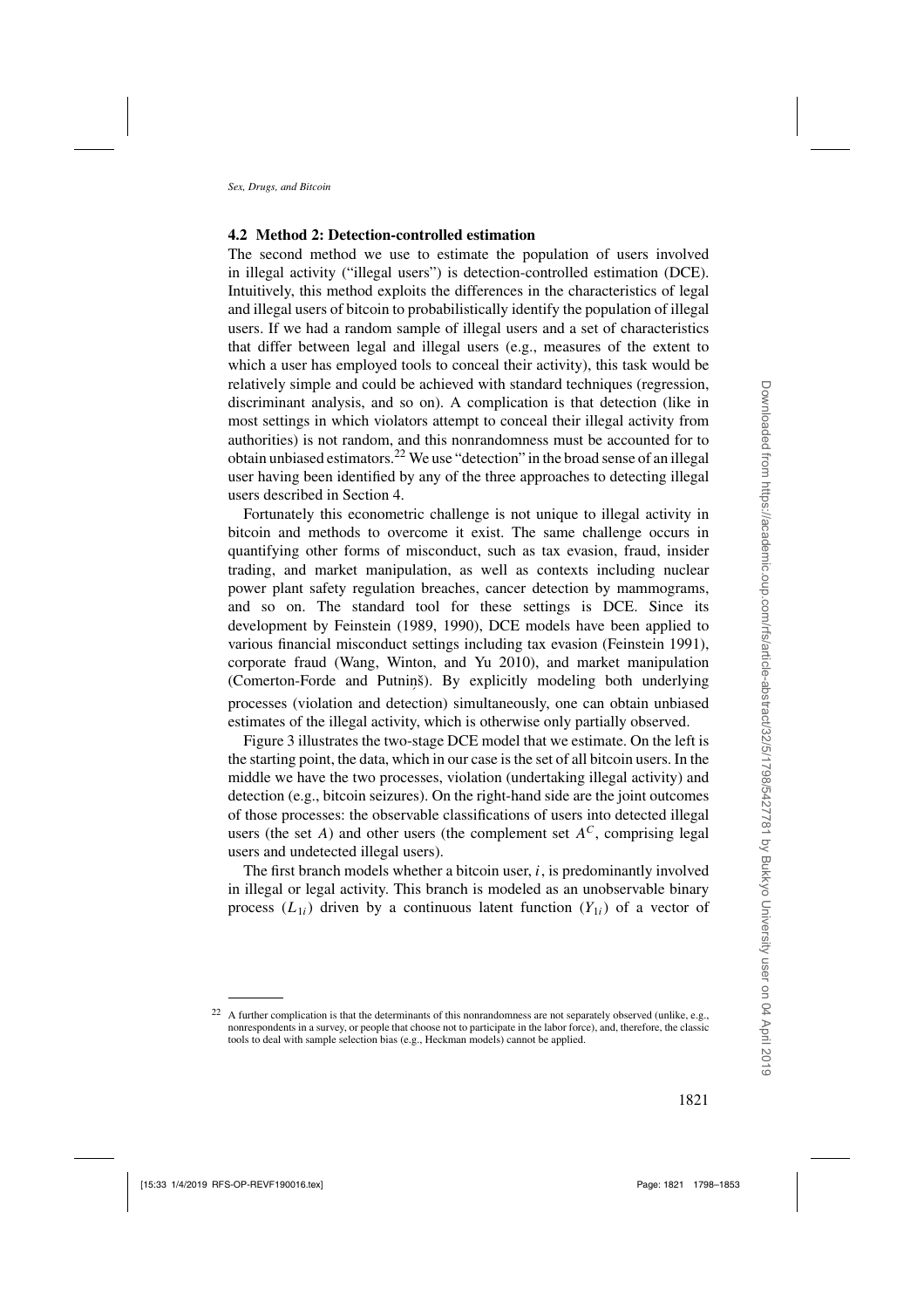<span id="page-24-0"></span>

#### **Figure 3**

#### **Two-stage detection-controlled estimation model**

The figure illustrates the structure of the two-stage detection-controlled estimation (DCE) model. Stage 1 models how legal and illegal users of bitcoin differ in characteristics. Stage 2 models the determinants of the probability that an illegal user was "detected" (had bitcoin seized by a law enforcement agency, was identified in darknet forums, or was observed in the blockchain data as having transacted with a known illegal darknet marketplace). Both stages are simultaneously estimated using maximum likelihood to select parameter values that maximize the likelihood of the observable user classifications, A and  $A^C$ .

characteristics,  $x_{1i}$ , that can distinguish between legal and illegal users:

$$
Y_{1i} = \beta_1 x_{1i} + \varepsilon_{1i},\tag{1}
$$

$$
L_{1i} = \begin{cases} 1 & (\text{IIlegal user}) \\ 0 & (\text{Legal user}) \end{cases} \text{ if } \begin{cases} Y_{1i} > 0 \\ Y_{1i} \le 0 \end{cases} \text{.} \tag{2}
$$

The second branch models whether or not an illegal user is "detected" (they enter our sample of observed illegal users). This detection process is modeled as another unobservable binary process  $(L<sub>2i</sub>)$  driven by a different continuous latent function  $(Y_{2i})$  of a vector of characteristics,  $x_{2i}$ , that affect the probability that an illegal user is detected:

$$
Y_{2i} = \beta_2 x_{2i} + \varepsilon_{2i},\tag{3}
$$

$$
L_{2i} = \begin{cases} 1 & \text{(Detected)} \\ 0 & \text{(Not detected)} \end{cases} \text{ if } \begin{cases} Y_{2i} > 0 \\ Y_{2i} \le 0 \end{cases} \text{.} \tag{4}
$$

Both stages of the model are estimated simultaneously using maximum likelihood. Appendix B derives the likelihood function for the model. Intuitively, this process finds estimates for the vectors of model parameters,  $\beta_1$  and  $\beta_2$ , that maximize the likelihood of the observed data (the classification of users into sets A and  $A^C$ ). From the estimates of  $\beta_1$  and  $\beta_2$ , we compute each user's probability of being involved in illegal activity and construct a binary classification of legal and illegal users.

Similar to the SLM approach, the DCE model does not assume that detected illegal users were engaged solely or predominantly in illegal activity Once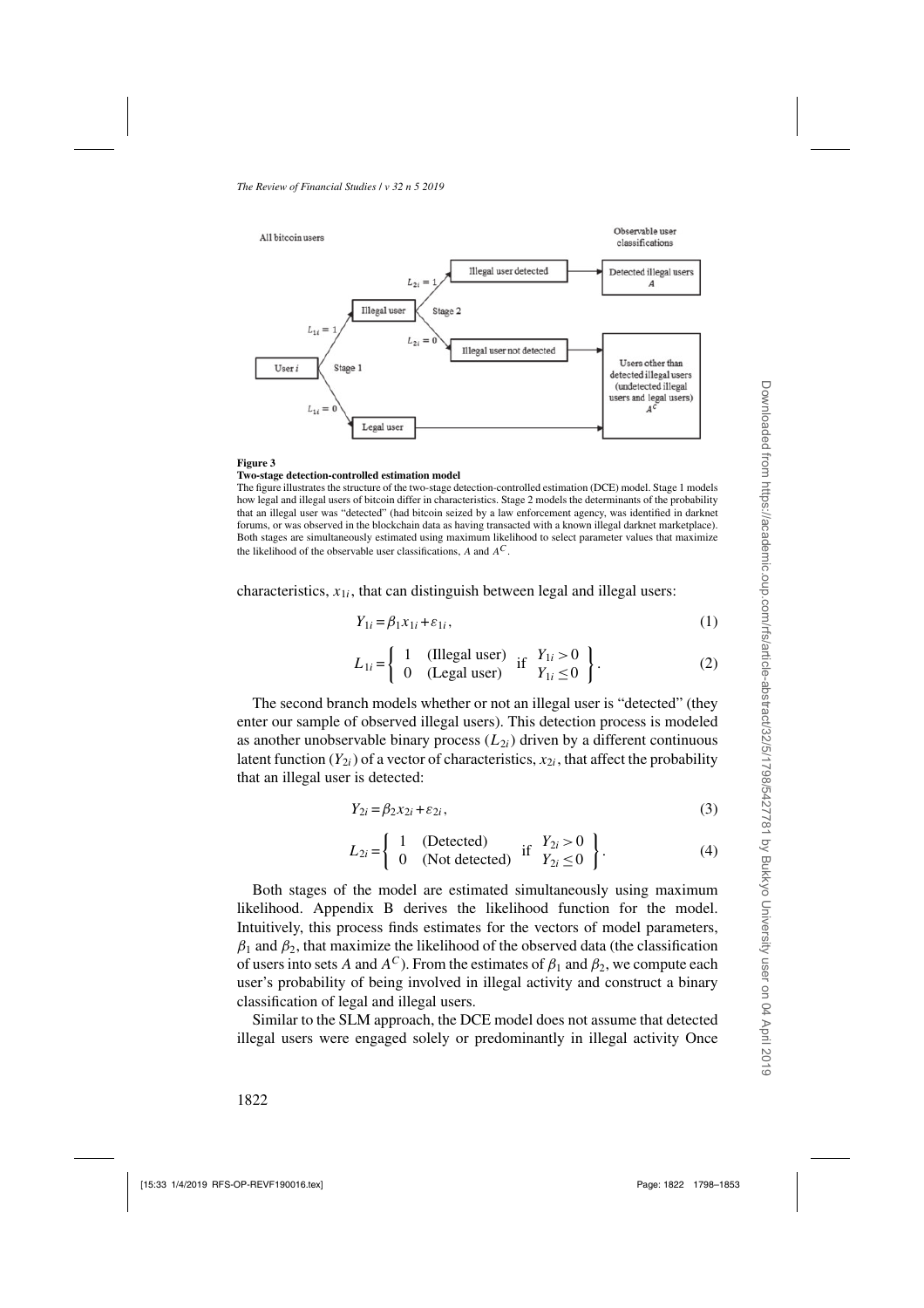the DCE model is estimated, the classification of users into legal and illegal categories can result in some detected illegal users being reclassified as predominantly legal users.23

Similar to Heckman models, identification in a DCE model without instruments is possible, relying on functional form and distributional assumptions. However, more robust identification is achieved through instrumental variables that affect one process but not the other. We take the more robust route of using instrumental variables. The next subsection describes the instrumental variables and their descriptive statistics.

### **4.3 Variables used in the DCE model and their descriptive statistics**

One of the instrumental variables associated with illegal activity is the extent to which the user employs methods to conceal their identity or obfuscate their transaction history. For example, to partially conceal their identities from an observer of the bitcoin blockchain, users can use "tumbling" and "wash trades" to alter the addresses of their bitcoin holdings, increasing the difficulty of tracing their activity. Tumbling, in its simplest form, involves a user sending bitcoin to a tumbling provider who (in return for a small fee) returns the balance to a different address controlled by the user. Wash trades involve a user sending bitcoin from one address to another (new) address that they also control. Legal users have little reason to take such actions to conceal their actions (and incur associated costs). In contrast, users involved in illegal activity are likely to use these concealment techniques. As such, the use of tumbling services and wash trades is likely to be a predictor of whether a user is involved in illegal activity. Importantly (for this to be an instrumental variable), using wash trades and tumbling does not alter the probability of "detection" by law enforcement agencies via the seizures of bitcoin from darknet sites. The seizures confiscated all bitcoin held in darknet marketplace escrow accounts ("hot wallets") irrespective of whether the user employed tumbling or wash trades. For each user, we measure the percentage of their transactions that are tumbling or wash trades and call this variable *Tumbling*.

Another set of instruments for the likelihood that a user is involved in illegal activity involves time-series variables likely to correlate with the type of activity in which bitcoin users are engaged. For example, for each user we construct a measure of the average number of operational illegal darknet marketplaces at the time the user transacts (we label the variable *Darknet sites*). All else equal, illegal transactions (and thus users involved in illegal activity) are more likely

<sup>23</sup> For example, suppose a user was involved in some illegal activity and had bitcoin seized by authorities but was mainly using bitcoin for legal purposes. Such a user will have characteristics that are similar to those of legal users and not very similar to illegal users, which would lead to a classification by the DCE model into the legal user category. In contrast, a predominantly illegal user, even if not detected or observed, is likely to have characteristics similar to those of other illegal users, and, therefore (after controlling for the differences in characteristics due to nonrandom detection), the user is likely to be classified as illegal by the DCE model.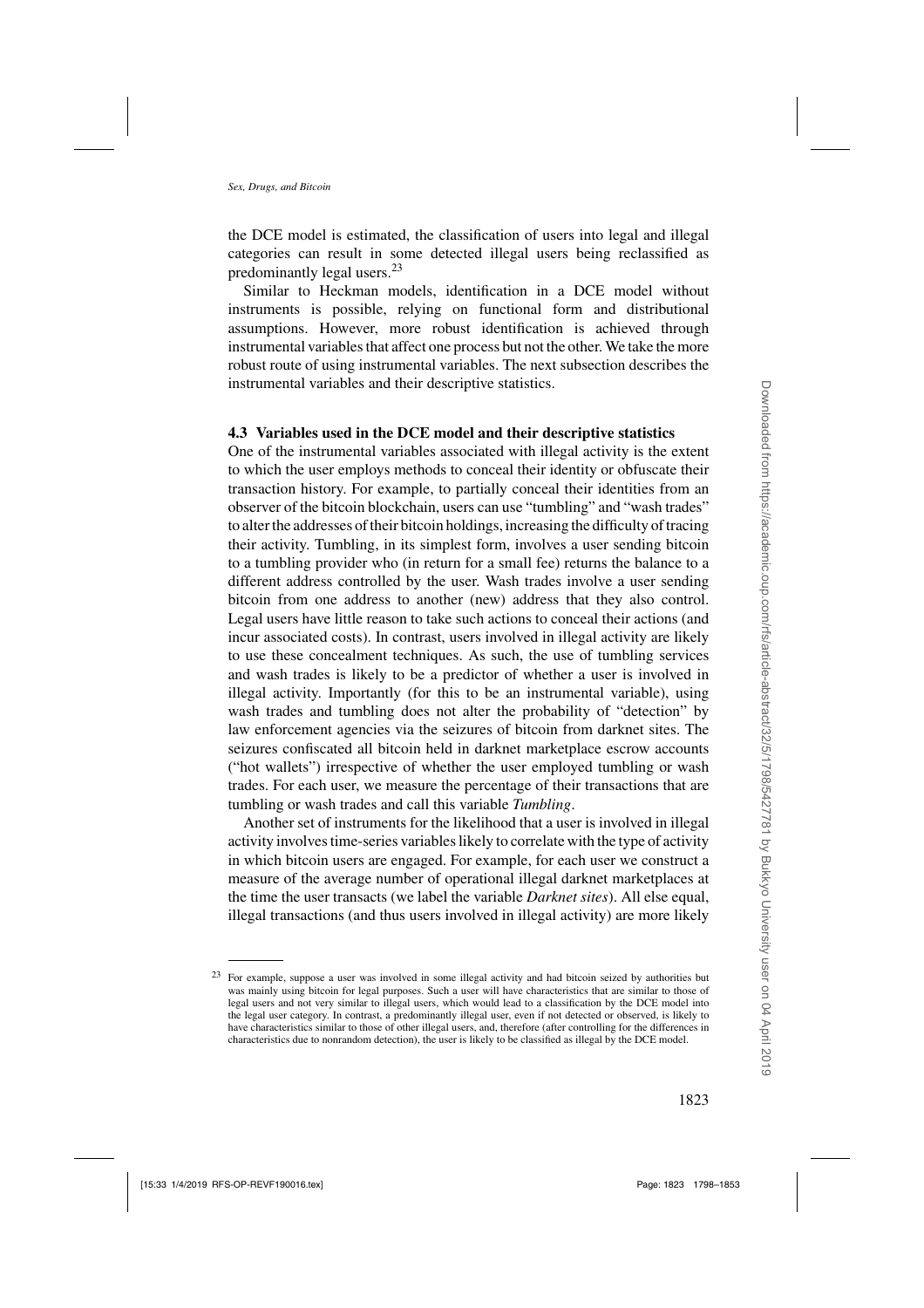during periods of higher illegal darknet marketplace activity than when there is little or no illegal darknet activity.

In a similar spirit, we construct a measure of the popularity of opaque cryptocurrencies (Dash, Monero, and ZCash). This measure, which we label *Shadow coins*, is the average log market capitalization of the opaque cryptocurrencies at the time of a user's transaction. These "shadow coins" were developed to provide more privacy than bitcoin. If criminals are drawn to these shadow coins and start using them instead of bitcoin, the probability that a bitcoin user is involved in illegal activity will be inversely related to the market capitalization of such coins.

We also measure the popularity of bitcoin using its log market capitalization and the Google Trends search intensity for the key word "bitcoin." We label these variables *Bitcoin market cap* and *Bitcoin hype*, respectively. We also measure the popularity of other cryptocurrencies using the total log market capitalization of cryptocurrencies excluding bitcoin and the shadow coins (we label the variable *Alt coins*). We measure these three variables at the time of each user's transaction and then for each user we average each variable across the user's transactions. To the extent that these variables correlate with speculative trading in bitcoin and mainstream (legal) use of cryptocurrencies, they will have an inverse association with the likelihood that a given user is involved in illegal activity. To avoid issues with co-linearity, we do not concurrently include *Bitcoin market cap* and *Bitcoin hype* in the DCE models.

Our final instrument for involvement in illegal activity exploits the anecdotal evidence that significant darknet marketplace shocks, such as seizures of darknet marketplaces by law enforcement agencies or closures of such marketplaces due to scams or hacks, result in a brief spike of transaction activity by illegal users who turn to alternative marketplaces or relocate their holdings in response to the shock. At the same time, shocks to darknet marketplaces are unlikely to materially affect the activity of legal users. Therefore, for each user, we measure the fraction of the user's transaction value that occurs in the 1 week period after each major darknet marketplace shock (marketplace "raids," "scams," and "hacks" in Table [A1](#page-14-0) of Appendix A). We label this variable *Darknet shock volume*.

As determinants of the probability of detection, we include a binary variable for whether the user started using bitcoin (date of first bitcoin transaction) before the first bitcoin seizure by law enforcement agencies from Silk Road 1 (we label the variable *Pre-Silk-Road user*). Because users that enter the bitcoin network after the first seizure can only be detected in subsequent seizures, post-Silk-Road-seizure users are likely to have a lower detection probability.

A few things are worth noting about the variables used in the DCE model. First, while the instrumental variables help identify the model, they are not the only characteristics that help separate legal and illegal users—the full set of characteristics used in the model serve that purpose, including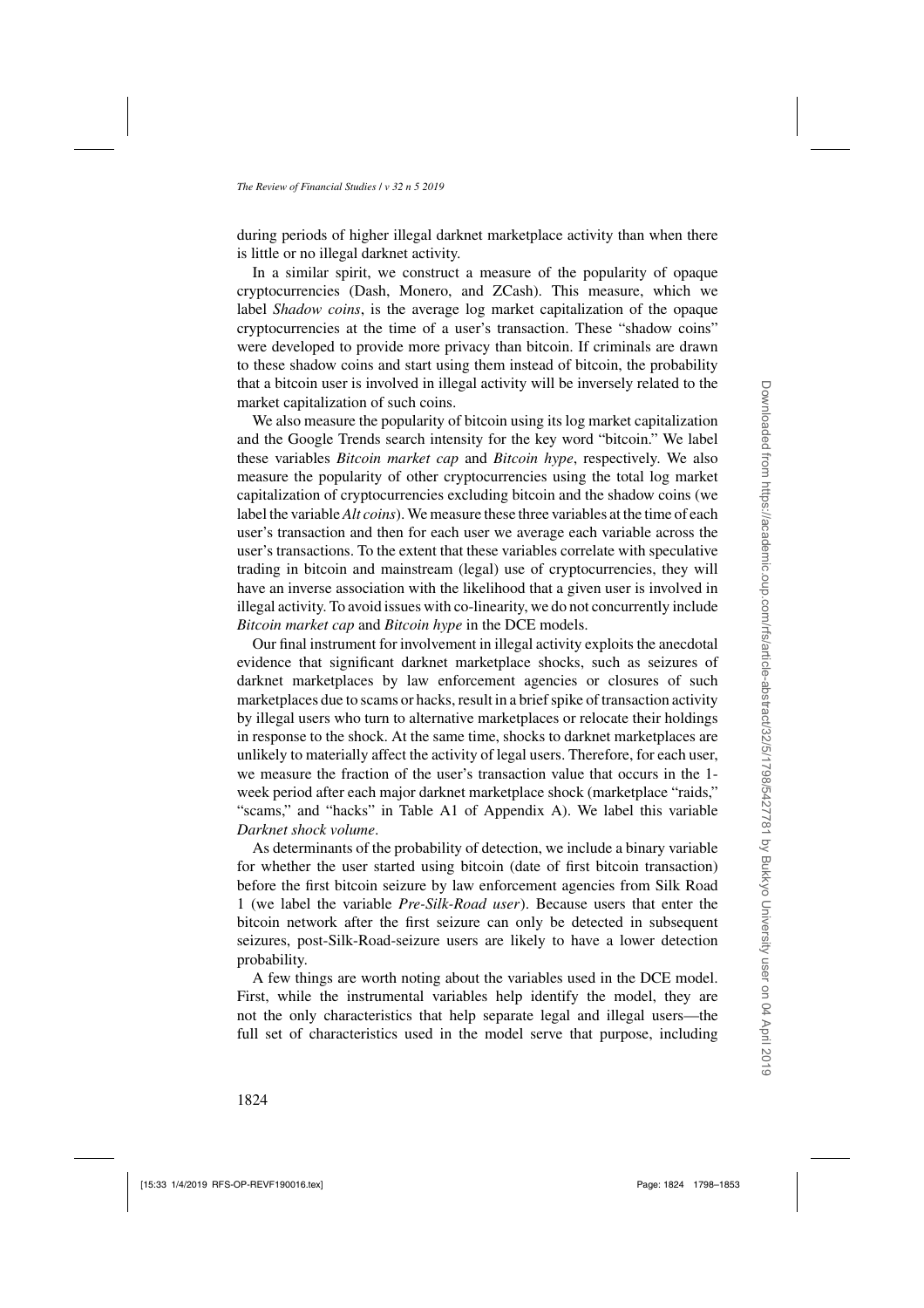variables common to both detection and violation equations (they have different coefficients in each equation). Table [1](#page-14-0) lists the variables. Second, identifying the model requires only one variable associated with either the probability of being involved in illegal activity or the probability of detection, but not both. We have more candidate instrumental variables than this minimum of one, and in robustness tests we examine how sensitive the results are to the assumptions about these instruments. We do so by relaxing the assumed exclusion restrictions on a subset of the instruments one at a time, from which we conclude that the results are not particularly sensitive to any individual instrumental variable's exclusion restriction.

Table [2,](#page-16-0) panel B, reports descriptive statistics about the variables that serve as instruments. *Darknet sites* indicates that for the average bitcoin participant, there are on average 17 operational darknet marketplaces around the time of their transactions. This number ranges from a minimum of zero to a maximum of 27. *Tumbling* indicates that only a relatively small proportion of users (less than 25%) engage in "tumbling" and/or "wash trades" to obscure the user's holdings. Thus, while techniques exist to help a bitcoin user conceal their activity, it appears that few bitcoin users adopt such techniques.

The variable *Darknet shock volume* indicates that while most users do not trade in the period immediately following darknet shocks (median of zero), some users conduct a large fraction of their trading during these periods, with the average bitcoin user undertaking around 17% of their trading following darknet shocks. The variable *Bitcoin hype* indicates that for the average user, the intensity of Google searches for "bitcoin" is around 28% of its maximum of 100%. The *Pre-Silk-Road user* dummy indicates that only around 7% of all bitcoin participants started transacting before October 2013, when the first darknet marketplace seizure by law enforcement agencies occurred (the seizure of Silk Road 1 by the FBI). The mean/median and maximum of *Bitcoin market cap* are close in value indicating that the majority of users make the majority of their transactions in bitcoin around bitcoin's peak market value.

### **4.4 How much illegal activity involves bitcoin?**

Both methods—SLM and DCE—arrive at probabilistic classifications of bitcoin users into those primarily involved in legal activity and those primarily involved in illegal activity. Once the users have been partitioned into the legal and illegal "communities," we use those categorizations to quantify the size and activity of the two groups.

Table [4](#page-28-0) presents the main results at the aggregate level, across the sample period. Panel A reports the estimated size of the groups and their level of activity, and panel B reexpresses these values as percentages for each group. First, the percentage of bitcoin users estimated to be predominantly involved in illegal activity is 29.12% using the SLM and 23.23% using the DCE, giving a midpoint estimate of about one-quarter of bitcoin users (26.17%, the average of the estimates from the two models). The 99% confidence interval around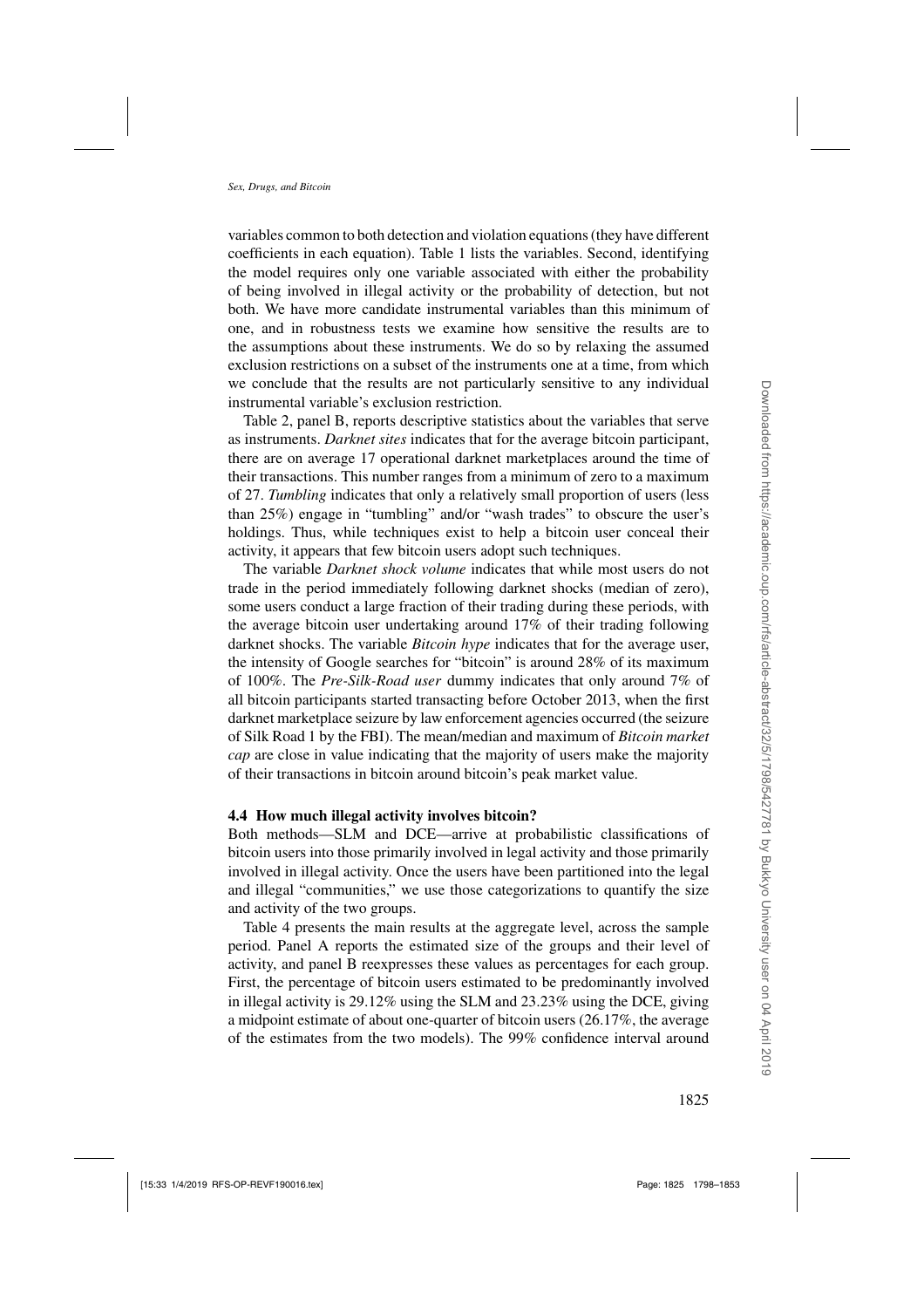| Group                 | Classification | <b>Users</b><br>(mil) | Transaction<br>count (mil) | Holding value<br>(Smil) | Number of<br>addresses (mil) | Volume<br>(5bi) |
|-----------------------|----------------|-----------------------|----------------------------|-------------------------|------------------------------|-----------------|
| A. Values             |                |                       |                            |                         |                              |                 |
| Illegal               | <b>SLM</b>     | 30.94                 | 276.63                     | 1,394.76                | 87.95                        | 436.78          |
|                       | <b>DCE</b>     | 24.68                 | 282.70                     | 1,523.87                | 86.35                        | 422.05          |
|                       | Upper bound    | 34.22                 | 308.72                     | 1,782.44                | 99.67                        | 558.23          |
|                       | Midpoint       | 27.81                 | 279.67                     | 1,459.32                | 87.15                        | 429.41          |
|                       | Lower bound    | 21.39                 | 250.62                     | 1,136.20                | 74.63                        | 300.60          |
| Legal                 | <b>SLM</b>     | 75.31                 | 329.06                     | 1,569.90                | 133.76                       | 1,425.73        |
|                       | DCE            | 81.57                 | 322.99                     | 1,440.79                | 135.37                       | 1,440.45        |
|                       | Upper bound    | 84.86                 | 355.07                     | 1,828.47                | 147.09                       | 1,561.91        |
|                       | Midpoint       | 78.44                 | 326.02                     | 1,505.35                | 134.56                       | 1,433.09        |
|                       | Lower bound    | 72.02                 | 296.97                     | 1,182.22                | 122.04                       | 1,304.28        |
| <b>B.</b> Percentages |                |                       |                            |                         |                              |                 |
| Illegal               | <b>SLM</b>     | 29.12%                | 45.67%                     | 47.05%                  | 39.67%                       | 23.45%          |
|                       | <b>DCE</b>     | 23.23%                | 46.67%                     | 51.40%                  | 38.95%                       | 22.66%          |
|                       | Upper bound    | 32.21%                | 50.97%                     | 60.12%                  | 44.96%                       | 29.97%          |
|                       | Midpoint       | 26.17%                | 46.17%                     | 49.22%                  | 39.31%                       | 23.06%          |
|                       | Lower bound    | 20.13%                | 41.38%                     | 38.32%                  | 33.66%                       | 16.14%          |
| Legal                 | <b>SLM</b>     | 70.88%                | 54.33%                     | 52.95%                  | 60.33%                       | 76.55%          |
|                       | <b>DCE</b>     | 76.77%                | 53.33%                     | 48.60%                  | 61.05%                       | 77.34%          |
|                       | Upper bound    | 79.87%                | 58.62%                     | 61.68%                  | 66.34%                       | 83.86%          |
|                       | Midpoint       | 73.83%                | 53.83%                     | 50.78%                  | 60.69%                       | 76.94%          |
|                       | Lower bound    | 67.79%                | 49.03%                     | 39.88%                  | 55.04%                       | 70.03%          |

<span id="page-28-0"></span>

| Table 4                                                      |  |
|--------------------------------------------------------------|--|
| Estimated size and activity of legal and illegal user groups |  |

This table reports the size and activity of legal and illegal user groups. The measures of group size and activity are: the number of users (*Users*), the number of transactions (*Transaction count*), the average dollar value of bitcoin holdings (*Holding value*), the number of bitcoin addresses (*Number of addresses*), and the dollar volume of transactions (*Volume*). Panel A reports the values of these measures for the two user groups, and panel B expresses the measures for each group as a percentage of the total. Different rows report different approaches to classifying the legal and illegal user groups. *SLM* provides estimates from the network cluster analysis approach to classification (a variant of the "smart local moving" algorithm). *DCE* provides estimates from the detectioncontrolled estimation (DCE) approach to classification, which exploits the characteristics of legal and illegal users. *Midpoint* is the average of the estimates from the SLM and DCE models. *Upper bound* and *Lower bound* provide a 99% confidence interval around the *Midpoint*, using a form of bootstrapped standard errors.

this estimate is 20.13% to 32.21%.<sup>24</sup> The midpoint estimate suggests around 27.81 million bitcoin users are predominantly involved in illegal activity, versus 78.44 million legal users.

The estimated number of illegal users is around four times larger than our sample of observed illegal users. Given our sample of observed illegal users is based on a comprehensive approach and includes all users that can be observed transacting with one of the known darknet marketplaces, the results suggest that without empirical methods, such as the SLM or DCE, illegal activity that

<sup>24</sup> We use a form of bootstrapped standard errors to form the confidence interval. First, we obtain standard errors from the DCE model using a bootstrap of 200 samples in which, for computational reasons, we are forced to reduce the sample size by taking a random sample (this is a conservative step as it inflates the estimated standard errors relative to the standard errors for the full sample size). We add to these standard errors the estimation uncertainty from the SLM model, which is captured by the users that cannot be uniquely assigned to the legal or illegal categories. We then apply the conservative bootstrapped standard errors to approximate the error in the midpoint estimate.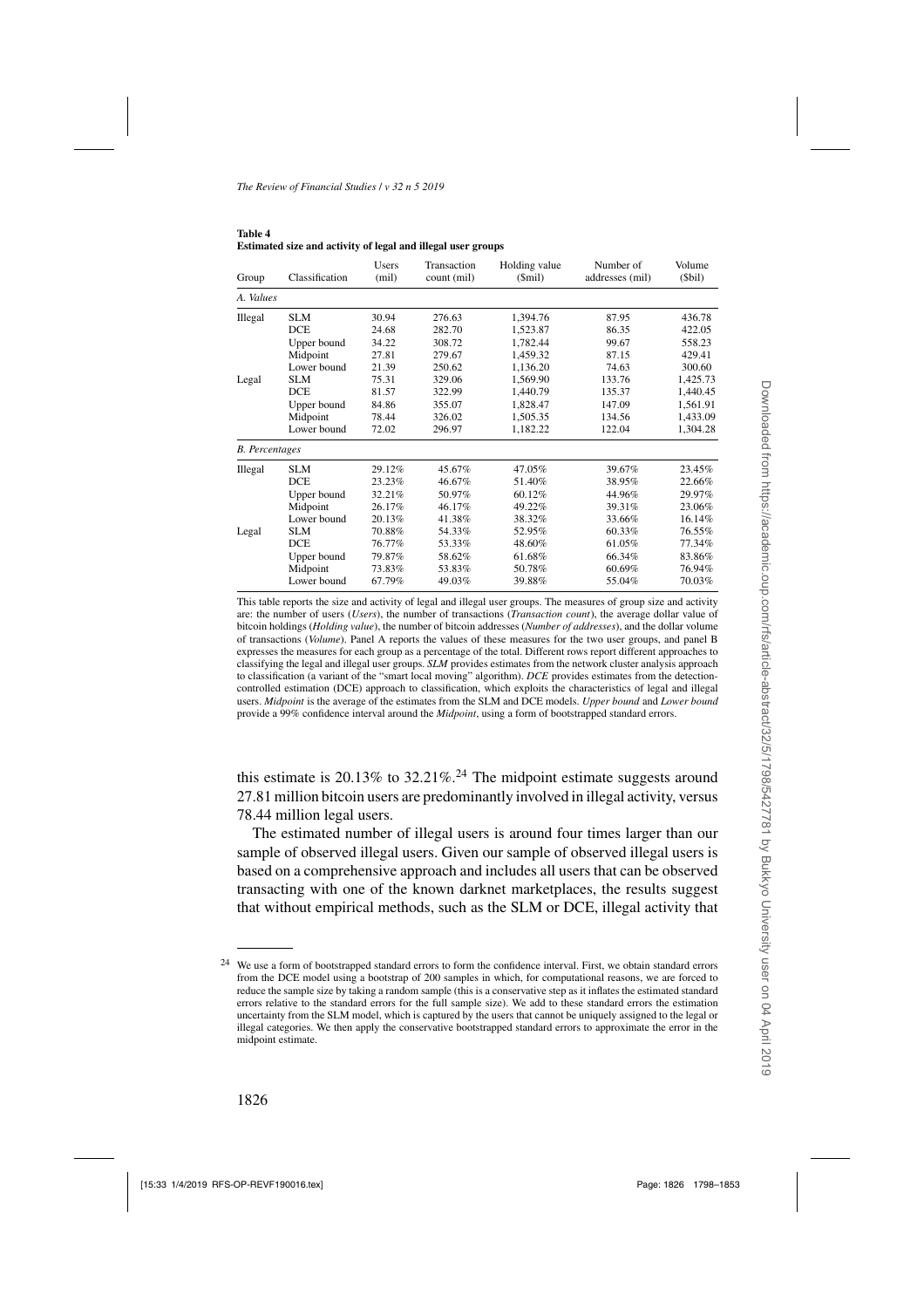can be inferred from involvement with known darknet marketplaces represents only a small (and likely nonrandom) fraction of all illegal activity. Thus, our results sugg[est](#page-54-0) [that](#page-54-0) [studies](#page-54-0) [of](#page-54-0) [known/identifiable](#page-54-0) [darknet](#page-54-0) [markets](#page-54-0) [\(e.g.,](#page-54-0) Soska and Christin [2015; Meiklejohn et al. 2013\)](#page-54-0) only scratch the surface of all illegal activity involving bitcoin.

Table [4](#page-28-0) also indicates that illegal users account for an even larger share of all transactions, around 46.17% (45.67% using the SLM and 46.67% using the DCE), or approximately 280 million transactions. Thus, the average illegal user is involved in more transactions than the average legal user. This result is consistent with the notion that illegal users are likely to use bitcoin as a payment system (which involves actively transacting), whereas legal users may hold bitcoin for reasons such as speculation. A similar proportion is observed for holding values—illegal users on average hold around one-half (49.22%) of all outstanding bitcoins. One reason for the large share of illegal user holdings (relative to their share of the number of users) is related to the calculation of this variable as a time-series average. A high fraction of illegal users early in the sample (when there are fewer bitcoin users) can generate such a result even if the holdings *per user* are lower among illegal users compared to legal users.

Illegal users are estimated to control around 39.31% of bitcoin addresses and account for about one-fifth (23.06%) of the dollar volume of bitcoin transactions. In dollar terms, illegal users conduct approximately \$429 billion worth of bitcoin transactions. Because illegal users account for a larger share of transactions than their share of dollar volume, they tend to make smaller value transactions than legal users. This result is consistent with illegal users primarily using bitcoin as a payment system rather than holding it as an investment or speculative asset.

Three general conclusions can be drawn from the results in Table [4.](#page-28-0) First, illegal users account for a sizeable proportion of both users and trading activity in bitcoin, with the exact proportion varying across different measures of activity and the two estimation models. Second, the estimates from both the SLM and DCE are fairly similar across the various activity measures, despite relying on completely different assumptions and information. Third, even a fairly comprehensive approach to identifying illegal activity directly (such as the approach used in the previous section and that used in other darknet market studies) only captures a small fraction of the total illegal activity, highlighting the importance of extrapolation beyond a directly observed sample.

### **4.5 How does illegal activity vary through time?**

There is interesting time-series variation in the amount of illegal activity and its share of all bitcoin activity. Figures [4](#page-30-0) to [7](#page-33-0) plot the estimated amount of illegal activity that uses bitcoin through time from the first block in 2009 to 2017. The figures show the estimated number of illegal users, the number and dollar value of their transactions, and the value of their bitcoin holdings. Panel B of each of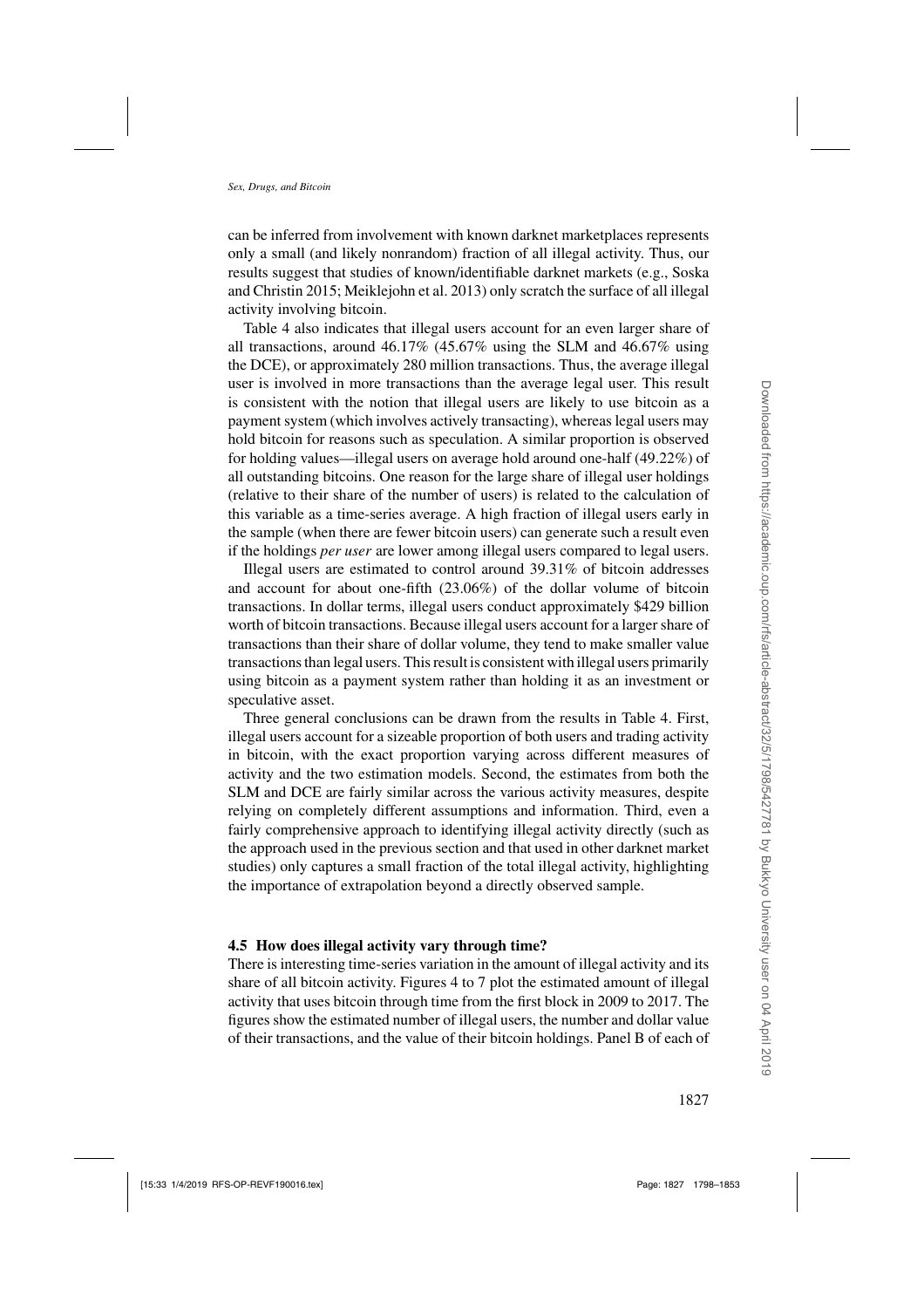#### <span id="page-30-0"></span>**A Estimated number of illegal and legal bitcoin users**







#### **Figure 4**

#### **Estimated number and percentage of bitcoin users involved in illegal activity**

This figure illustrates the time series of the estimated number of illegal and legal bitcoin users (panel A) and the percentage of illegal users (panel B). In panel A, the number of legal users is plotted with the solid line using the left-hand-side axis, and the number of illegal users is plotted with the dashed line using the right-hand-side axis. In panel B, the solid line is the point estimate of the percentage of illegal users and the dashed lines provide a 99% confidence interval using bootstrapped standard errors. The estimates come from a combination of two empirical models (the average of the estimates produced by the SLM and DCE models). Values are smoothed using a moving average.

the figures shows these activity measures as a percentage of the total across all bitcoin participants.<sup>25</sup>

A pattern that is observed across all activity measures is that illegal activity, as a percentage of total bitcoin activity, tends to be high at the start of the sample in 2009, and then again from 2011 to the beginning of 2016, after which it steadily declines through to 2017. The activity levels indicate only a very small (negligible) level of activity in bitcoin until about the middle of 2011, so the activity at the start of the sample is not economically meaningful.

<sup>25</sup> Figures 4[–7](#page-33-0) use the average of the SLM and DCE model estimates. Figures A1–A8 of the Online Appendix separately report the SLM and DCE time-series estimates.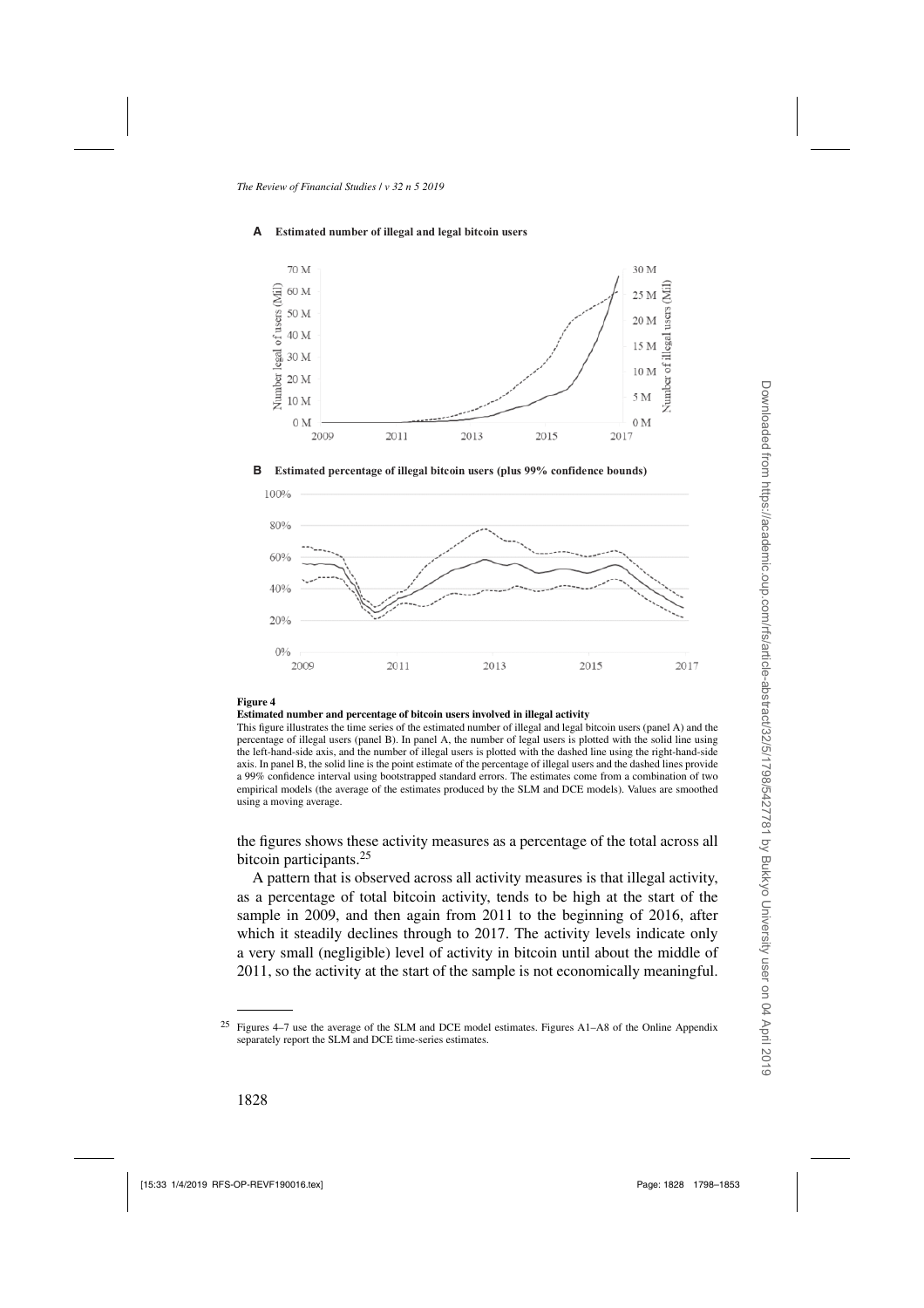

### **A Estimated number of illegal and legal bitcoin users' transactions per month**





#### **Figure 5**

#### **Estimated number and percentage of illegal bitcoin users' transactions**

This figure illustrates the time series of the estimated number of illegal and legal bitcoin user transactions per month (panel A) and the percentage of illegal user transactions (panel B). In panel A, the number of legal user transactions is plotted with the solid line using the left-hand-side axis and the number of illegal user transactions is plotted with the dashed line using the right-hand-side axis. In panel B, the solid line is the point estimate of the percentage of illegal user transactions and the dashed lines provide a 99% confidence interval using bootstrapped standard errors. The estimates come from a combination of two empirical models (the average of the estimates produced by the SLM and DCE models). Values are smoothed using a moving average.

In contrast, the high relative level of illegal activity between 2012 and 2016 is noteworthy and coincides with the growth in the number of illegal darknet marketplaces, starting with the Silk Road in 2011. After the Silk Road was shut down in October 2013, a large number of other illegal darknet marketplaces commenced operating between 2013 and 2015 (Table [A1](#page-14-0) of Appendix A).

What could drive the decline in the relative level of illegal activity from beginning of 2016 onwards? The first thing to note is that the decline is observed in relative terms (that is, illegal activity as a fraction of total bitcoin activity), but *not* in absolute terms. Thus, it is not the case that the level of illegal activity in bitcoin has declined in recent years; rather, there has been a disproportionate increase in the legal use of bitcoin since the beginning of 2016. For example, from the beginning of 2016 to April 2017, the estimated number of illegal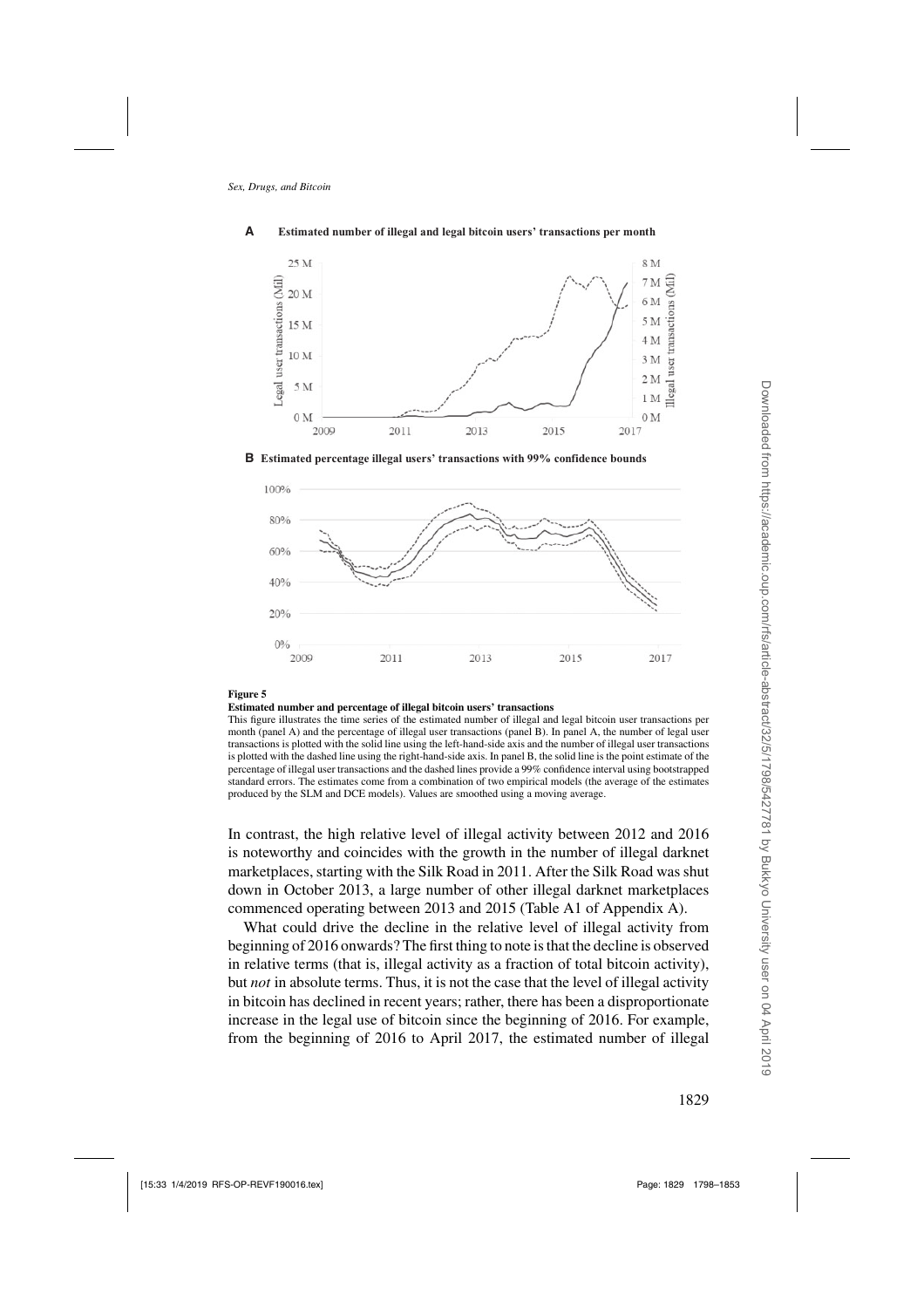### **Estimated dollar volume of illegal and legal bitcoin users' transactions per month A**



**Estimated percentage illegal users' dollar volume with 99% confidence bounds B**



#### **Figure 6**

#### **Estimated dollar volume and percentage dollar volume of illegal bitcoin users' transactions**

This figure illustrates the time series of the estimated dollar volume of illegal and legal bitcoin user transactions per month (panel A) and illegal user dollar volume as a percentage of total dollar volume of bitcoin transactions (panel B). In panel A, the dollar volume of legal user transactions is plotted with the solid line using the left-handside axis and the dollar volume of illegal user transactions is plotted with the dashed line using the right-hand-side axis. In panel B, the solid line is the point estimate of the illegal dollar volume as a percentage of total dollar volume and the dashed lines provide a 99% confidence interval using bootstrapped standard errors. The estimates come from a combination of two empirical models (the average of the estimates produced by the SLM and DCE models). Values are smoothed using a moving average.

bitcoin users increases from around 21 million to around 27 million, reflecting growth of almost 30%, whereas the estimated number of legal bitcoin users increases from around 21 million to around 77 million, reflecting growth of around 250%. The rapid growth of legal use is likely driven by factors such as increased interest from investors and speculators (e.g., the emergence of "cryptofunds," and more recently bitcoin futures) and increased mainstream adoption as a payment system (e.g., cafes and internet merchants accepting bitcoin).

The emergence of new cryptocurrencies that are better at concealing a user's activity might also have contributed to the decline in the share of illegal activity in bitcoin as criminals migrate to these more opaque alternatives. We shed some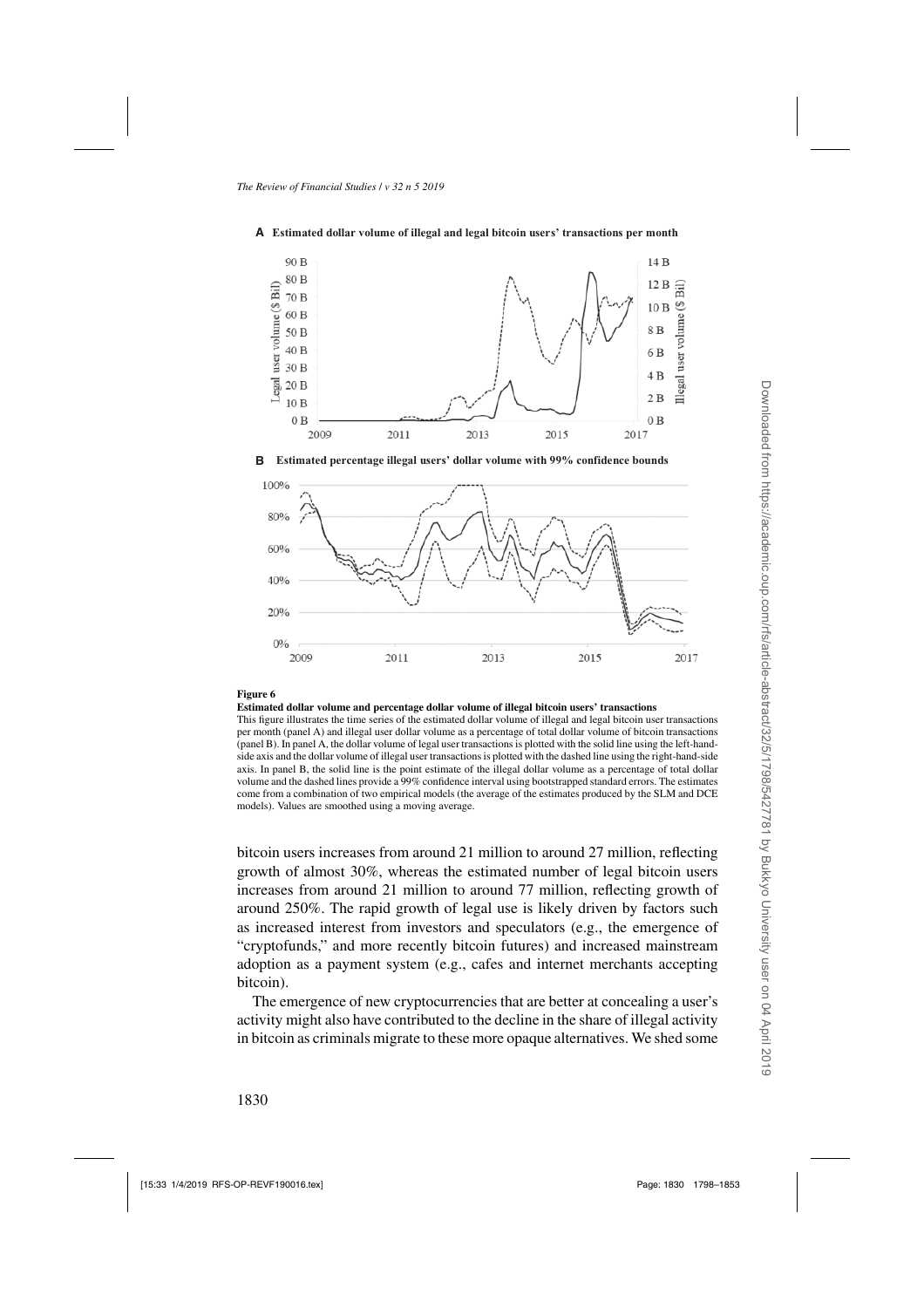

### <span id="page-33-0"></span>**A Estimated dollar value of illegal and legal users' bitcoin holdings**





#### **Figure 7**

#### **Estimated dollar value and percentage of illegal users' bitcoin holdings**

This figure illustrates the time series of the estimated dollar value of illegal and legal user bitcoin holdings (panel A) and illegal user holdings as a percentage of total bitcoin holdings (panel B). In panel A, the dollar value of legal user bitcoin holdings is plotted with the solid line using the left-hand-side axis and the dollar value of illegal user holdings is plotted with the dashed line using the right-hand-side axis. In panel B, the solid line is the point estimate of the illegal user holdings as a percentage of total bitcoin holdings and the dashed lines provide a 99% confidence interval using bootstrapped standard errors. The estimates come from a combination of two empirical models (the average of the estimates produced by the SLM and DCE models). Values are smoothed using a moving average.

light on this issue by examining how the estimated illegal activity in bitcoin was impacted by one of the major darknet marketplaces, AlphaBay, beginning to accept an opaque alternative cryptocurrency, Monero, on its platform from August 22, 2016. Given that AlphaBay's adoption of Monero is only expected to impact illegal activity, we isolate the impact using a difference-in-differences model of illegal and legal transaction activity in bitcoin during the eight weeks either side of August 22, 2016. The results (reported in Table A3 of the Online Appendix) show a significant decrease in the illegal activity in bitcoin after the event. Illegal users are estimated to make around 90 thousand fewer transactions in bitcoin per day after AlphaBay's adoption of Monero (relative to legal users). This is an economically meaningful change given that illegal users made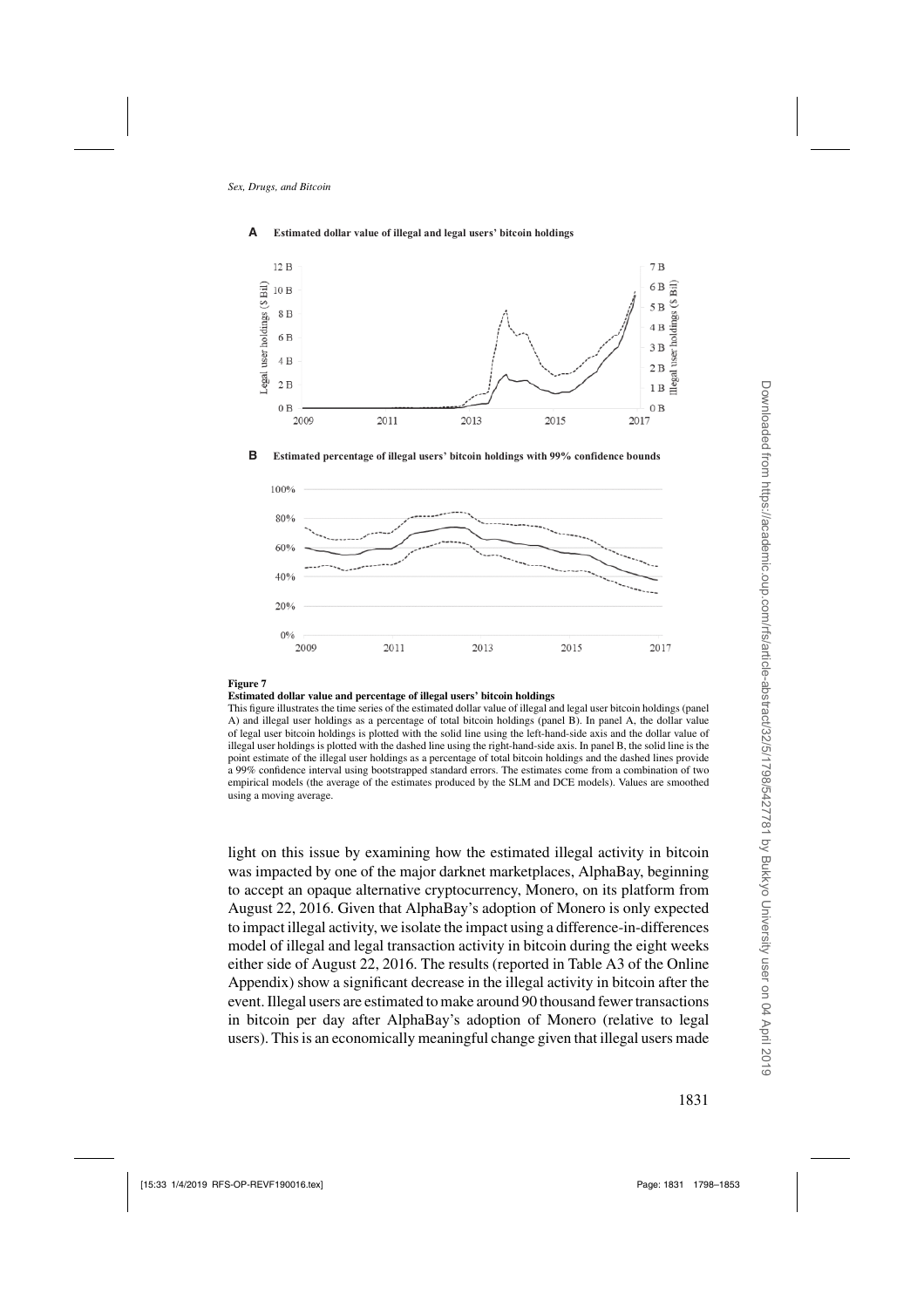around 217 thousand transactions per day before the change. Figure A9 of the Online Appendix illustrates that the change in illegal activity occurs quickly around AlphaBay's adoption of Monero. It also illustrates that the parallel trends assumption appears valid (further testing of this assumption could use a distributed lags approach).

While the effect of AlphaBay's adoption of Monero appears quite large, there are three further considerations when interpreting the effect size. First, AlphaBay is only one of many darknet sites, and it is likely other sites began accepting Monero at a similar time. Second, it is possible that the transactions that migrate to Monero are smaller, leaving a proportionally larger dollar value of darknet activity in bitcoin. Finally, it is possible that some of the darknet participants that initially switched to Monero returned to bitcoin some time later, potentially due to the continued widespread use of bitcoin in darknet marketplaces.

The time series of legal and illegal activity levels show strong growth in both illegal and legal activity throughout the sample period, in particular since 2012. Interestingly, the strong growth in illegal activity precedes the strong growth in legal activity—by about 3 or 4 years. Thus, it seems illegal users were relatively early adopters of bitcoin as a payment system. Because of the rapid growth in the legal use of bitcoin in the final 2 years of the sample, the aggregate proportion of illegal bitcoin activity reported in the previous subsection understates the proportion that exists throughout most of the sample period. For example, for most of the period from 2009 to 2017, the estimated proportion of illegal users is closer to one-half than one-quarter (the aggregate estimate). The aggregate estimate is heavily influenced by the large number of legal users that enter in the last 2 years of the sample. Similarly, for much of the sample period, the estimated proportion of bitcoin transactions involved in illegal activity is between 60% and 80%, contrasting with the aggregate estimate of around 46%.

The most recent estimates of illegal activity (at the end of our sample in April 2017) suggest there are around 27 million illegal users of bitcoin. These users conduct around 37 million bitcoin transactions annually, valued at around \$76 billion, and collectively hold around \$7 billion in bitcoin.<sup>26</sup>

### **4.6 What are the characteristics of illegal users?**

We assess the differences between legal and illegal user characteristics in two ways: univariate statistics that compare observed or estimated illegal users with their legal counterparts, and multivariate tests exploiting the coefficients of the estimated DCE model.

Starting with a univariate difference in means, Table [5](#page-36-0) compares the characteristics of the sample of "observed" illegal users with the characteristics of other users. The "other users" are not all legal users—they contain a

<sup>&</sup>lt;sup>26</sup> For these estimates, we have halved the double-counted volumes so that the estimates can be interpreted as the volume/value of goods/services bought/sold by the illegal users.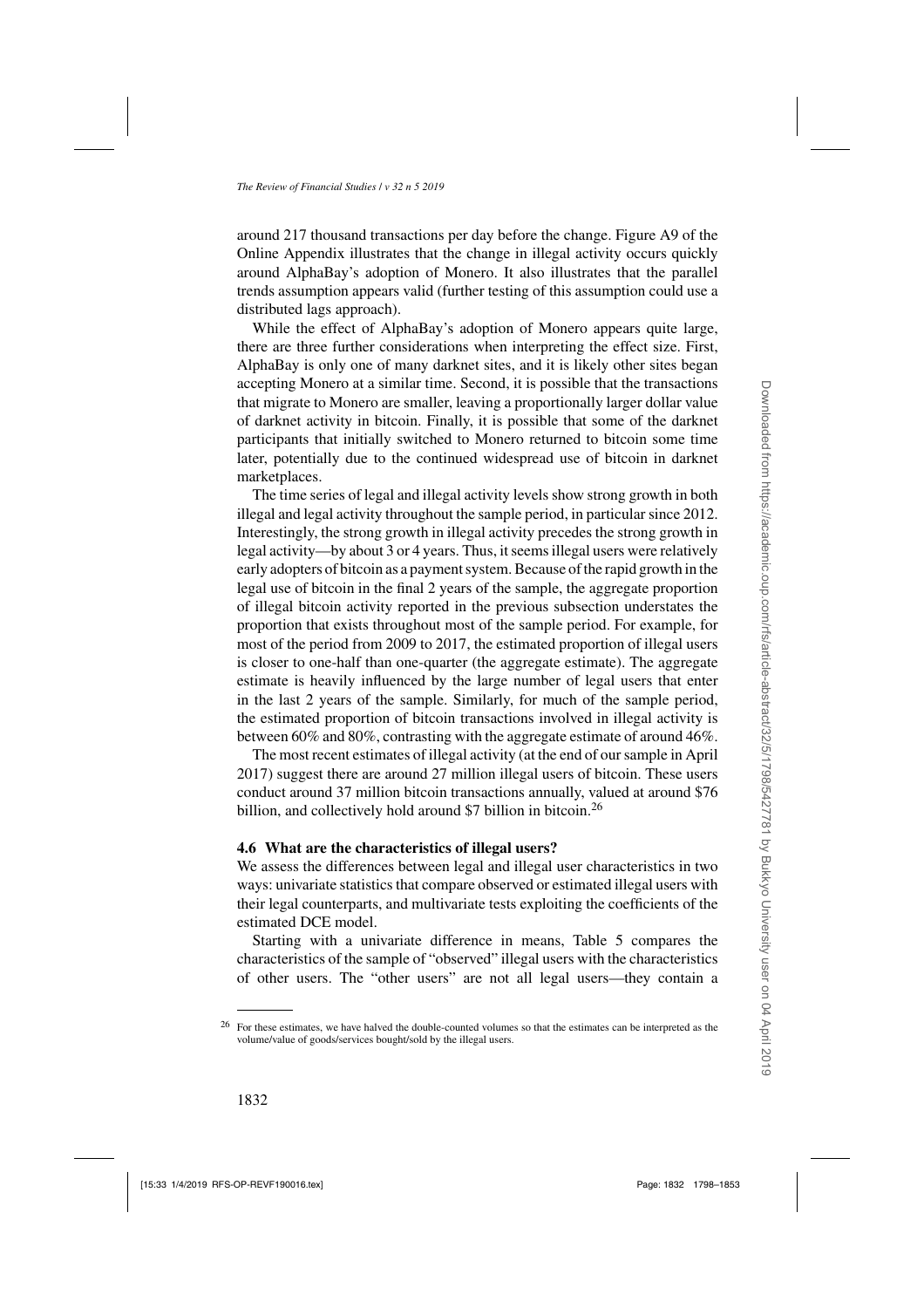mix of legal users and undetected illegal users. Therefore, the table also compares the characteristics of users classified by the SLM and DCE models as being involved in illegal activity with those of the users classified as legal. Interestingly, despite being based on completely different assumptions, the SLM and DCE models generally agree on how the characteristics of legal users differ from illegal users.

The SLM and DCE models agree that illegal users tend to transact more (have a two to three times higher *Transaction count*), but use smaller sized transactions (about half the average size of legal transactions). This result could be a reflection of illegal users predominantly using bitcoin to buy and sell goods and services, whereas some legal users also use bitcoin for investment and speculation.<sup>27</sup> With the average size of an illegal transaction being around \$3,000, bitcoin transaction fees even at their peak of around \$150 (see Basu et al. forthcoming) are small relative to the average illegal transaction.

The models also agree that illegal users tend to hold less bitcoin (measured in dollar value) than legal users; their average *Holding value* is about half that of legal users. This characteristic is consistent with the previous conjecture—legal users might tend to hold larger bitcoin balances because some use bitcoin for investment/speculation purposes, whereas for an illegal user that buys/sells illegal goods and services using bitcoin, holding a large balance is costly because of (1) the opportunity costs of capital and (2) the risks associated with having holdings seized by authorities. For these reasons, illegal users are likely to prefer holding less bitcoin and this tendency is supported by the data.

Illegal users tend to have more counterparties in total, reflecting their larger number of transactions, but tend to have a higher counterparty concentration. This suggests that illegal users are more likely to repeatedly transact with a given counterparty. This characteristic might be a reflection of illegal users repeatedly transacting with a given illegal darknet marketplace or other illegal user once trust is established from a successful initial exchange. Illegal users have a longer *Existence time* (time between their first and last transactions in bitcoin), consistent with our observations from the time series that illegal users tend to become involved in bitcoin earlier than legal users. Similarly, the differences in means also show a higher proportion of pre-Silk-Road users among the illegal users than the legal users (as indicated by the variable *Pre-Silk-Road user*).

The more specific indicators of illegal activity also show significant differences between the two groups. Illegal users tend to be more active during periods in which many illegal darknet marketplaces are operating (a higher mean for the variable *Darknet sites*). They make greater use of tumbling and wash trades to conceal their activity (two to three times more *Tumbling*). On

<sup>&</sup>lt;sup>27</sup> While the result could also reflect illegal users engaging in techniques to conceal their trading, this is less likely to be an explanation, because a similar result holds in multivariate (DCE) tests that control for tumbling and wash trades.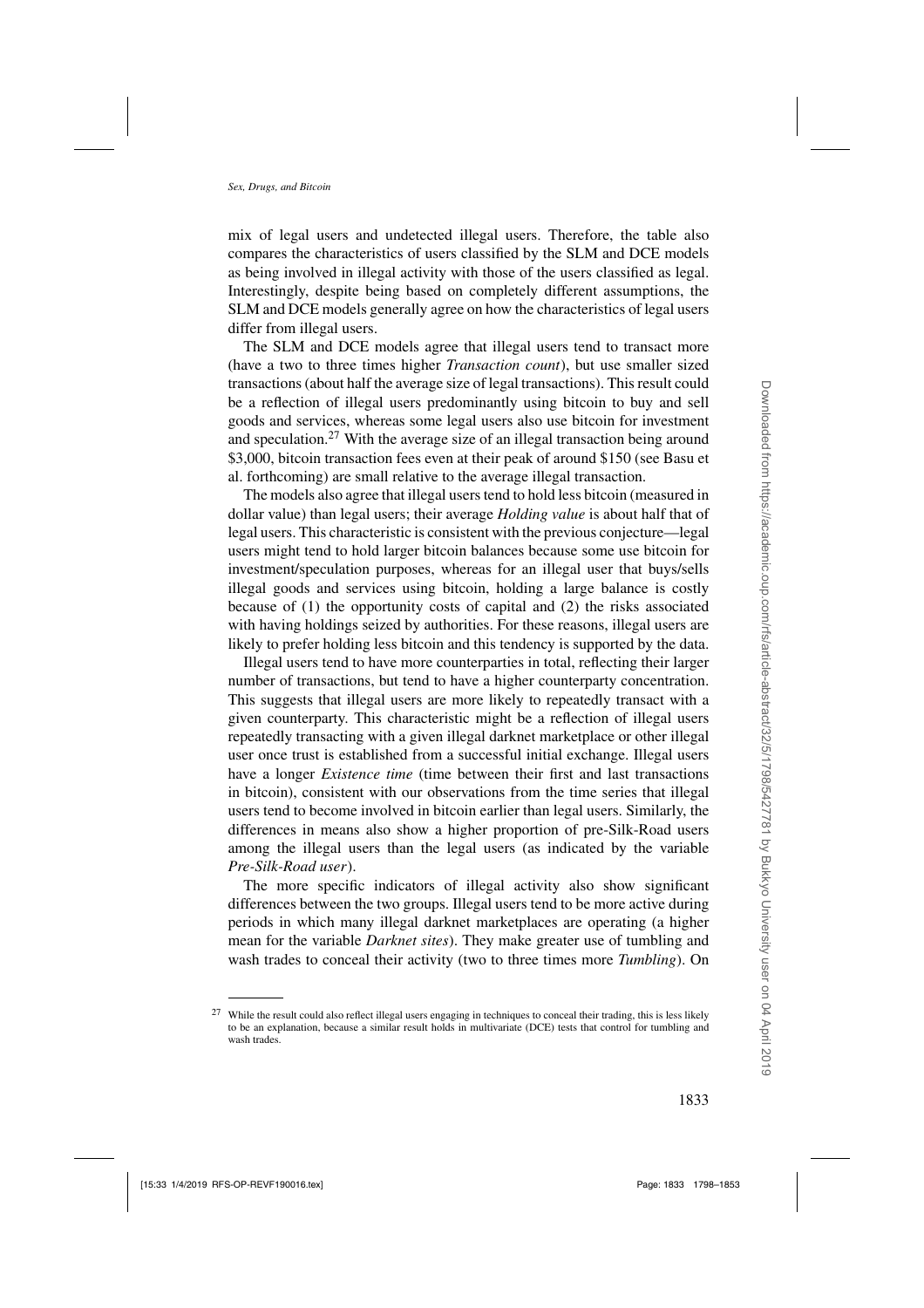<span id="page-36-0"></span>

|                       |              | Observed       |                       |              | <b>SLM</b>     |                       |              | DCE            |                       |
|-----------------------|--------------|----------------|-----------------------|--------------|----------------|-----------------------|--------------|----------------|-----------------------|
| Variable              | Other<br>(1) | Illegal<br>(2) | Difference<br>$(2-1)$ | Legal<br>(1) | Illegal<br>(2) | Difference<br>$(2-1)$ | Legal<br>(1) | Illegal<br>(2) | Difference<br>$(2-1)$ |
| Transaction count     | 4.09         | 31.51          | $27.42***$            | 4.37         | 8.94           | $4.57***$             | 3.96         | 11.46          | $7.50***$             |
| Transaction size      | 5,346.87     | 2,969.38       | $-2,377.49***$        | 6,225.51     | 2,729.66       | $-3,495.85***$        | 5,791.25     | 3,278.30       | $-2,512.95***$        |
| Transaction frequency | 28.91        | 45.46          | $16.54***$            | 29.77        | 30.16          | $0.39**$              | 28.50        | 34.45          | $5.95***$             |
| Counterparties        | 3.53         | 14.61          | $11.08***$            | 3.77         | 5.18           | $1.42***$             | 3.57         | 6.19           | $2.62***$             |
| Holding value         | 4,021.77     | 3,207.06       | $-814.71***$          | 4,625.45     | 2,388.31       | $-2,237.14***$        | 4,359.86     | 2,698.71       | $-1,661.16***$        |
| Concentration         | 0.09         | 0.20           | $0.11***$             | 0.08         | 0.13           | $0.05***$             | 0.09         | 0.12           | $0.04***$             |
| Existence time        | 6.19         | 13.44          | $7.26***$             | 5.91         | 8.31           | $2.40***$             | 6.17         | 8.08           | $1.91***$             |
| Darknet sites         | 17.17        | 16.67          | $-0.50***$            | 17.13        | 17.17          | $0.04***$             | 16.87        | 18.04          | $1.18***$             |
| Tumbling              | 0.40         | 1.18           | $0.78***$             | 0.37         | 0.64           | $0.27***$             | 0.31         | 0.89           | $0.58***$             |
| Darknet shock volume  | 15.84        | 27.25          | $11.40***$            | 14.51        | 21.39          | $6.88***$             | 10.57        | 36.14          | $25.56***$            |
| Bitcoin hype          | 28.74        | 21.16          | $-7.58***$            | 29.67        | 24.95          | $-4.72***$            | 30.99        | 19.38          | $-11.60***$           |
| Pre-Silk-Road user    | 0.06         | 0.22           | $0.16***$             | 0.06         | 0.12           | $0.07***$             | 0.03         | 0.22           | $0.19***$             |
| Bitcoin market cap    | 9.85         | 9.45           | $-0.40***$            | 9.88         | 9.68           | $-0.21***$            | 9.96         | 9.36           | $-0.60***$            |
| Shadow coins          | 7.18         | 5.34           | $-1.84***$            | 7.30         | 6.51           | $-0.79***$            | 7.67         | 5.11           | $-2.56***$            |
| Alt coins             | 8.75         | 7.49           | $-1.26***$            | 8.86         | 8.24           | $-0.62***$            | 9.04         | 7.47           | $-1.57***$            |

This table reports differences in mean characteristics for illegal versus legal bitcoin users. The first three columns ("*Observed*") compare observed illegal users (those identified through seizures, darknet marketplaces, and darknet forums) and other users (including both legal and undetected illegal users). The second three columns ("*SLM*") compare illegal and legal users, classified by <sup>a</sup> network cluster analysis algorithm (SLM). The final three columns ("*DCE*") compare illegal and legal users, classified by <sup>a</sup> detection-controlled estimation (DCE) model. The characteristics are as follows. Transaction count is the total number of bitcoin transactions involving the given user. Transaction size (in USD) is the user's average transaction value *Transaction frequency* is the average rate at which the user transacts between their first and last transactions, annualized to transactions per year. *Counterparties* is the total number of other users with which the given user has transacted. *Holding value* is the average value of the user's bitcoin holdings (in USD), where holdings are measured after each transaction. *Concentration* takes values between zero and one, with higher values indicating <sup>a</sup> tendency to repeatedly trade with <sup>a</sup> smaller number of counterparties. *Existence time* is the number of months between the date of the user's first and last transaction. *Darknet sites* is the average number of operational darknet sites at the time of each of the user's transactions. *Tumbling* is the percentage of the user's transactions that attempt to obscure the user's holdings (wash or tumbling trades). *Darknet shock volume* is the percentage of the user's total dollar volume that is transacted during the week after marketplace seizures or "exit scams." *Bitcoin hype* is a measure of the intensity of Google searches for the term "bitcoin" around the time of the user's trades. Pre-Silk-Road user is a dummy variable taking the value one if the user's first bitcoin transaction is before the seizure of the Silk Road on October 2013. Bitcoin market cap, Shadow coins and *Alt coins* are transaction-weighted average log market capitalizations of bitcoin, major opaque cryptocurrencies, and nonprivacy cryptocurrencies excluding bitcoin, respectively, at the time of each user's transactions. The significance of the difference in means is computed with t-tests. \*\*\*, \*\*, and \* indicate statistical significance at the 1%, 5%, and 10% levels respectively.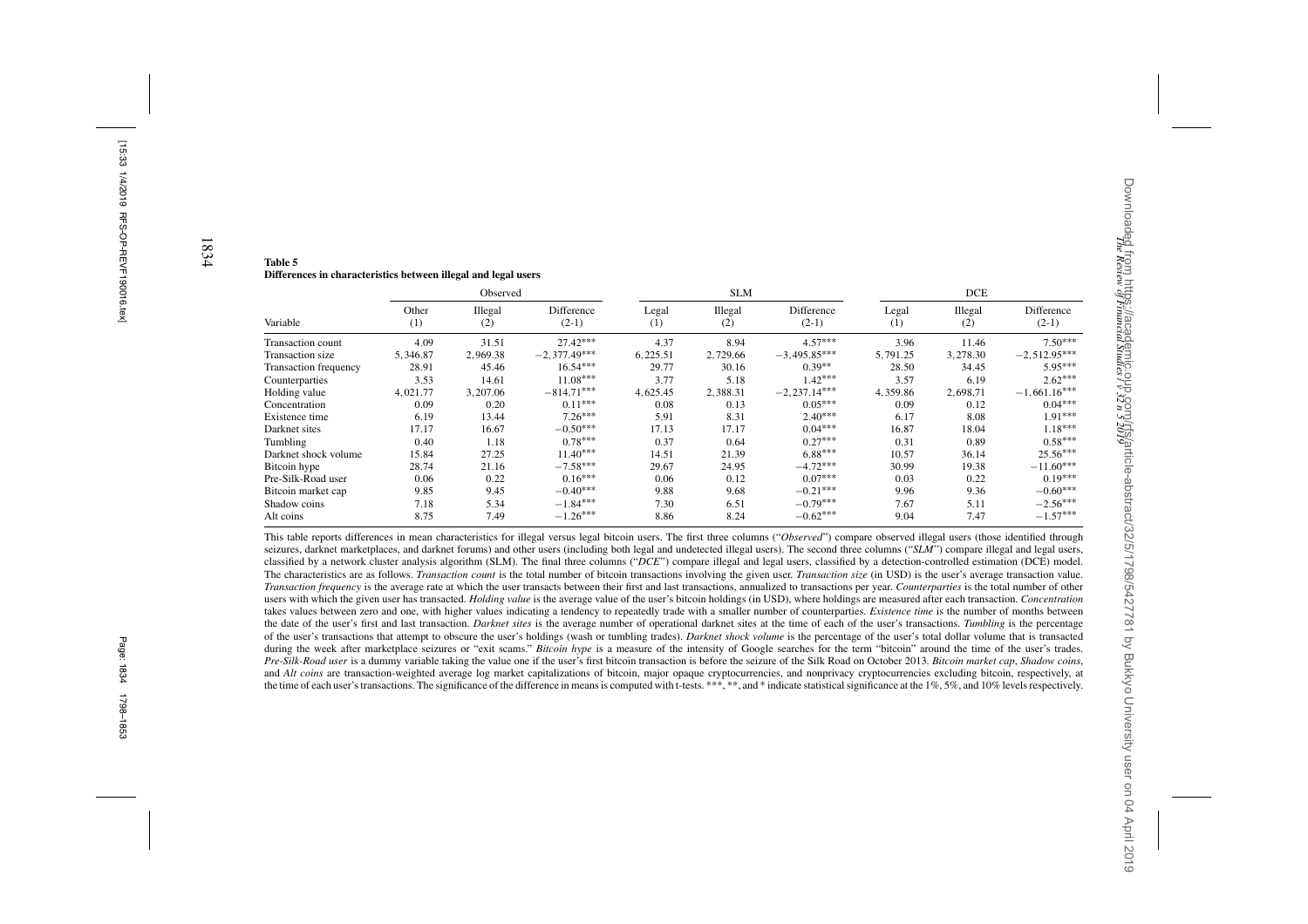average, a larger proportion of illegal volume, compared to legal volume, is transacted immediately following shocks to darknet marketplaces (*Darknet shock volume*). This finding is consistent with anecdotal evidence that illegal users turn to alternative marketplaces in response to darknet marketplace seizures or scams.

Interestingly, illegal users are more likely to transact in bitcoin when there is lower combined market value of "shadow coins" consistent with such coins serving as alternatives to bitcoin in illegal transactions. This result matches anecdotal accounts of shadow coins attracting attention from the illegal community for their increased privacy and recent examples of hackers demanding ransom payments in shadow coins rather than bitcoin. The result also supports the evidence that illegal activity in bitcoin decreased after a major darknet marketplace, AlphaBay, adopted one of the major shadow coins, Monero, as a form of payment in August 2016.

Another interesting result is that there tends to be relatively fewer illegal users when there is less *Bitcoin hype*, measured by the Google search intensity for "bitcoin." It therefore appears that Google searches for "bitcoin" are associated with mainstream (legal) adoption of bitcoin for payments and/or speculative/investment interest in bitcoin. Similarly, there are relatively fewer illegal users when bitcoin market capitalization is higher and when other cryptocurrencies, "*Alt coins*" (excluding the opaque shadow coins). have higher value. This finding suggests that high valuations of bitcoin and other nonshadow cryptocurrencies correspond to periods of increased legal interest in cryptocurrencies.

In summary, the comparison of transactional characteristics (number and size of transactions, holdings, and counterparties) is consistent with the notion that illegal users predominantly use bitcoin for payments, whereas legal users are more likely to treat bitcoin as an investment asset. Furthermore, legal and illegal users differ with respect to when they are most active in bitcoin, with illegal users being most active when there are more darknet marketplaces, less bitcoin hype, lower bitcoin and other nonshadow cryptocurrency market capitalizations, and immediately following shocks to darknet marketplaces. The differences in characteristics for the instrumental variables are consistent with the hypothesized differences, lending support to their use as instruments.

The DCE model coefficients reported in Table [6](#page-38-0) provide multivariate tests of how the characteristics relate to the likelihood that a user is involved in illegal activity. The results confirm most of the observations made in the simple comparison of means. The effects of all of the instrumental variables are consistent with their hypothesized effects. A user is more likely to be involved in illegal activity if they trade when (1) many darknet marketplaces are in operation, (2) "shadow coins," such as Monero, are not widespread (low market values), (3) the market value of bitcoin is low, or (4) darknet marketplaces have recently experienced seizures or scams. A user is also more likely to be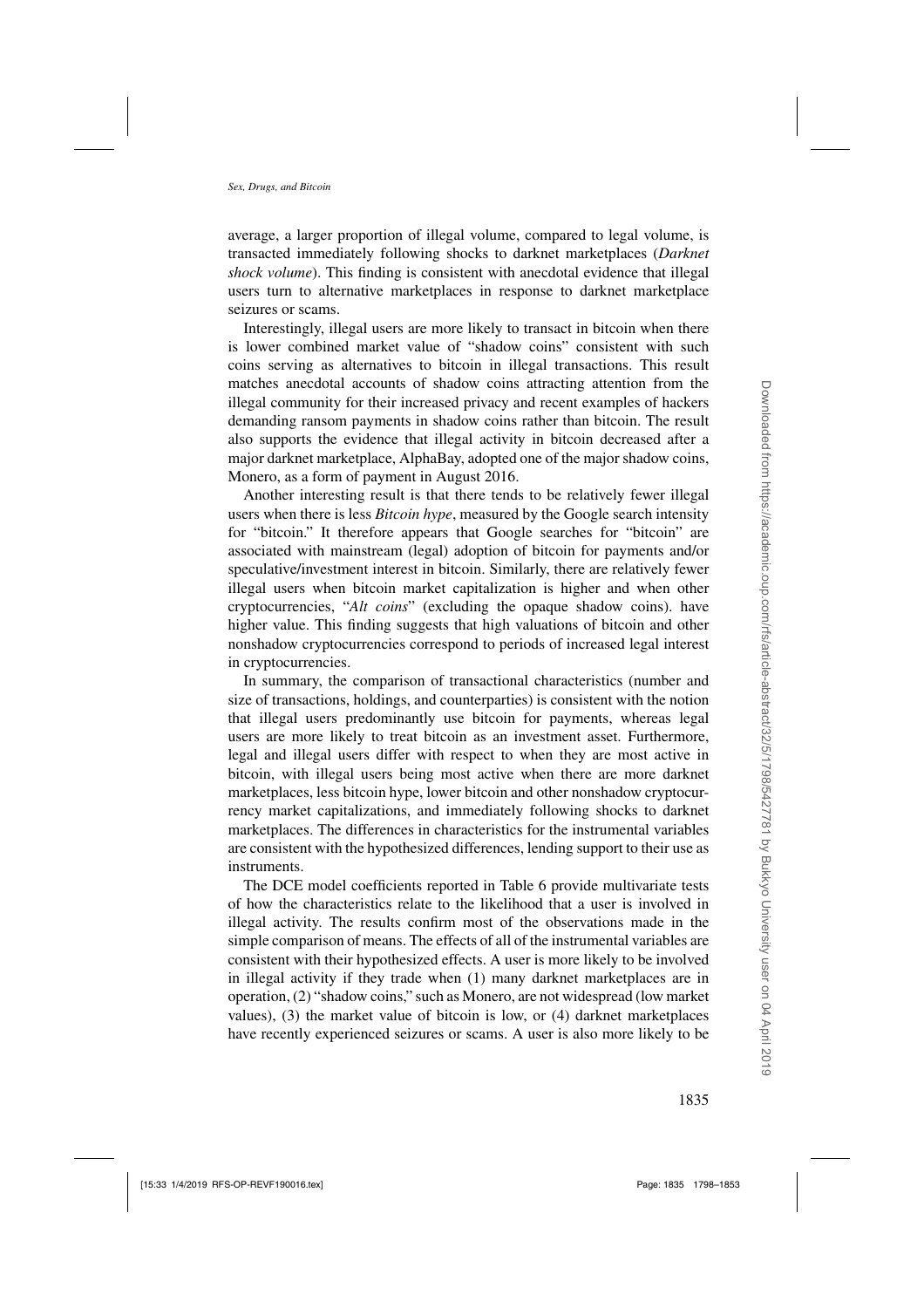<span id="page-38-0"></span>

| Table 6                    |  |
|----------------------------|--|
| <b>DCE</b> model estimates |  |

|                              |             | Model 1     | Model 2     |            |  |
|------------------------------|-------------|-------------|-------------|------------|--|
| Variable                     | I()         | D()         | I()         | D()        |  |
| Intercept                    | $-1.147***$ | $0.265***$  | $-1.054***$ | 0.066      |  |
|                              | $(-0.755)$  | (0.126)     | $(-0.677)$  | (0.033)    |  |
| Darknet sites                | $1.005***$  |             | $1.076***$  |            |  |
|                              | (0.661)     |             | (0.691)     |            |  |
| Tumbling                     | $0.085***$  |             | $0.103***$  |            |  |
|                              | (0.056)     |             | (0.066)     |            |  |
| Bitcoin market cap           | $-1.608***$ |             | $-1.690***$ |            |  |
|                              | $(-1.059)$  |             | $(-1.085)$  |            |  |
| Shadow coins                 | $-0.649***$ |             | $-0.679***$ |            |  |
|                              | $(-0.428)$  |             | $(-0.436)$  |            |  |
| Alt coins                    | 0.591       |             | 0.615       |            |  |
|                              | (0.389)     |             | (0.395)     |            |  |
| Darknet shock volume         | $0.445***$  |             | $0.496***$  |            |  |
|                              | (0.293)     |             | (0.319)     |            |  |
| Pre-Silk-Road user           |             | $0.430***$  |             | $0.430**$  |  |
|                              |             | (0.204)     |             | (0.213)    |  |
| <b>Transaction frequency</b> | $0.438***$  | $0.477***$  | 0.230       | 0.474      |  |
|                              | (0.288)     | (0.227)     | (0.148)     | (0.235)    |  |
| <b>Transaction</b> size      | 0.005       | $-0.171***$ | $-1.574***$ | $-0.443**$ |  |
|                              | (0.003)     | $(-0.081)$  | $(-1.011)$  | $(-0.220)$ |  |
| Concentration                | $0.293***$  | $0.542***$  | $0.268***$  | $0.500***$ |  |
|                              | (0.193)     | (0.258)     | (0.172)     | (0.248)    |  |
| Existence time               | 0.098       | $1.744***$  | $-0.058$    | 1.405      |  |
|                              | (0.064)     | (0.829)     | $(-0.037)$  | (0.697)    |  |
| Holding value                |             |             | $3.602***$  | $-0.537$   |  |
|                              |             |             | (2.312)     | $(-0.266)$ |  |
| <b>Transaction count</b>     |             |             | 7.900       | $-0.593$   |  |
|                              |             |             | (5.071)     | $(-0.294)$ |  |
| Pseudo $R^2$                 | 21.92%      |             | 22.08%      |            |  |

This table reports the coefficient estimates and marginal effects of two detection-controlled estimation (DCE) models. Both models use the two-equation structure given by Equations [\(2\)](#page-24-0)–[\(4\)](#page-24-0). Model 1 is the baseline model used for the main results in the paper. Model 2 includes additional control variables. I() is the probability that a given user is predominantly using bitcoin for illegal activity. D() is the conditional probability of detection. Table [1](#page-14-0) defines the variables. Numbers not in parentheses are the coefficient estimates. Numbers in parentheses are the marginal effects (partial derivatives of the corresponding probability with respect to each of the variables, reported as a fraction of the estimated corresponding probability). Pseudo  $R^2$  is McFadden's likelihood ratio index (one minus the ratio of the log-likelihood with all predictors and the log-likelihood with intercepts only). Significance at the 1%, 5%, and 10% levels is indicated by \*\*\*, \*\*, and \*, respectively, using bootstrapped standard errors.

involved in illegal activity if they use tumbling and/or wash trades, transact frequently in small sized transactions, and tend to repeatedly transact with a given counterparty. The value of other nonprivacy cryptocurrencies (*Alt coins*) at the time a user transacts is not statistically significant after controlling for the other variables, despite *Alt coins* correlating with the likelihood of illegal activity in univariate tests. The results suggest that *Bitcoin market cap* is more closely related to the amount of mainstream and speculative interest in bitcoin and therefore *Alt coins* is not a significant predictor of illegal activity after controlling for the value of bitcoin.

The marginal effects in Table 6, reported in parentheses below the coefficient estimates, provide a sense of the magnitudes of the effects and their relative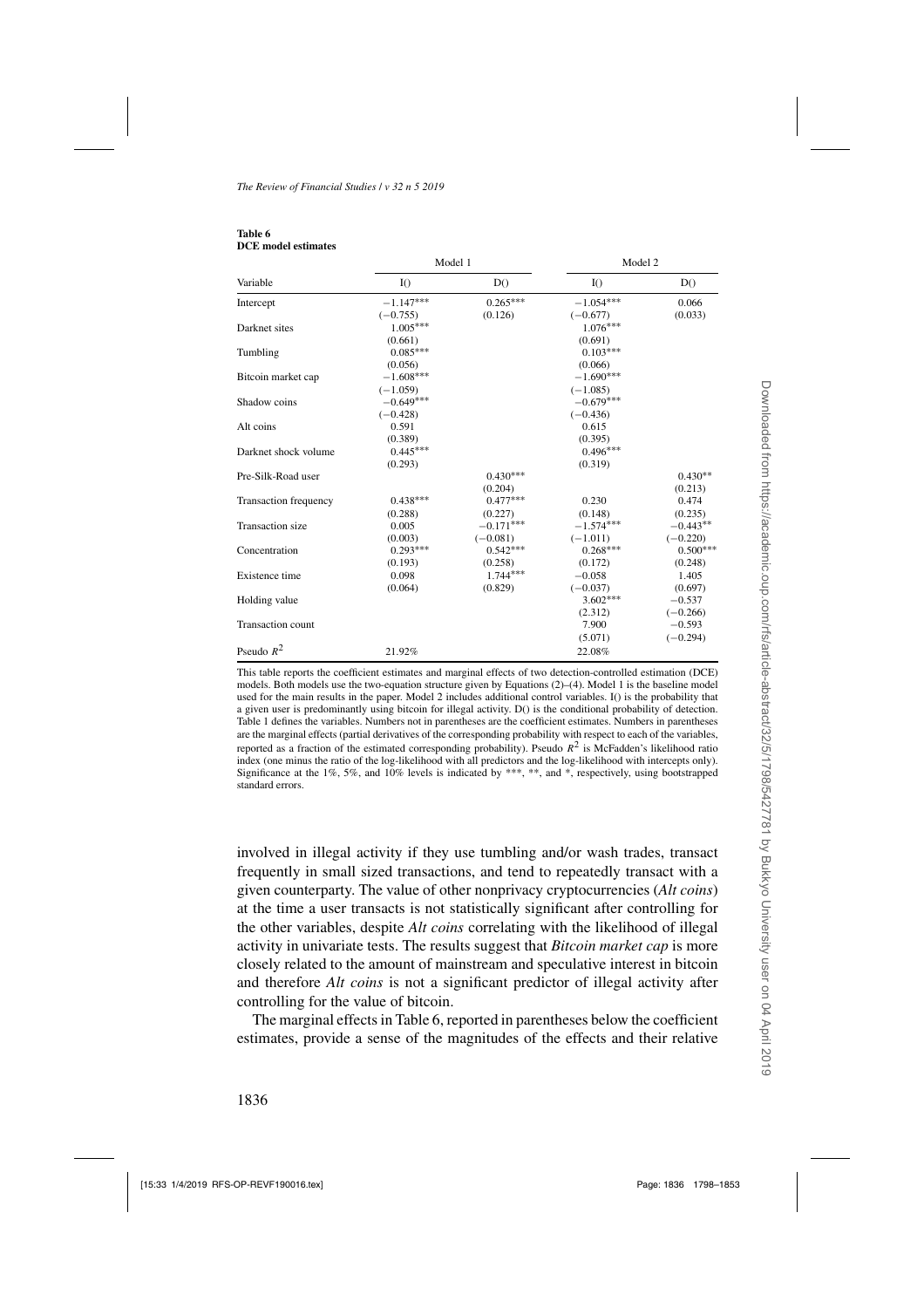importance.<sup>28</sup> For example, the marginal effects indicate that a one standard deviation increase in the number of illegal darknet marketplaces at the time a user transacts in bitcoin increases the probability of that user being involved in illegal activity by a factor of 0.661, or 66.1% of what their probability would otherwise be.<sup>29</sup> The magnitudes generally show that most of the determinants of involvement in illegal activity and determinants of the detection probability are economically meaningful. In particular, the instrumental variables *Darknet sites, Shadow coins, Bitcoin market cap*, and *Darknet shock volume* all have strong relations with the probability that a user is involved in illegal activity.

The DCE model also sheds light on the determinants of the likelihood that an illegal user is "detected" by either of our three approaches. The main instrument, *Pre-Silk-Road user* has a strong relation with detection, indicating that illegal users that commence transacting in bitcoin prior to the first darknet marketplace seizure in October 2013 have a higher probability of being detected. Similarly, those users that transact in bitcoin for a longer period of time (higher *Existence time*), trade more frequently (higher *Transaction frequency*), or tend to trade repeatedly with a given counterparty, such as a darknet marketplace (higher *Concentration*), have a significantly higher detection probability.

Model 2 in Table [6](#page-38-0) adds further control variables, including *Holding value* and *Transaction count*, and finds that the main results do not change much in response to additional control variables. A risk of adding too many transactional control variables is co-linearity between such variables. In unreported results, we also find that the main results are robust to including a measure of bitcoin volatility. Somewhat unexpectedly, bitcoin volatility around the time a user transacts in bitcoin has a positive association with the likelihood that user is involved in illegal activity, all else equal.

### **4.7 What are the characteristics of the illegal user network?**

Exploiting the fact that the bitcoin blockchain provides us with a complete record of every transaction between every pair of counterparties, we briefly explore how the trade network of illegal users differs from that of legal users. Our approach is to compute a few descriptive network metrics that capture different aspects of network topology and structure for each of the two groups or "communities" separately and then compare the values between the two communities. In mapping the networks, users form the "nodes," and transactions between users form the "edges" or "links" between nodes.

<sup>&</sup>lt;sup>28</sup> To make the comparisons and interpretation easier, before estimating the DCE models, we standardize all variables to have mean zero and standard deviation of one. We also log transform the right skewed variables (*Transaction frequency, Transaction size, Transaction count*, and *Holding value*) and winsorize the variables at +/-3 standard deviations to reduce the influence of extreme values.

<sup>&</sup>lt;sup>29</sup> As an example of how to interpret the marginal effect of 0.661, if a user's illegal probability is, say, 20%, the predicted effect of a 1-standard-deviation increase in *Darknet sites*, holding all else constant, is to increase the user's probability to  $20\% \times 1.661 = 33.2\%$ , an increase of 66.1% of what their probability would otherwise be.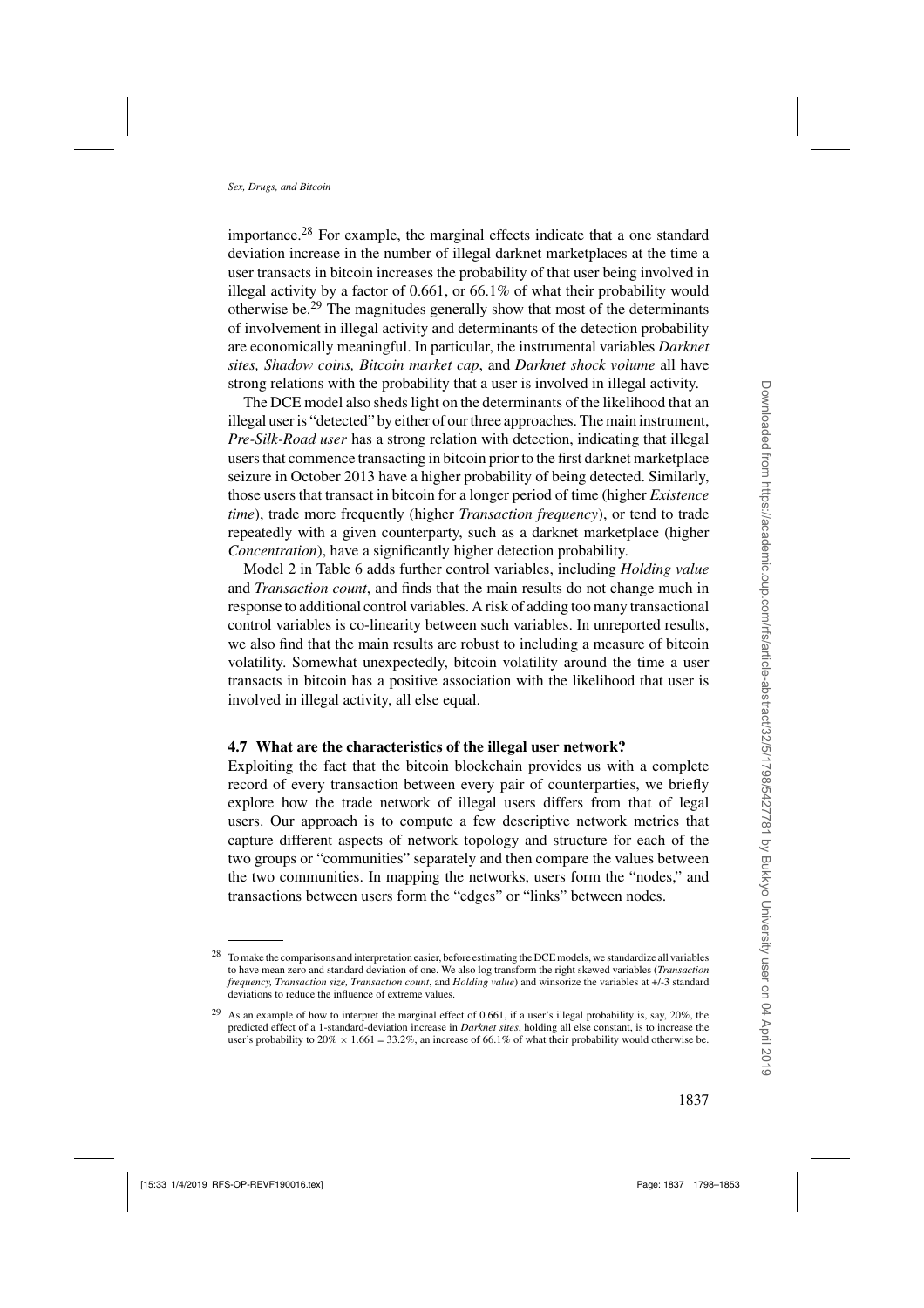| Metric              | .<br>. . | <b>SLM</b> | <b>DCE</b> |         |  |
|---------------------|----------|------------|------------|---------|--|
|                     | Legal    | Illegal    | Legal      | Illegal |  |
| Density $(10^{-6})$ | 0.04     | 0.13       | 0.04       | 0.17    |  |
| Reciprocity         | 0.01     | 0.03       | 0.01       | 0.03    |  |
| Entropy             | 1.50     | 1.75       | 1.53       | 1.73    |  |

**Table 7 Network characteristics of legal and illegal bitcoin user networks**

This table reports metrics that characterize the trade networks of estimated legal and illegal bitcoin users. In the columns labelled "SLM" user classifications into legal and illegal communities are based on a network cluster analysis algorithm (SLM) and in the columns labelled "DCE" the classifications are from a detection-controlled estimation (DCE) model. *Density* takes the range [0,1] and indicates how highly connected the users are within a community (versus how sparse the connections are between users); it is the actual number of links between users within the given community (a "link" between two users means that they have transacted with one another) divided by the total potential number of links. *Reciprocity* takes the range [0,1] and indicates the tendency for users to engage in two-way interactions (both sending and receiving bitcoin to and from one another); it is the number of two-way links between users within the given community divided by the total number of links within the given community (two-way and one-way). *Entropy* measures the amount of heterogeneity among users in their number of links. It takes its minimum value of zero when all users have the same number of links (same degree).

Table 7 reports the results. The first metric, *Density*, takes the range [0,1] and indicates how highly connected the users are within a community (versus how sparse the connections are between users); it is the actual number of links between users within the given community (a "link" between two users means that they have transacted with one another) divided by the total potential number of links. It shows that the illegal trade network is three to four times denser in the sense that users are much more connected to one another through transactions. This observation is consistent with the fact that illegal users tend to transact more than legal users. It is also consistent with the notion that in the illegal community, bitcoin's dominant role is likely that of a payment system in buying/selling goods, whereas in the legal community, bitcoin is also used as an investment or for speculation.

*Reciprocity* takes the range [0,1] and indicates the tendency for users to engage in two-way interactions; it is the number of two-way links between users within the given community (a two-way link is when two users send and receive bitcoin to and from one another) divided by the total number of links within the given community (two-way and one-way). While *Reciprocity* is higher among illegal users than it is among legal users, it is generally very low in both communities (1% among legal users and 3% among illegal users). Thus, interactions between bitcoin users are generally only one-way interactions with one counterparty receiving bitcoin from the other but not vice versa.

*Entropy* measures the amount of heterogeneity among users in their number of links to other members of the community. It takes its minimum value of zero when all users have the same number of links (same degree).<sup>30</sup> The results

<sup>&</sup>lt;sup>30</sup> Formally, *Entropy* =  $-\sum_{d} P(d) \log [P(d)]$ , where  $P(d)$  is the degree distribution (probability density of the degree for each user, where a user's degree, d, is the number of links the user has with other members of the same community).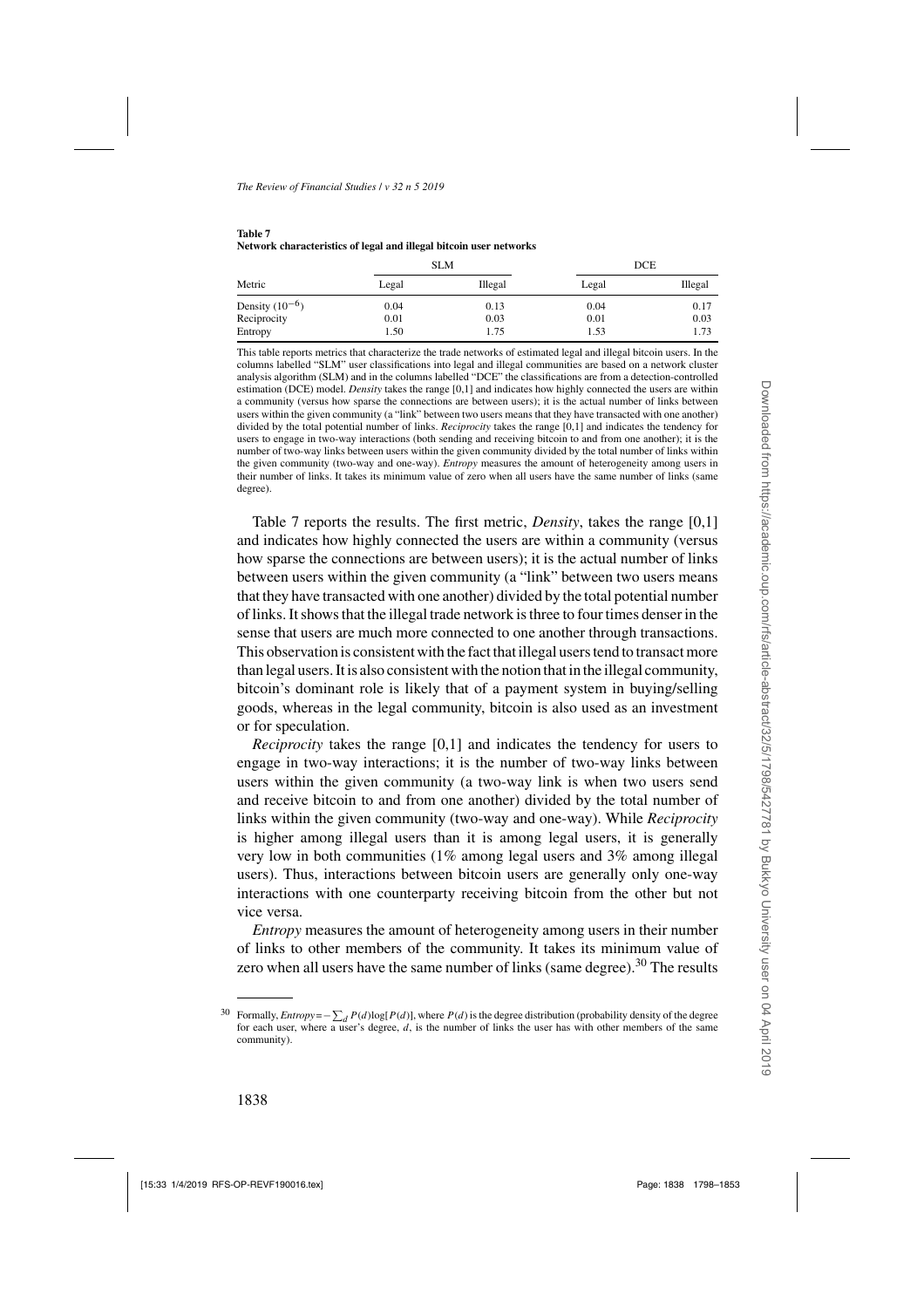suggest that illegal users are a more heterogeneous group in terms of the number of links each user has with other members of the community. A driver of that heterogeneity could be that the illegal community at one end of the spectrum has darknet marketplaces that have hundreds of thousands of links to vendors and buyers, and at the other end has individual customers of a single marketplace, potential with only the one link.

A concluding observation is that both the SLM and DCE models provide a consistent picture of how legal and illegal users differ, this time in the context of their trade networks. Again, this suggests that the two different models tend to agree about the nature of the illegal activity in bitcoin.

### **4.8 Robustness tests**

We conduct a number of different robustness tests. Perhaps the most rigorous robustness test of an empirical model is to compare its results with results from a completely different model/approach that makes different assumptions and draws on different information. Throughout the paper we put our two empirical models through this test. The two models, one based on a network cluster analysis algorithm and the other on a structural latent variables model drawing on observable characteristics, provide highly consistent results. The two models tend to agree, within a reasonable margin of error, on the overall levels of illegal activity, as well as the differences between legal and illegal users in terms of characteristics and network structure.

We also subject each of the models to specific tests that vary key assumptions or modeling choices. Table [8](#page-42-0) reports the estimated amount of illegal activity for the most notable of these tests. For the SLM, we reestimate the model using transaction volumes as the measure of interaction between users rather than transaction counts (*SLM alternative 1*). We also consider a modification of the SLM algorithm in which we impose a constraint that does not allow the sample of "observed" illegal users to be moved to the legal community (*SLM alternative 2*).

For the DCE model, one set of robustness tests involves examining the sensitivity to relaxing key exclusion restrictions. For example, in the baseline model, *Darknet sites* (the number of operational darknet marketplaces at the time a user transacts) is included only as a determinant of illegal activity. As a robustness test (*DCE alternative 1*), we include it in both equations, allowing it to also affect the probability of detection. *Darknet sites* could affect detection if the existence of many darknet marketplaces is a catalyst for increased surveillance and enforcement by law enforcement authorities. We also test sensitivity to the key exclusion restriction in the detection equation by including *Pre-Silk-Road user* in both equations (*DCE alternative 2*), thereby allowing it to also affect the probability of illegal activity. Finally, we relax the restriction that tumbling does not impact the probability of detection (*DCE alternative 3*).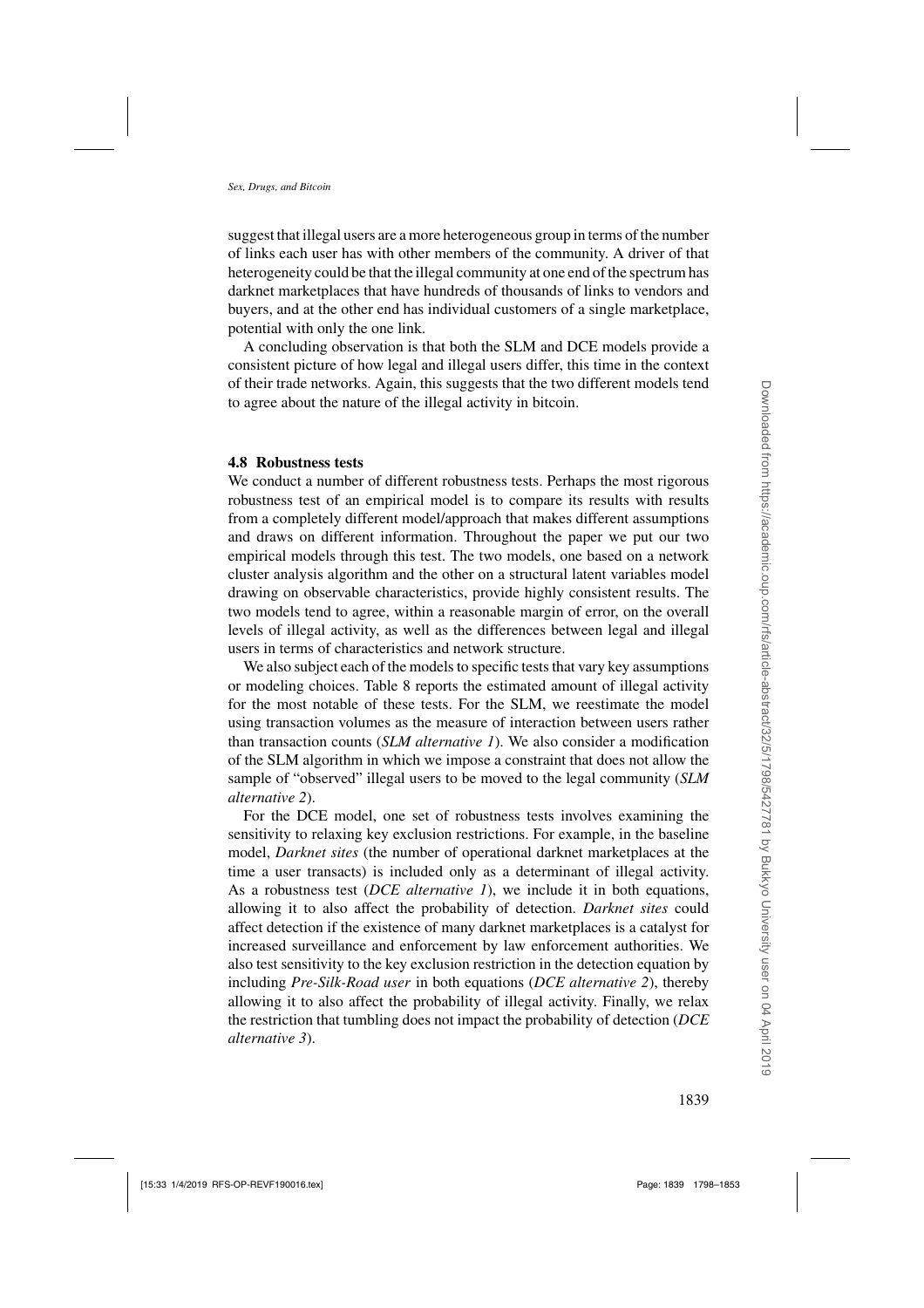<span id="page-42-0"></span>**Table 8 Robustness tests**

| Group                 | Model             | <b>Users</b><br>(mil) | Transaction<br>count<br>(mil) | Holding<br>Holding<br>(Smil) | Number of<br>addresses<br>(mil) | Volume<br>(Sbil) |
|-----------------------|-------------------|-----------------------|-------------------------------|------------------------------|---------------------------------|------------------|
| A. Values             |                   |                       |                               |                              |                                 |                  |
| Illegal               | SLM baseline      | 30.94                 | 276.63                        | 1,394.76                     | 87.95                           | 436.78           |
|                       | SLM alternative 1 | 28.95                 | 270.69                        | 1,418.42                     | 85.10                           | 400.29           |
|                       | SLM alternative 2 | 23.68                 | 287.42                        | 1,866.47                     | 89.23                           | 441.94           |
|                       | DCE baseline      | 24.68                 | 282.70                        | 1.523.87                     | 86.35                           | 422.05           |
|                       | DCE alternative 1 | 27.12                 | 317.69                        | 2,349.53                     | 98.51                           | 479.13           |
|                       | DCE alternative 2 | 24.59                 | 276.56                        | 1,474.28                     | 82.47                           | 420.22           |
|                       | DCE alternative 3 | 25.73                 | 284.45                        | 1,444.59                     | 87.52                           | 414.52           |
| <b>B.</b> Percentages |                   |                       |                               |                              |                                 |                  |
| Illegal               | SLM baseline      | 29.12%                | 45.67%                        | 47.05%                       | 39.67%                          | 23.45%           |
|                       | SLM alternative 1 | 27.25%                | 44.69%                        | 47.84%                       | 38.38%                          | 21.49%           |
|                       | SLM alternative 2 | 22.29%                | 47.45%                        | 62.96%                       | 40.25%                          | 23.73%           |
|                       | DCE baseline      | 23.23%                | 46.67%                        | 51.40%                       | 38.95%                          | 22.66%           |
|                       | DCE alternative 1 | 25.53%                | 52.45%                        | 79.25%                       | 44.43%                          | 25.72%           |
|                       | DCE alternative 2 | 23.14%                | 45.66%                        | 49.73%                       | 37.20%                          | 22.56%           |
|                       | DCE alternative 3 | 24.22%                | 46.96%                        | 48.73%                       | 39.47%                          | 22.26%           |

This table reports robustness tests for the sensitivity of the overall estimated amount of illegal activity in bitcoin to variations in the specification of the underlying empirical models. The rows reflect estimates from different models. *SLM baseline* and *DCE baseline* are the SLM and DCE models used to produce the main results and are included for comparison. The models labelled "alternative" are variations on the corresponding baseline model. *SLM alternative 1* is an SLM model that considers the transaction volume (in bitcoins) rather than the transaction count as a measure of trading activity when applying the network cluster analysis algorithm. *SLM alternative 2* is a variation of the baseline SLM model in which observed (known) illegal users are constrained from leaving the illegal community. *DCE alternative 1,* 2, and 3 are variations of the baseline DCE model in which exclusion restrictions for the instrumental variables are relaxed one at a time (these models correspond to Models 1–3 of Table A1 in the Online Appendix), respectively. The measures of group size and activity are: the number of users (*Users*), the number of transactions (*Transaction count*), the average dollar value of bitcoin holdings (*Holding value*), the number of bitcoin addresses (*Number of addresses*), and the dollar volume of transactions (*Volume*). Panel A reports the values of these measures for the two user groups, and panel B expresses the measures for each group as a percentage of the total.

Table 8 shows that the estimated overall levels of illegal activity across the various activity measures are not overly sensitive to modifications of the baseline model, although there is some variation in individual estimates of illegal activity. For example, across the various alternative model specifications, the estimated proportion of illegal users varies from a minimum of 22.29% to a maximum of 29.12%. Similarly, the estimated characteristics of illegal users are not overly sensitive to these modifications (results not reported for conciseness). Table [A1](#page-14-0) of the Online Appendix reports the coefficient estimates of the three DCE models described above in which we relax key exclusion restrictions, showing that the key results are also not particularly sensitive to these modifications.

We also examine the robustness of the DCE model to the initial parameter values used in estimating the model. We initialize the model with different starting values  $(-1, 0, +1,$  and randomly drawn starting values), and find that our results are not sensitive to the choice of starting values, suggesting convergence to a global rather than local maximum of the likelihood function.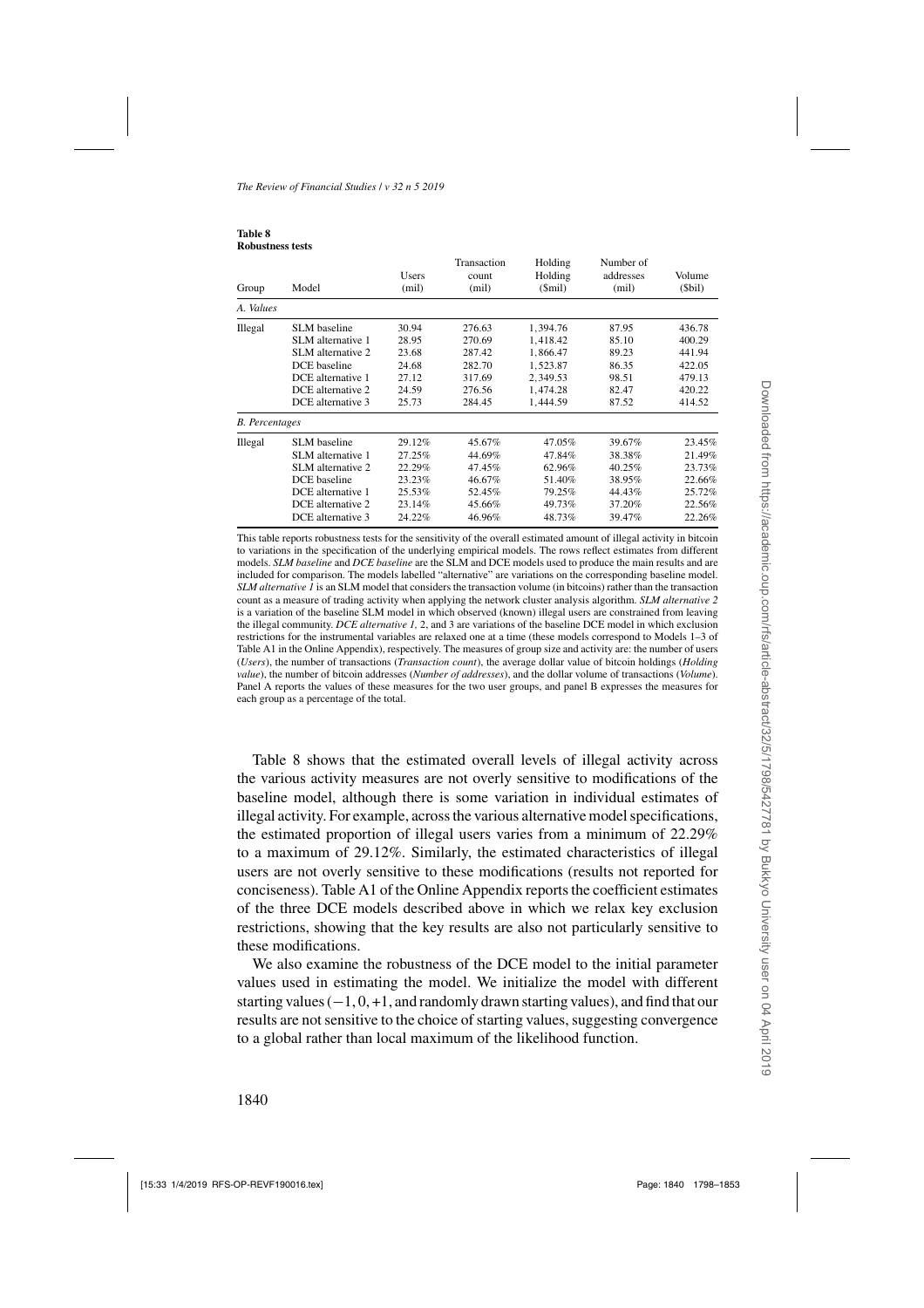We reestimate the standard errors used in confidence bounds around the estimated illegal activity and significance tests. Instead of the bootstrapped standard errors that we use in the main results, we instead compute standard errors using analytic expressions. We find that the analytic standard errors are considerably smaller than the bootstrapped standard errors. This finding suggests that using bootstrapped standard errors in the main results is the more conservative of the two approaches.

Finally, the characteristics of illegal users could change through time (e.g., in response to seizures by law enforcement agencies), which could lead to model misspecification. To examine this possibility, we estimate differencein-differences models of how illegal user characteristics change after the Silk Road seizure relative to the changes in legal user characteristics. Controlling for the changes in legal user characteristics removes potentially confounding time-series variation due to the evolution of the bitcoin ecosystem.

Table [A2](#page-16-0) in the Online Appendix reports the difference-in-differences results using three different definitions of illegal users: illegal users identified by the SLM model, illegal users identified by the DCE model, and the directly observed sample of known illegal users that exist before and after the Silk Road seizure (corresponding to 2B and 2C in Table [3\)](#page-18-0). The changes in most of the characteristics are not statistically distinguishable from zero. The statistically significant changes, using the directly observed illegal user group, suggest that after the Silk Road seizure illegal users tend to make fewer transactions, use smaller transactions, trade at a lower frequency, and hold smaller bitcoin balances. Such changes could impact the DCE model estimates and given the direction of the changes they could bias against the DCE identifying users as illegal. However, all of the estimated changes are relative to legal users and therefore some of the differences might be driven by the increase in speculative and mainstream interest in bitcoin in the later years of the sample. Most of the estimated changes in characteristics are small relative to the overall means of the characteristics. Therefore, there do not appear to be major changes in illegal user characteristics following the Silk Road seizure. Simpler models of pre-post changes in the illegal user characteristics provide qualitatively similar results, also suggesting there are no major changes in illegal user characteristics.<sup>31</sup>

### **5. Discussion**

### **5.1 Implications**

Blockchain technology and the systems/protocols that can be implemented on a blockchain have the potential to revolutionize numerous industries.

<sup>&</sup>lt;sup>31</sup> Future work could estimate DCE models that use only the characteristics that do not change through time, examine in more detail how user characteristics respond to seizures, or estimate models using only the observed illegal users that were not part of the Silk Road seizure.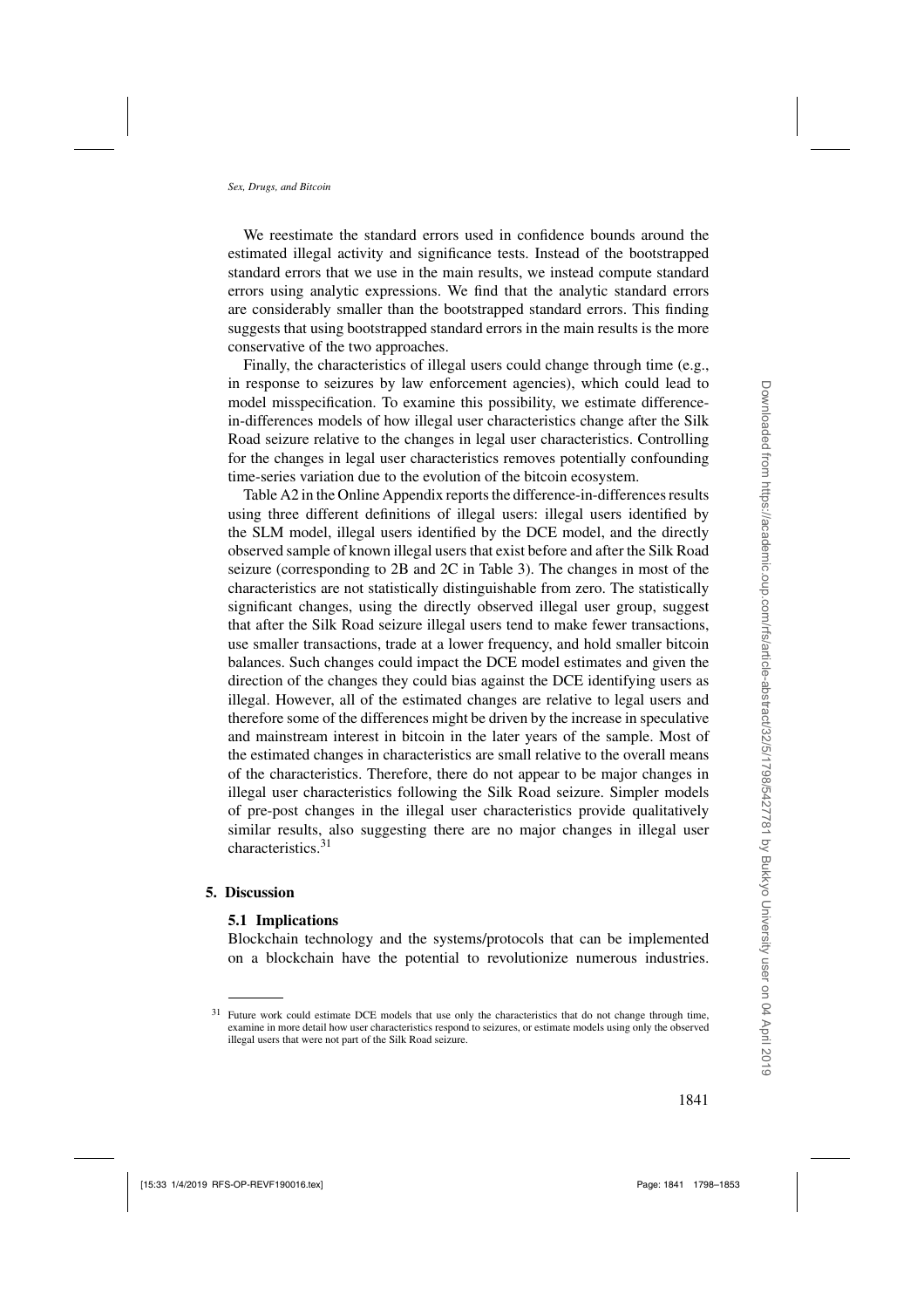Possible benefits to securities markets include reducing equities settlement times and costs [\(Malinova and Park 2016](#page-54-0); [Khapko and Zoican 2016\)](#page-54-0), increasing ownership transparency leading to improved governance [\(Yermack 2017](#page-55-0)), and providing a payments system with the network externality benefits of a monopoly but the cost discipline imposed by free market competition [\(Huberman et al. 2017](#page-54-0)). The technology has even broader applications beyond securities markets, from national land registries, to tracking the provenance of diamonds, decentralized decision making, peer-to-peer insurance, prediction markets, online voting, distributed cloud storage, internet domain name management, conveyancing, medical record management, and many more.

This technology, however, is encountering considerable resistance, especially from regulators. Regulators are cautious due to their limited ability to regulate cryptocurrencies and the many potential but poorly understood risks associated with these innovations. The negative exposure generated by anecdotal accounts and salient examples of illegal activity no doubt contributes to regulatory concerns and risks stunting the adoption of blockchain technology, limiting its realized benefits. In quantifying and characterizing this area of concern, we hope to reduce the uncertainty about the negative consequences of cryptocurrencies, allowing for more informed decisions by policy makers that assess both the costs and benefits. Hopefully, by shedding light on the dark side of cryptocurrencies, this research will help blockchain technologies reach their full potential.

A second contribution of this paper is the development of new approaches to identifying illegal activity in bitcoin, drawing on network cluster analysis and DCE techniques. These methods can be used by law enforcement authorities in surveillance activities. For example, our methods can be applied to blockchain data going forward as new blocks are created, allowing authorities to keep their finger on the pulse of illegal activity in bitcoin. Applied in this way, one could monitor trends in illegal activity, how illegal activity responds to various regulatory interventions such as seizures, and how the characteristics of illegal activity change over time. Such information could help make more effective use of scarce regulatory and enforcement resources.

During our sample period, a number of opaque cryptocurrencies, such as Monero, Dash, and ZCash, also known as "privacy coins," emerged and gained some degree of adoption among illegal users. For example, some darknet marketplaces started accepting Monero for payments and our estimates suggest that such events negatively impacted the amount of illegal activity in bitcoin. While it is possible that further development of privacy coins could render our approach to detecting illegal activity less useful going forward, to date the major privacy coins have been shown to fall short of offering their users complete privacy. Using various heuristics and clustering algorithms, computer science researchers have been able to recreate user-level records and transaction activ[ity](#page-55-0) [in](#page-55-0) [popular](#page-55-0) [privacy](#page-55-0) [coins,](#page-55-0) [such](#page-55-0) [as](#page-55-0) [Monero](#page-55-0) [\(Möser et al. 2018](#page-54-0)[;](#page-55-0) Wijaya et al. [2018](#page-55-0)) and Zcash [\(Kappos et al. 2018\)](#page-54-0). On the basis of such findings,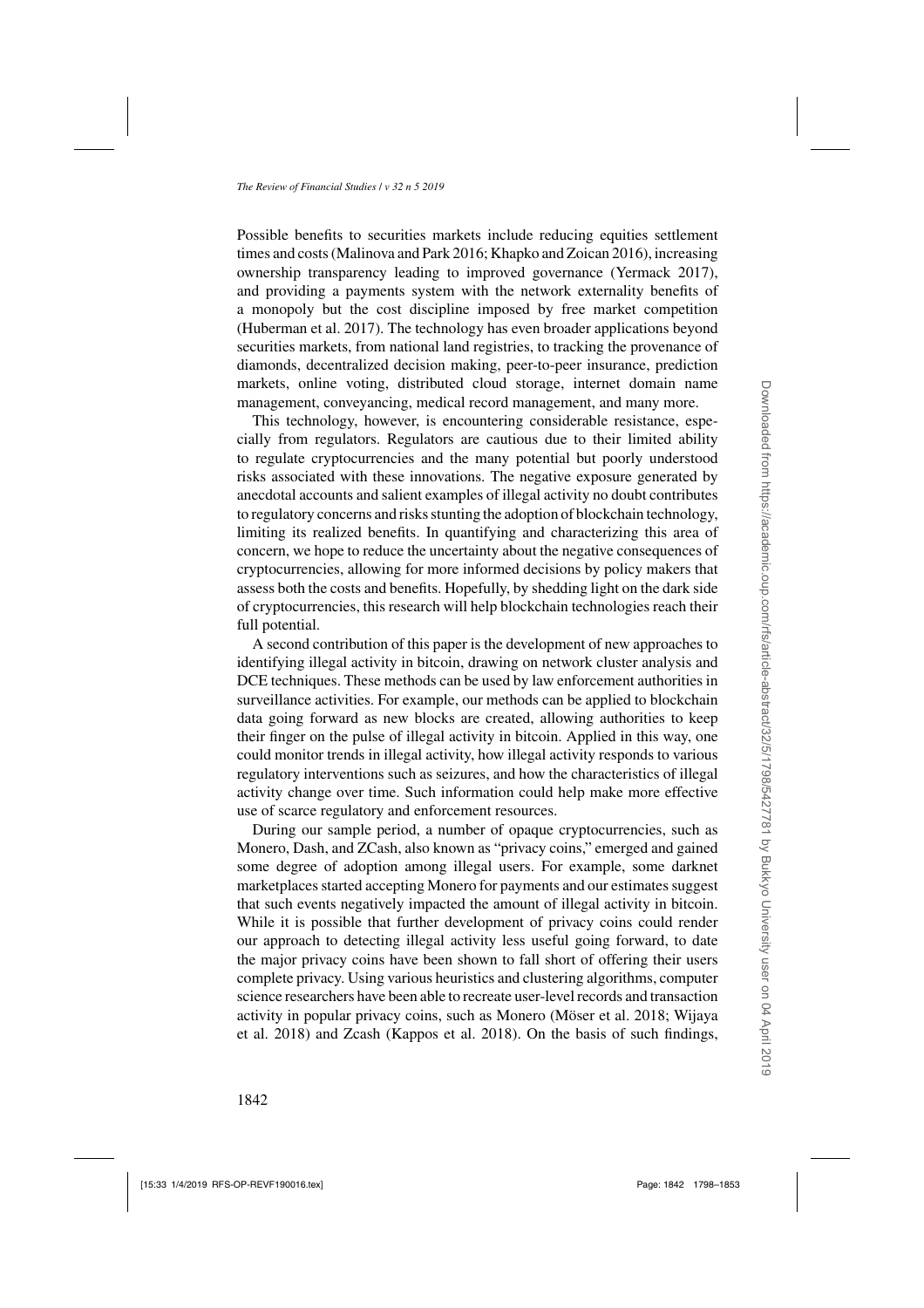privacy coins are perhaps not as private as they are intended to be. Therefore, even if illegal activity continues to migrate to popular privacy coins, such as Monero and Zcash, law enforcement agencies and researchers could still use our approach applied across several cryptocurrencies, including privacy coins and nonprivacy coins, such as Bitcoin Cash, Litecoin, and Ethereum. It is possible that at some stage a truly private coin will be created for which it is not possible to undertake the type of analysis that is in this paper.

Another surveillance application is in identifying individuals/entities of strategic importance, for example, major suppliers of illegal goods. Combining these empirical methods with other sources of information can "deanonymize" the nameless entities identified in the data. This might be done by, for example, tracing the activity of particular individuals to the interface of bitcoin with either fiat currency or the regulated financial sector (many exchanges and brokers that convert cryptocurrencies to fiat currencies require the personal identification of clients). The methods that we develop can also be used in analyzing many other blockchains, though at present this might be more challenging for privacy coins.

Third, our finding that a substantial amount of illegal activity is facilitated by bitcoin suggests that bitcoin has contributed to the emergence of an online black market, which raises several welfare considerations. Should policy makers be concerned that people are buying and selling illegal goods, such as drugs, online and using the anonymity of cryptocurrencies to make payments? This is an important question, but the answer is not obvious. If the online market for illegal goods and services merely reflects a migration of activity that would have otherwise occurred "on the street" to the digital world of e-commerce, the illegal online activity facilitated via bitcoin might not be bad from a welfare perspective. In fact, having illegal drugs and other goods bought and sold online rather than on the street comes with many potential benefits. For example, it might be safer and lead to reduced violence (e.g., [Barratt et al. 2016a](#page-53-0)). It could also increase the quality and safety of the drugs because darknet marketplaces rely heavily on user feedback and vendor online reputation, which can give a buyer access to more information about a seller's track record and product quality than when buying drugs on the street (e.g., [Soska and Christin 2015\)](#page-54-0). That there is also more choice in the goods offered has the potential to increase consumer welfare.

However, by making illegal goods more accessible, convenient, and reducing risk (due to anonymity), the darknet might encourage *more* consumption of illegal goods and increase reach, rather than simply migrating existing activity from the street to the online environment [\(Barratt et al. 2016b](#page-53-0)). Presuming illegal goods and services have negative net welfare consequences, then bitcoin and other cryptocurrencies could decrease welfare by enabling the online black market. Such negative consequences would have to be weighed up against welfare gains that also accompany cryptocurrencies.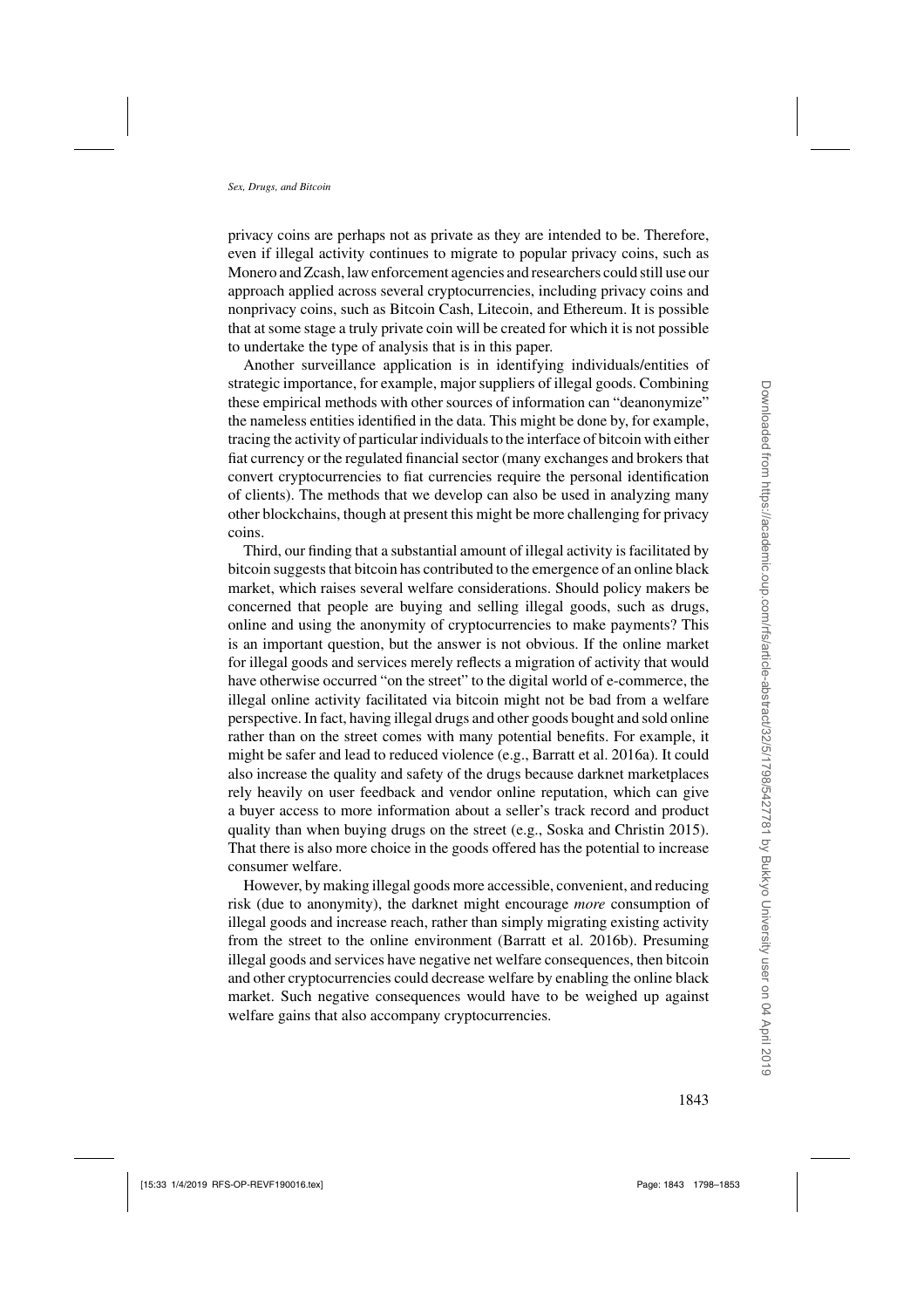Therefore, while our paper does not provide a definitive answer to the question of welfare effects, it does get closer to an answer by having estimated both the trends and scale of illegal activity involving bitcoin (the most widely used cryptocurrency in darknet marketplaces). Future research might quantify the relation between drug trafficking on the street vs online (drawing on our methods or estimates) to understand to what extent we are experiencing a simple migration vs an expansion in the overall market. It might also quantify the benefits of moving to an online market and contrast them with the negative consequences of any expansion in the market as a result of it being more accessible / convenient / safe.

Our results also have implications for the intrinsic value of bitcoin. The rapid increase in the price of bitcoin in recent times has prompted much debate and divided opinions among market participants and even policy makers/central banks about whether cryptocurrency valuations are disconnected from fundamentals and whether their prices reflect a bubble. In part, the debate reflects the uncertainty about how to value cryptocurrencies and how to estimate a fundamental or intrinsic value. While we do not propose a valuation model, our results provide an input to an assessment of fundamental value in the following sense. One of the intrinsic uses of cryptocurrencies, giving them some fundamental value, is as a payment system. To make payments with bitcoin, one has to hold some bitcoin; the more widespread its use as a payment system, the greater the aggregate demand for holding bitcoin to make payments, which, given the fixed supply, implies a higher price. Our results suggest that currently, as a payment system, bitcoin is relatively widely used to facilitate trade in illegal goods and services and thus the illegal use of bitcoin is likely to be a meaningful contributor to bitcoin's fundamental value.

This observation—that a component of bitcoin's fundamental value derives from its use in illegal trade—raises a few issues. First, an ethical investor might not be comfortable investing in a security for which a meaningful component of the fundamental value derives from illegal use. Second, changes in the demand to use bitcoin in illegal trade are likely to impact its fundamental value. For example, increased attention from law enforcement agencies or increased adoption/substitution to more opaque alternative cryptocurrencies could materially decrease the fundamental value of bitcoin. Conversely, continued growth in the online black market with continued use of bitcoin, could further increase bitcoin's fundamental value. Third, the recent price appreciation of bitcoin greatly exceeds the growth in its use in illegal activity, suggesting either a substantial change in other components of bitcoin's fundamental value or a dislocation of the bitcoin price from its fundamental value.

### **5.2 Relation to other literature**

This paper contributes to three branches of literature. First, several recent papers analyze the economics of cryptocurrencies and applications of blockchain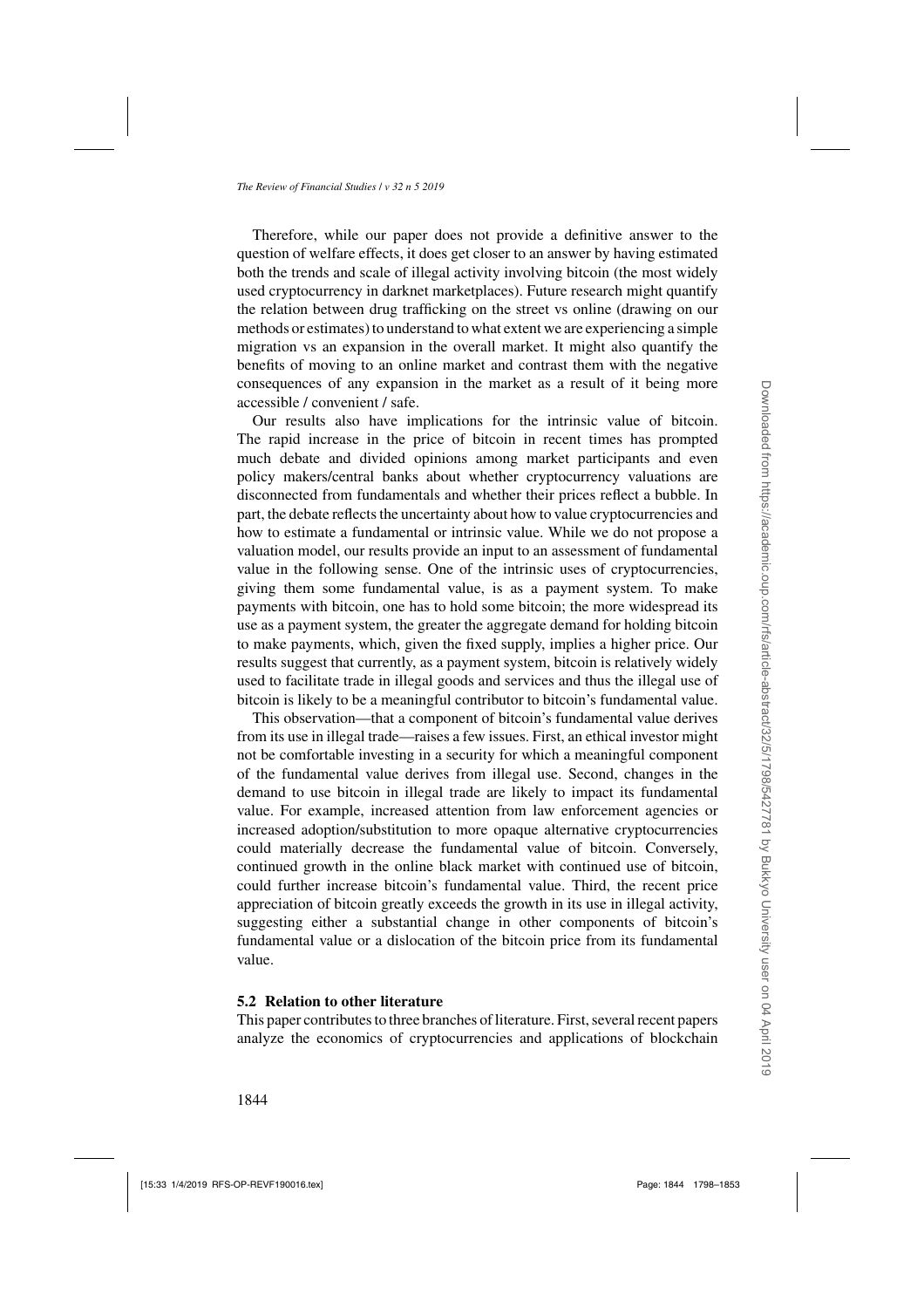techno[logy](#page-54-0) [to](#page-54-0) [securities](#page-54-0) [markets](#page-54-0) [\(e.g., Malinova and Park 2016;](#page-54-0) Khapko and Zoican [2016;](#page-54-0) [Yermack 2017;](#page-55-0) [Huberman et al. 2017;](#page-54-0) [Basu et al. forthcoming\)](#page-53-0). Our paper contributes to this literature by showing that one of the major uses of cryptocurrencies as a payment system is in settings in which anonymity is valued (e.g., illegal trade).

Another related, although small, branch of literature examines the degree of anonymity in bitcoin by quantifying the extent to which various algorithms can identify entities/users in bitcoin blockchain data and track their activity (e.g., [Meiklejohn et al. 2013](#page-54-0)[;](#page-55-0) [Ron and Shamir 2013](#page-54-0)[;](#page-55-0) [Androulaki et al. 2013](#page-53-0)[;](#page-55-0) Tasca, Liu, and Hayes [2018\)](#page-55-0). In doing so, some of these papers also provide insights about the different types of activities that use bitcoin. Of these papers, one of the closest to ours is[Meiklejohn et al.](#page-54-0) [\(2013\)](#page-54-0), who explore the bitcoin blockchain up to April 2013, clustering addresses into entities/users and manually identifying some of those entities by physically transacting with them. They are able to identify the addresses of some miners, exchanges, gambling services, and vendors/marketplaces (including one darknet marketplace), suggesting bitcoin entities are not completely anonymous. [Tasca, Liu, and Hayes](#page-55-0) [\(2018](#page-55-0)) use a similar approach to explore the different types of activity in bitcoin, focusing only on the largest entities, so-called "super clusters," and within that set, only those with a known identity. [Fanusie and Robinson](#page-53-0) [\(2018](#page-53-0)) how a sample of known illegal entities, many of which are darknet marketplaces, exchange bitcoin for other currencies or "wash"/launder their bitcoin holdings. They find that among the known illegal entities that they consider, darknet marketplaces account for most of the bitcoin exchange/laundering and that bitcoins from these illegal entities are mainly exchanged/laundered through bitcoin exchanges, bitcoin mixers/tumblers, and gambling providers.

None of these papers attempt to categorize or characterize all the activity in bitcoin or the population of illegal bitcoin users, unlike our paper. We exploit the lack of perfect anonymity that is documented in these studies and draw on some of the techniques from this literature to construct an initial sample of known illegal users. We add new methods to this literature, extending the empirical toolkit from making direct observations about individuals, to identification of [communities](#page-55-0) [and](#page-55-0) [es](#page-55-0)timation of populations of users.

Yin and Vatrapu [\(2017\)](#page-55-0) compare the performance of various supervised machine learning algorithms in classifying a sample of bitcoin users. Their analysis uses a sample of known entities, which includes some darknet marketplaces and other illicit entities. The algorithms that perform the best within their sample give widely varying estimates of the proportion of illegal users in sample, from 10.95% to 29.81%. While the study by Yin and Vatrapu focuses on the comparison of supervised machine learning algorithms, our study aims to provide comprehensive estimates of the scale and nature of illegal activity in bitcoin. Our paper therefore differs in that it analyzes all bitcoin activity, attempts to identify as much of the observable illegal activity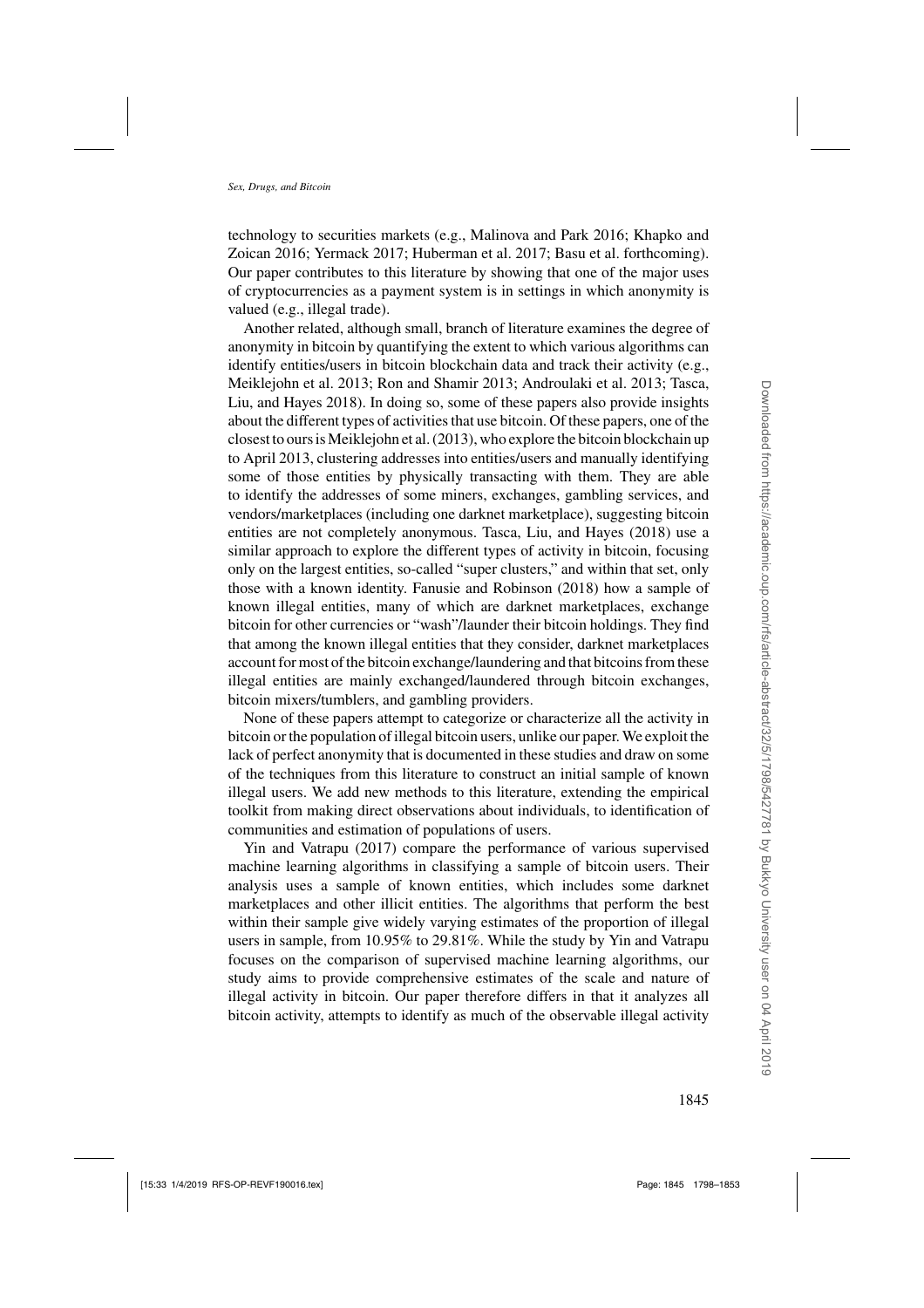as possible, and characterizes the trends and characteristics of the illegal activity.<sup>32</sup>

Finally, another related branch of literature is the recent studies of darknet marketplaces and the online drug trade, including papers from computer science and drug policy. For example, [Soska and Christin](#page-54-0) [\(2015](#page-54-0)), use a Web crawler to scrape information from darknet marketplaces during 2013–2015, collecting a variety of data. Their paper provides valuable insights into these markets, including information about the types of goods and services traded (largely drugs), the number of goods listed, a lower bound on darknet turnover using posted feedback as a proxy (they do not have data on actual transactions/sales), the number of vendors, and the qualitative aspects of how these marketplaces operate (reputation, trust, feedback). The related drug policy studies often draw on other sources of information, such as surveys of drug users, and contribute insights, such as (1) darknet marketplaces like the Silk Road facilitate initiation into drug use or a return to drug use after cessation [\(Barratt et al.](#page-53-0) [2016b](#page-53-0)) and can encourage drug use through the provision of drug samples [\(Ladegaard 2018\)](#page-54-0); (2) darknet forums can promote harm minimization by providing inexperienced users with support and knowledge from vendors and more experienced users [\(Bancroft 2017](#page-53-0)); (3) darknet marketplaces tend to reduce systemic violence compared with in-person drug trading because no fa[ce-to-face](#page-54-0) [contact](#page-54-0) [is](#page-54-0) [required](#page-54-0) [\(Barratt et al. 2016a](#page-53-0)[; Martin 2018;](#page-54-0) Morselli et al. [2017](#page-54-0)); (4) about one-quarter of the drugs traded on the Silk Road occur at a wholesale scale, suggesting that such markets might also indirectly serve drug users "on the street" by affecting dealers [\(Aldridge and Décary-Hétu 2016](#page-53-0)); and (5) there are interesting cross-country differences in the use of the darknet marketplace "Agora" [\(Van Buskirk et al. 2016](#page-55-0)).

We contribute to this literature by quantifying the amount of illegal activity undertaken using bitcoin. All of the illegal activity captured by the existing studies of one or several darknet marketplaces is also in our measures because one of the approaches we use to construct a sample of observed illegal activity involves measuring transactions with known darknet marketplaces. However, our estimates include much more than this activity—we use direct measures of transactions rather than a lower-bound measure, such as feedback, consider all known darknet marketplaces (rather than one or a few), include two other methods of obtaining a sample of illegal activity, and most importantly, we estimate models that extrapolate from the *sample* of observed illegal activity to the estimated *population*. This yields vastly different and more comprehensive estimates. Empirically, we confirm that studies of darknet marketplaces only scratch the surface of the illegal activity involving bitcoin—the estimated

<sup>&</sup>lt;sup>32</sup> The results in [Yin and Vatrapu](#page-55-0) [\(2017](#page-55-0)) are difficult to compare to ours for several reasons: Their paper uses a nonrandom sample of bitcoin activity, whereas we analyze *all* bitcoin activity. They do not specify how they filter the blockchain data, cluster addresses to form entities/users, or how they identify a sample of known entities, because all of these steps were performed and provided by a data provider and are not reported, and their sample period is not specified.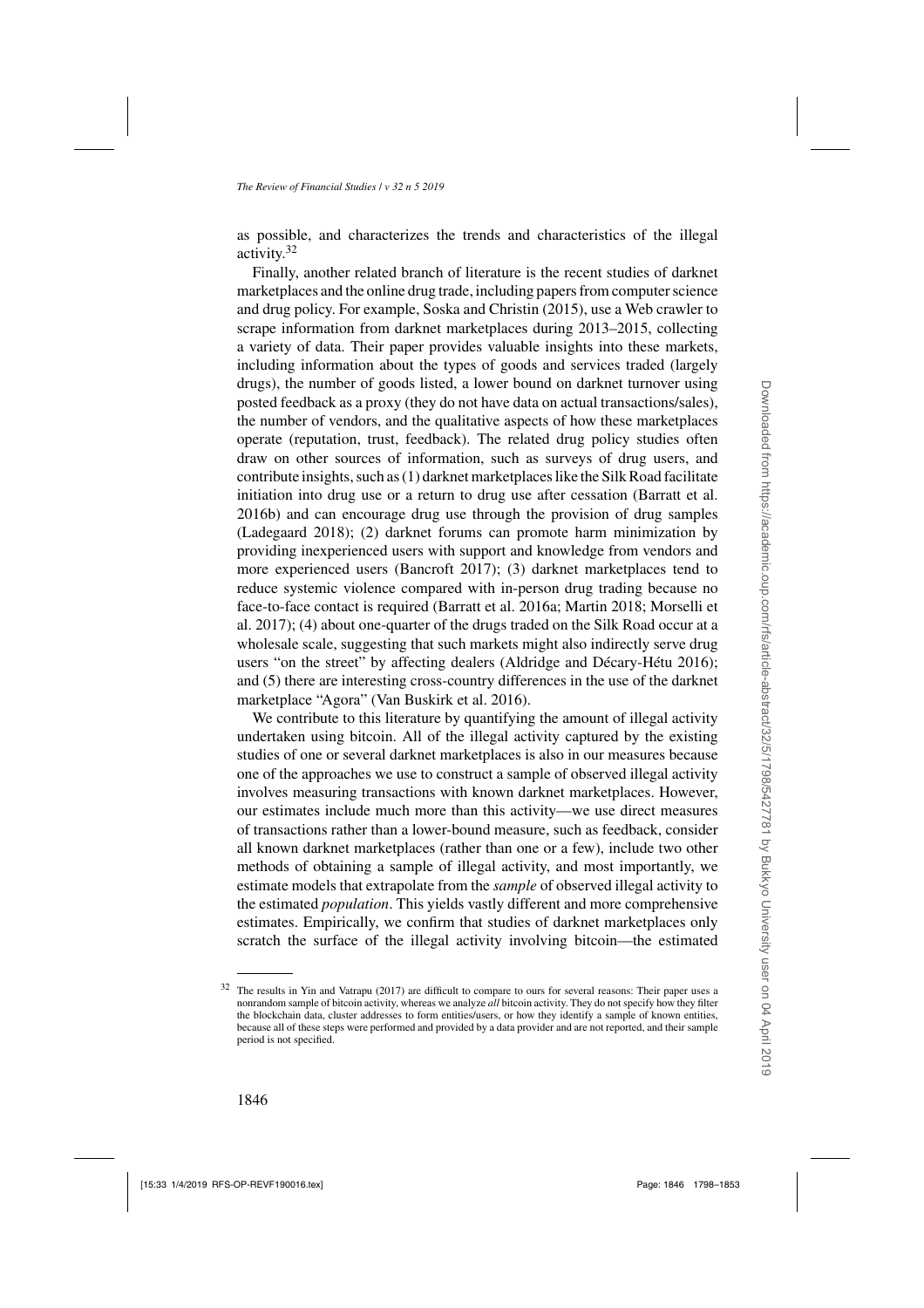population of illegal activity is several times larger than what can be "observed" through studying known darknet marketplaces. Furthermore, the studies of darknet marketplaces do not analyze how the characteristics of illegal and legal bitcoin users differ or how recent developments, such as increased mainstream interest in bitcoin and the emergence of new, more opaque cryptocurrencies, affects the use of bitcoin in illegal activity. These are further contributions of our paper.

### **6. Conclusion**

As an emerging FinTech innovation, cryptocurrencies and the blockchain technology on which they are based could revolutionize many aspects of the financial system, ranging from smart contracts to settlement, interbank transfers to venture capital funds, as well as applications beyond the financial system. Like many innovations, cryptocurrencies also have their dark side. We shed light on that dark side by quantifying and characterizing their use in illegal activity.

We find that illegal activity accounts for a sizable proportion of the users and trading activity in bitcoin, as well as an economically meaningful amount in dollar terms. For example, approximately one-quarter of all users and close to one-half of transactions are associated with illegal activity, equating to around 27 million market participants with illegal turnover of around \$76 billion per year in recent times. Much of this illegal activity involves trading in darknet marketplaces.

Illegal users of bitcoin tend to transact more, in smaller sized transactions, often repeatedly transacting with a given counterparty, and they tend hold less bitcoin. These features are consistent with their use of bitcoin as a payment system rather than for investment or speculation. Illegal users also make greater use of transaction techniques that obscure their activity, and their activity spikes following shocks to darknet marketplaces. The proportion of bitcoin activity associated with illegal trade declines with increasing mainstream interest and hype (bitcoin market value and Google search intensity), the emergence of more opaque alternative cryptocurrencies, and with fewer operating darknet marketplaces.

Our results have a number of implications. First, by shedding light on the dark side of cryptocurrencies, we hope this research will reduce some of the regulatory uncertainty about the negative consequences and risks of this innovation, thereby allowing more informed policy decisions that weigh up the benefits and costs. In turn, we hope this contributes to these technologies reaching their full potential.

Second, the techniques developed in this paper can be used in cryptocurrency surveillance in a number of ways. The methods can be applied going forward as new blocks are added to the blockchain, allowing authorities to keep their finger on the pulse of illegal activity and monitor its trends, its responses to regulatory interventions, and how its characteristics change through time.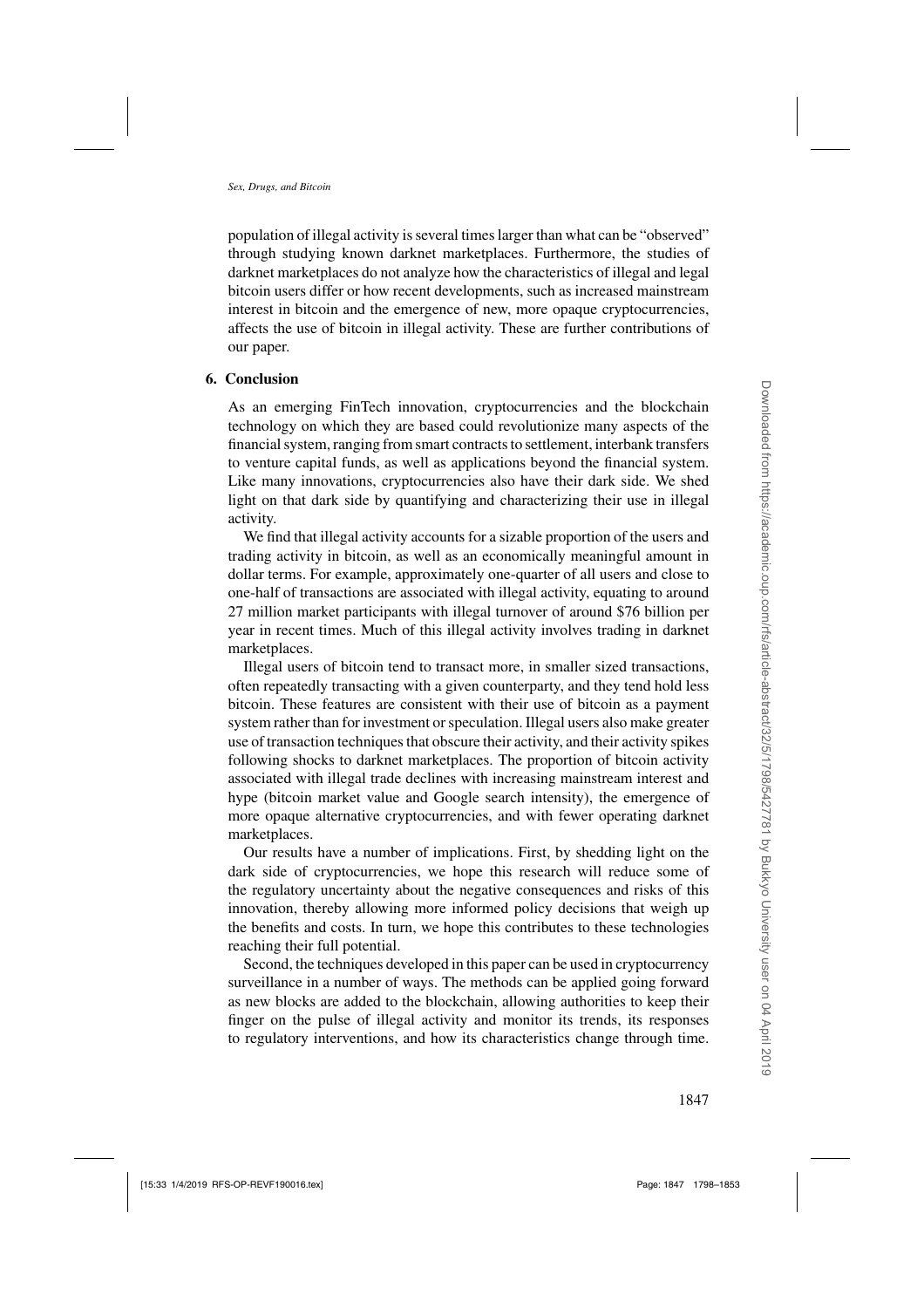Such information could help make more effective use of scarce regulatory and enforcement resources. The methods can also be used to identify individuals of strategic importance in illegal networks.

Third, our paper suggests that a significant component of the intrinsic value of bitcoin as a payment system derives from its use in facilitating illegal trade. This has ethical implications for those that view bitcoin as an investment, as well as valuation implications. For example, changes in the demand to use bitcoin in illegal trade (e.g., because of law enforcement crackdowns or increased adoption of more opaque cryptocurrencies in illegal trade) are likely to impact its fundamental value.

Finally, our paper moves the literature closer to answering the important question of the welfare consequences of the growth in illegal online trade. A crucial piece of this puzzle is understanding whether online illegal trade simply reflects migration of activity that would have otherwise occurred on the street, versus the alternative that by making illegal goods more accessible, convenient to buy, and less risky due to anonymity, the move online encourages growth in the aggregate black market. Our estimates of the amount of illegal trade facilitated via bitcoin through time contribute to understanding this issue, but further research is required to relate these estimates to trends in the offline black market.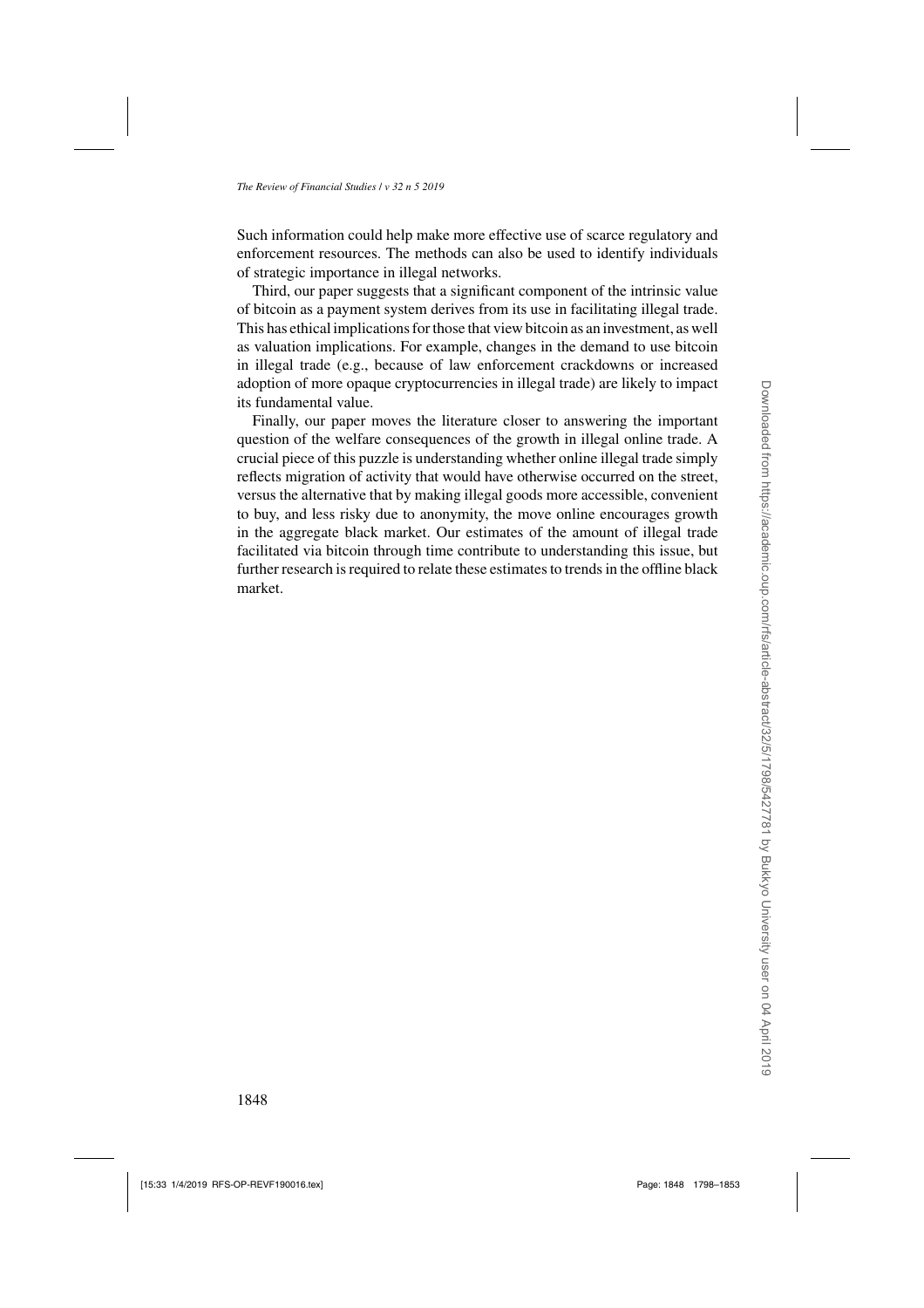## **Appendix A. Darknet Sites and Bitcoin Seizures**

| Market                       | Launch date       | End date          | Closure<br>reason | Days<br>operational |
|------------------------------|-------------------|-------------------|-------------------|---------------------|
|                              |                   |                   |                   |                     |
| Dream                        | November 15, 2013 | Operational       |                   | >1,207              |
| Outlaw                       | December 29, 2013 | May 16, 2017      | Hacked            | 1234                |
| Silk Road 1                  | January 31, 2011  | October 2, 2013   | Raided            | 975                 |
| <b>Black Market Reloaded</b> | June 30, 2011     | December 2, 2013  | Hacked            | 886                 |
| AlphaBay                     | December 22, 2014 | July 4, 2017      | Raided            | 925                 |
| Tochka                       | January 30, 2015  | Operational       |                   | >766                |
| Crypto Market/Diabolus       | February 14, 2015 | Operational       |                   | >751                |
| Real Deal                    | April 9, 2015     | Operational       |                   | >697                |
| Darknet Heroes               | May 27, 2015      | Operational       |                   | >649                |
| Agora                        | December 3, 2013  | September 6, 2015 | Voluntary         | 642                 |
| <b>Nucleus</b>               | October 24, 2014  | April 13, 2016    | Scam              | 537                 |
| Middle Earth                 | June 22, 2014     | November 4, 2015  | Scam              | 500                 |
| <b>BlackBank</b>             | February 5, 2014  | May 18, 2015      | Scam              | 467                 |
| Evolution                    | January 14, 2014  | March 14, 2015    | Scam              | 424                 |
| Silk Road Reloaded           | January 13, 2015  | February 27, 2016 | Unknown           | 410                 |
| Anarchia                     | May 7, 2015       | May 9, 2016       | Unknown           | 368                 |
| Silk Road 2                  | November 6, 2013  | November 5, 2014  | Raided            | 364                 |
| The Marketplace              | November 28, 2013 | November 9, 2014  | Voluntary         | 346                 |
| <b>Blue Sky Market</b>       | December 3, 2013  | November 5, 2014  | Raided            | 337                 |
| Abraxas                      | December 13, 2014 | November 5, 2015  | Scam              | 327                 |
| Pandora                      | October 21, 2013  | August 19, 2014   | Scam              | 302                 |
| BuyItNow                     | April 30, 2013    | February 17, 2014 | Voluntary         | 293                 |
| TorBazaar                    | January 26, 2014  | November 5, 2014  | Raided            | 283                 |
| Sheep                        | February 28, 2013 | November 29, 2013 | Scam              | 274                 |
| Cloud-Nine                   | February 11, 2014 | November 5, 2014  | Raided            | 267                 |
| Pirate Market                | November 29, 2013 | August 15, 2014   | Scam              | 259                 |
| East India Company           | April 28, 2015    | January 1, 2016   | Scam              | 248                 |
| Mr Nice Guy 2                | February 21, 2015 | October 14, 2015  | Scam              | 235                 |
| Andromeda                    | April 5, 2014     | November 18, 2014 | Scam              | 227                 |
| Topix 2                      | March 25, 2014    | November 5, 2014  | Voluntary         | 225                 |

#### **Table A1 Darknet sites accepting bitcoin, current and past**

This table reports the 30 known darknet marketplaces with the longest operational history. For sites that remain operational (as ofMay 2017), the*End date* column states "Operational," and, thus, there is no*Closure reason*.*Days operational* is the number of days the site was operational before closure. Data are sourced from www.gwern.net.

#### **Table A2 Bitcoin seizures**

| Seized entity | Owner of seized bitcoins | Date of seizure  | Bitcoin seized        |
|---------------|--------------------------|------------------|-----------------------|
| Individual    | <b>Richard Pollard</b>   | December 1, 2012 | 24,518                |
| Individual    | Matthew Luke Gillum      | July 23, 2013    | 1.294                 |
| Individual    | Cornelius Jan Slomp      | August 27, 2013  | 385,000               |
| Individual    | Ross William Ulbircht    | October 1, 2013  | 144,000               |
| <b>Site</b>   | Silk Road escrow         | October 2, 2013  | 29,655                |
|               |                          |                  | accounts (many users) |

This table reports major bitcoin seizures, the seizing authority, the owner of the seized bitcoin, the date of the seizure, and the amount (in bitcoin) seized.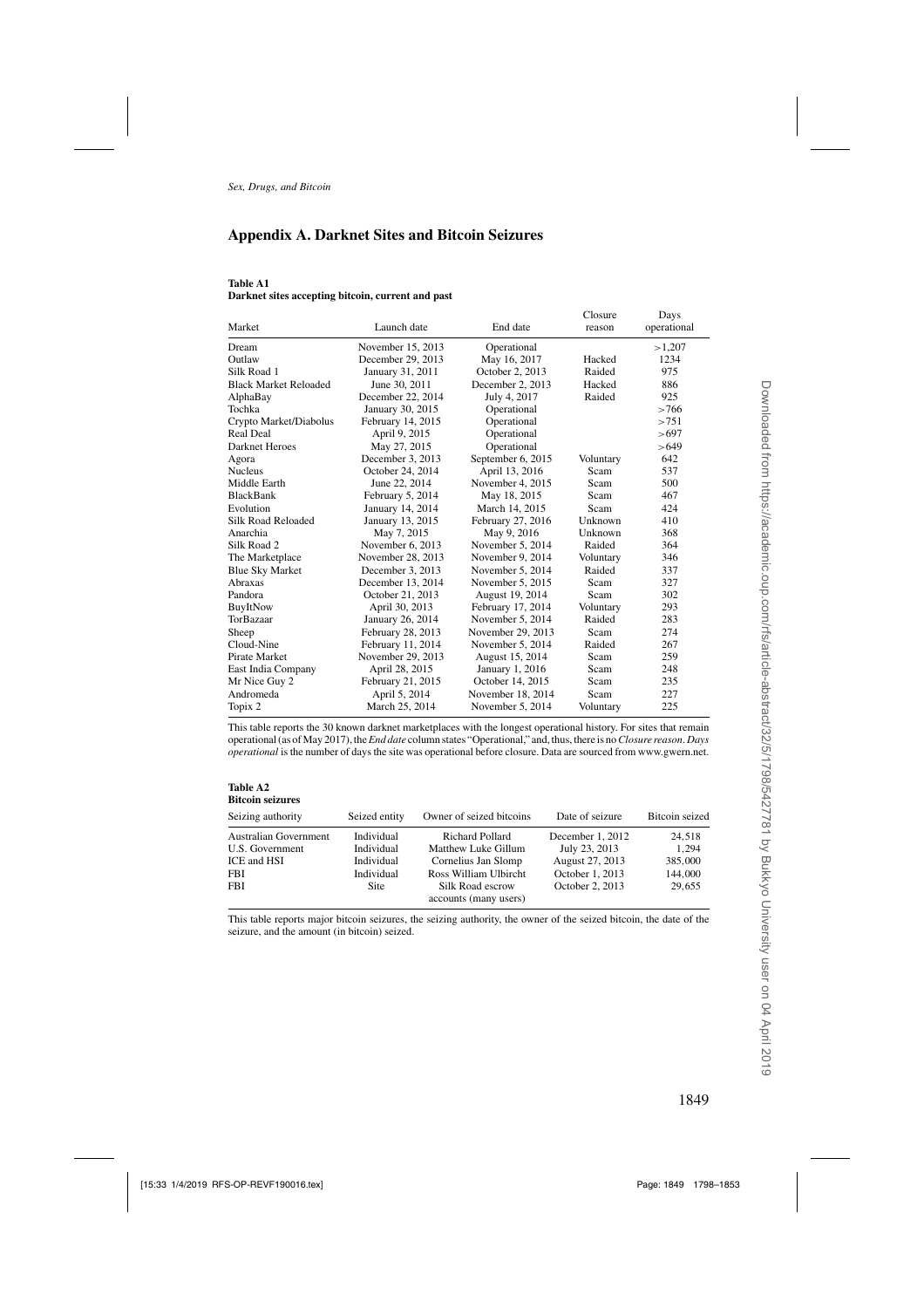### **Appendix B. Derivations for the DCE Model**

We define I(.) and D(.) to be monotonic link functions that map  $x_{1i}\beta_1$  and  $x_{2i}\beta_2$  to latent probabilities of a bitcoin user being involved predominantly in illegal activity, and detection of an illegal user, respectively.<sup>33</sup> That is,

$$
I(x_{1i}\beta_1) = Pr(L_{1i} = 1),
$$
 (B1)

$$
D(x_{2i}\beta_2) = Pr(L_{2i} = 1 | L_{1i} = 1).
$$
 (B2)

Table [B1](#page-14-0) reports the probabilities of various joint outcomes (represented by cells in the table). The joint outcomes are mutually exclusive and exhaustive, so the probabilities in Table [B1](#page-14-0) sum to one.

The log likelihood of the users that end up in the detected (seized) illegal users category  $(A)$  is the log of the sum (over users in  $A$ ) of the probabilities of that joint outcome:

$$
\log L_A = \sum_{i \in A} \log[I(x_{1i}\beta_1)D(x_{2i}\beta_2)].
$$
\n(B3)

Similarly the log likelihood of the users that end up in the other category  $(A^C)$  is the log of the sum (over users in  $A^C$ ) of the probabilities of that joint outcome (the probability that the user is a legal one plus the probability that an illegal user is not detected):

$$
\log L_{AC} = \sum_{i \in A} \log[I(x_{1i}\beta_1)[1 - D(x_{2i}\beta_2)] + 1 - I(x_{1i}\beta_1)],
$$
 (B4)

$$
\log L_{A}C = \sum_{i \in A} \log[1 - I(x_{1i}\beta_1)D(x_{2i}\beta_2)].
$$
 (B5)

Sets A and  $A^C$  constitute the universe of all bitcoin users. Therefore, the full sample log likelihood is:

$$
\log L = \sum_{i \in A} \log[I(x_{1i}\beta_1)D(x_{2i}\beta_2)] + \sum_{i \in A} \log[1 - I(x_{1i}\beta_1)D(x_{2i}\beta_2)].
$$
 (B6)

Maximum likelihood estimation involves selecting parameter vectors  $\beta_1$  and  $\beta_2$  such that the function  $log L$  is maximized.

#### **Table B1 Two-stage DCE model probability matrix**

|              | Illegal user                           | Legal user              |  |
|--------------|----------------------------------------|-------------------------|--|
| Detected     | $I(x_{1i}\beta_1)D(x_{2i}\beta_2)$     |                         |  |
| Not detected | $I(x_{1i}\beta_1)[1-D(x_{2i}\beta_2)]$ | $1 - I(x_{1i} \beta_1)$ |  |

<sup>33</sup> In our implementation, the link functions are cumulative logistic distribution functions, that is,  $I(x_{1i}\beta_1)$ =  $\frac{1}{1+e^{-x}1i\beta_1}$ ,  $D(x_{2i}\beta_2) = \frac{1}{1+e^{-x}2i\beta_2}$ .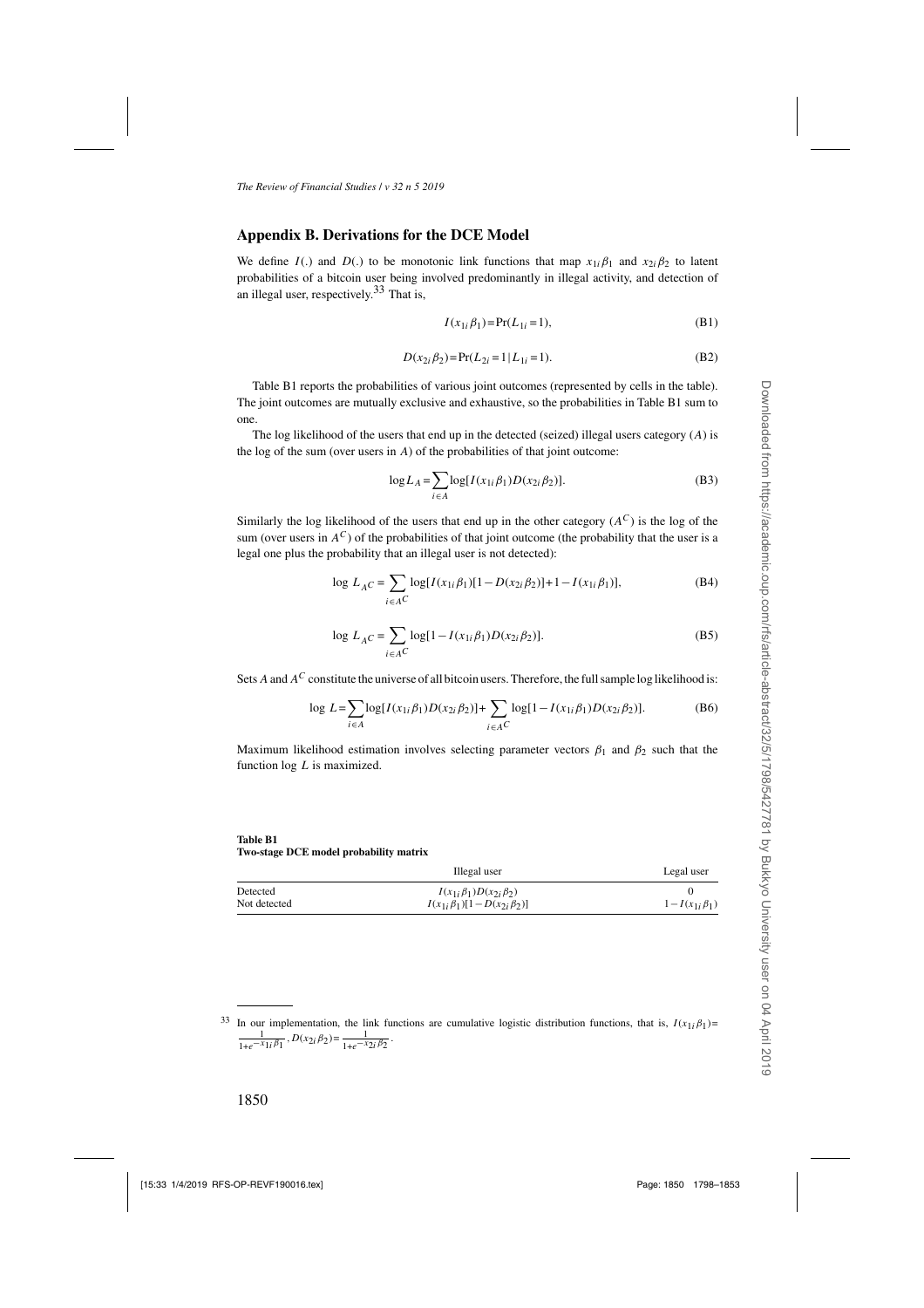#### <span id="page-53-0"></span>**References**

Aldridge, J., and D. Décary-Hétu. 2014. 'Not an Ebay for drugs': The cryptomarket 'Silk Road' as a paradigm shifting criminal innovation. Working Paper.

———. 2016. Hidden wholesale: The drug diffusing capacity of online drug cryptomarkets.*International Journal of Drug Policy* 35:7–15.

Androulaki, E., G. Karame, M. Roeschlin, T. Scherer, and S. Capkun. 2013. Evaluating user privacy in bitcoin. In *Proceedings of Financial Cryptography* 2013, ed. A.-R. Sadeghi. New York: Springer.

Bancroft, A. 2017. Responsible use to responsible harm: Illicit drug use and peer harm reduction in a darknet cryptomarket. *Health, Risk and Society* 19:336–50.

Barratt, M. J., J. A. Ferris, and A. R. Winstock. 2016a. Safer scoring? Cryptomarkets, social supply and drug market violence. *International Journal of Drug Policy* 35:24–31.

Barratt, M. J., S. Lenton, A. Maddox, and M. Allen. 2016b. 'What if you live on top of a bakery and you like cakes?'—Drug use and harm trajectories before, during and after the emergence of Silk Road. *International Journal of Drug Policy* 35:50–57.

Basu, G. 2014. The strategic attributes of transnational smuggling: Logistics flexibility and operational stealth in the facilitation of illicit trade. *Journal of Transportation Security* 7:99–113.

Basu, S., D. Easley, and M. O'Hara. Forthcoming. From mining to markets. *Journal of Financial Economics.*

Ben-Sasson, E., A. Chiesa, C. Garman, M. Green, I. Miers, E. Tromer, and M. Virza. 2014. Zerocash: Decentralized anonymous payments from bitcoin. In *2014 IEEE Symposium on Security and Privacy.*

Christin, N. 2013. Traveling the silk road: A measurement analysis of a large anonymous online marketplace. In *Proceedings of the 22nd International Conference on World Wide Web*.

Comerton-Forde, C., and T. J. Putningš. 2014. Stock price manipulation: Prevalence and determinants. *Review of*<br>Fig. 2008. 2009 *Finance* 18:23–66.

Cormen, T. H., C. E. Leiserson, R. L. Rivest, and C. Stein. 2001. *Introduction to algorithms*. Cambridge: MIT **Press**.

Cox, J. 2016. Staying in the shadows: The use of bitcoin and encryption in cryptomarkets. In *The internet and drug markets*, ed. EMCDDA, 41–7. Lisbon: EMCDDA.

Emmons, S., S. Kobourov, M. Gallant, and K. Börner. 2016. Analysis of network clustering algorithms and cluster quality metrics at scale. *PLOS ONE* 11:1–18.

European Monitoring Centre for Drugs and Drug Addiction. 2013. EU Drug Markets Report. Luxembourg: Publications Office of the European Union.

Fanusie, Y., and T. Robinson. 2018. Bitcoin laundering: An analysis of illicit flows into digital currency services. Memorandum. Washington, DC: Center on Sanctions and Illicit Finance.

Feinstein, J. S. 1989. The safety regulation of US nuclear power plants: Violations, inspections, and abnormal occurrences. *Journal of Political Economy* 97:115–54.

———. 1990. Detection controlled estimation. *Journal of Law and Economics* 33:233–76.

———. 1991. An econometric analysis of income tax evasion and its detection. *RAND Journal of Economics* 22:14–35.

Franklin, J., A. Perrig, V. Paxson, and S. Savage. 2007. An inquiry into the nature and causes of the wealth of internet miscreants. In *Proceedings of the 14th ACM Conference on Computer and Communications Security*.

Greenberg, A. 2017. Monero, the drug dealer's cryptocurrency of choice, is on fire. *Wired*, January 25. https://www.wired.com/2017/01/monero-drug-dealers-cryptocurrency-choice-fire/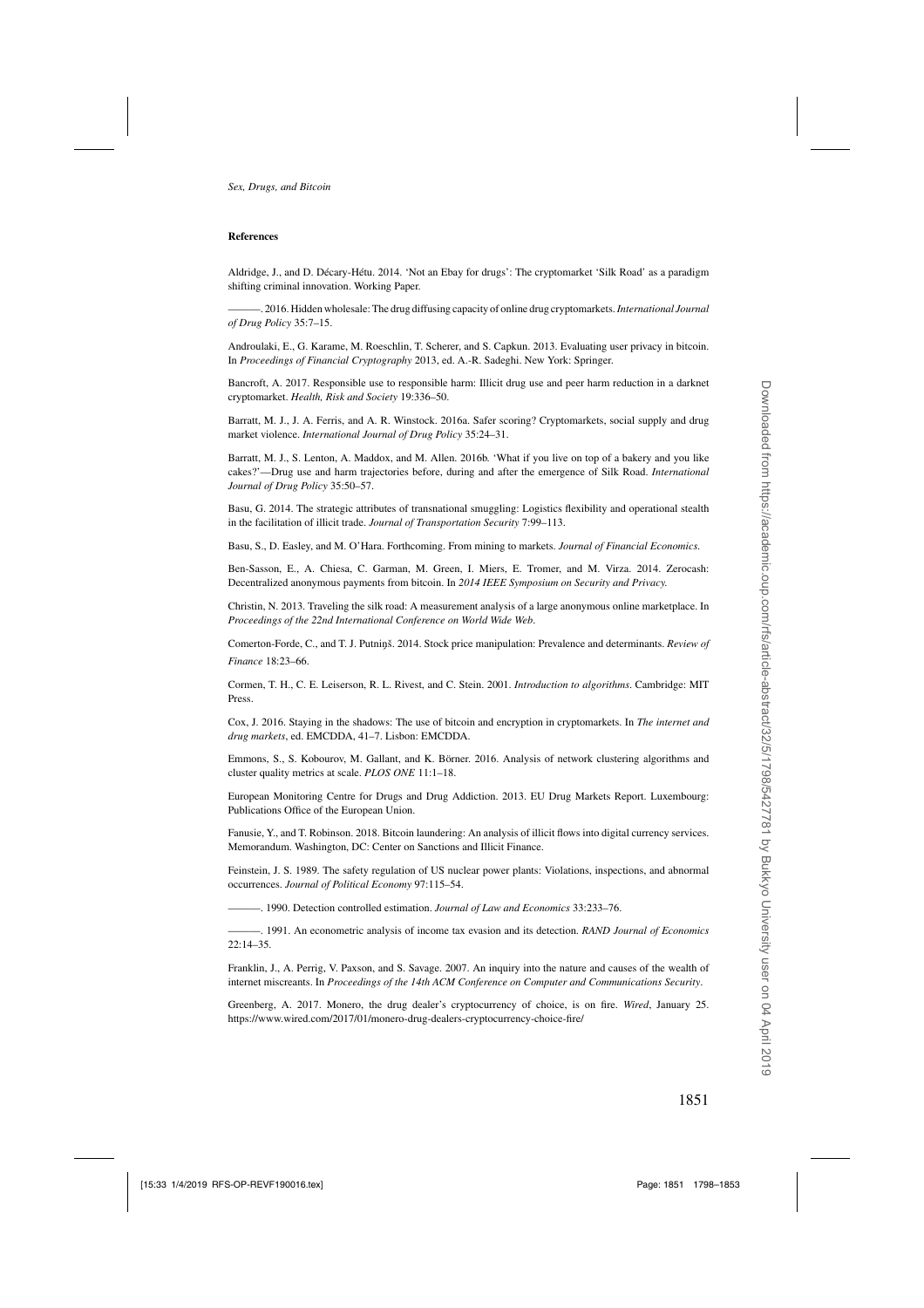<span id="page-54-0"></span>Huberman, G., J. D. Leshno, and C. Moallemi. 2017. Monopoly without a monopolist: An economic analysis of the bitcoin payment system. Working Paper.

Kappos, G., H. Yousaf, M. Maller, and S. Meiklejohn. 2018. An empirical analysis of anonymity in Zcash. arXiv, arXiv: 1805.03180v1, http://arxiv.org/abs/1805.03180v1.

Khapko, M., and M. A. Zoican. 2016. "Smart" settlement. Working Paper.

Koshy, P., D. Koshy, and P. McDaniel. 2014. An analysis of anonymity in bitcoin using p2p network traffic. In 18th *International Conference on Financial Cryptography and Data Security*.

Kruithof, K., J. Aldridge, D. Décary-Hétu, M. Sim, E. Dujso, and S. Hoorens. 2016. Internet-facilitated drugs trade. Research Report. Santa Monica, CA: RAND Corporation. https://www.rand.org/pubs/research\_reports/RR1607.html

Ladegaard, I. 2018. Instantly hooked? Freebies and samples of opioids, cannabis, MDMA, and other drugs in an illicit e-commerce market. *Journal of Drug Issues* 48.2:226–45.

Lavorgna, A. 2016. How the use of the internet is affecting drug trafficking practices. In *Internet and Drug Markets, EMCDDA Insights.* Report. Luxembourg: Publications Office of the European Union.

Lewman, A. 2016. Tor and links with cryptomarkets. In *Internet and Drug Markets, EMCDDA Insights.* Report. Luxembourg: Publications Office of the European Union.

Malinova, K., and A. Park. 2016. Market design for trading with blockchain technology. Working Paper.

Martin, J. 2014a. *Drugs on the dark net*: How *cryptomarkets are transforming the global trade in illicit drugs.* Berlin: Springer.

———. 2014b. Lost on the silk road: Online drug distribution and the 'cryptomarket.' *Criminology and Criminal Justice* 14:351–67.

———. 2018. Cryptomarkets, systemic violence and the 'gentrification hypothesis.' *Addiction* 113:797–98.

Matthews, A., R. Sutherland, A. Peacock, J. Van Buskirk, E. Whittaker, L. Burns, and R. Bruno. 2017. I like the old stuff better than the new stuff? Subjective experiences of new psychoactive substances. *International Journal of Drug Policy* 40:44–49.

Meiklejohn, S., M. Pomarole, G. Jordan, K. Levchenko, D. McCoy, G. M. Voelker, and S. Savage. 2013. A fistful of bitcoins: Characterizing payments among men with no names. In *13th ACM Internet Measurement Conference*.

Morselli, C., D. Décary-Hétu, M. Paquet-Clouston, and J. Aldridge. 2017. Conflict management in illicit drug cryptomarkets. *International Criminal Justice Review* 27:237–54.

Möser, M., K. Soska, E. Heilman, K. Lee, H. Heffan, S. Srivastava, K. Hogan, J. Hennessey, A. Miller, A. Narayanan, and N. Christin. 2018. An empirical analysis of traceability in the monero blockchain. In *Proceedings on Privacy Enhancing Technologies 2018.*

Nakamoto, S. 2008. Bitcoin: A peer-to-peer electronic cash system. Working Paper.

Noether, S. 2015. Ring signature confidential transactions for monero. IACR Cryptology ePrint Archive.

Rogoff, K. 2016. *The curse of cash*. Princeton, NJ: Princeton University Press.

Ron, D., and A. Shamir. 2013. Quantitative analysis of the full bitcoin transaction graph. In *17th Financial Cryptography and Data Security International Conference.*

Rooney, K., and A. Levy. 2018. The most influential endowment manager just jumped into crypto with bets on two Silicon Valley funds. *cnbc.com*, October 5. https://www.cnbc.com/2018/10/05/yale-investment-chief-davidswensen-jumps-into-crypto-with-bets-on-two-silicon-valley-funds.html

Soska, K., and N. Christin. 2015. Measuring the longitudinal evolution of the online anonymous marketplace ecosystem. In *Proceedings of the 24th USENIX Conference on Security Symposium.*